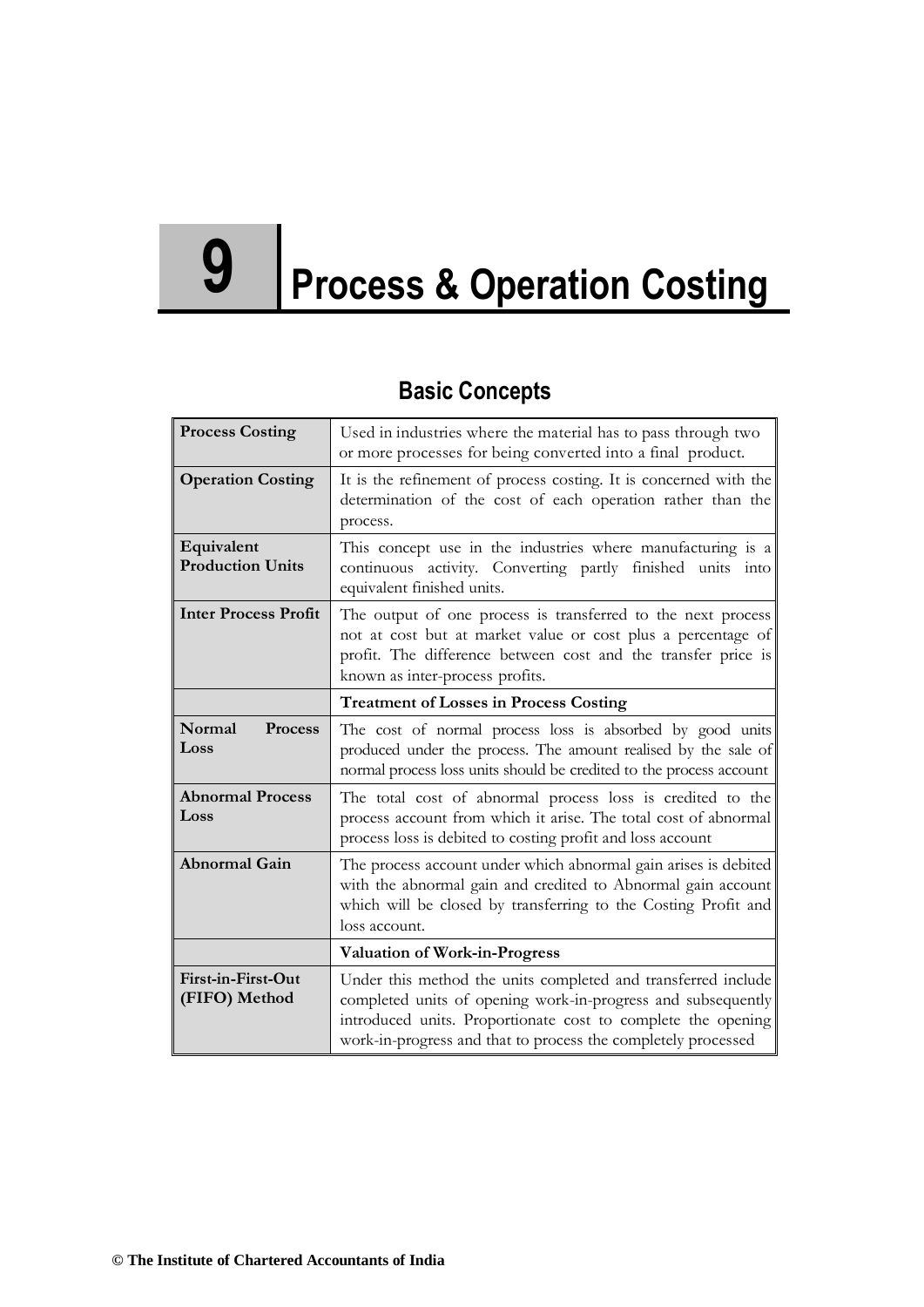#### **9.2 Cost Accounting**

|                                               | units during the period are derived separately. The cost of<br>opening work-in-progress is added to the proportionate cost<br>incurred on completing the same to get the complete cost of<br>such units. In this method the closing stock of Work in progress<br>is valued at current cost.                                                                                                                                       |
|-----------------------------------------------|-----------------------------------------------------------------------------------------------------------------------------------------------------------------------------------------------------------------------------------------------------------------------------------------------------------------------------------------------------------------------------------------------------------------------------------|
| Last-in-First-Out<br>(LIFO) Method.           | According to this method units lastly entering in the process are<br>the first to be completed. This assumption has a different impact<br>on the costs of the completed units and the closing inventory of<br>work-in-progress. The completed units will be shown at their<br>current cost and the closing inventory of work-in-progress will<br>continue to appear at the cost of the opening inventory of work-<br>in-progress. |
| <b>Weighted Average</b><br><b>Cost Method</b> | Under this method, the cost of opening work-in-progress and<br>cost of the current period are aggregated and the aggregate cost<br>is divided by output in terms of completed units. The equivalent<br>production in this case consists of work-load already contained<br>in opening work-in-process and work-load of current period.                                                                                             |

# **SECTION-A**

## **Question 1**

*Explain briefly the procedure for the valuation of Work-in-process.*

#### **Solution**

**Valuation of Work-in process:** The valuation of work-in-process can be made in the following three ways, depending upon the assumptions made regarding the flow of costs.

- First-in-first-out (FIFO) method
- Last-in-first-out (LIFO) method
- Average cost method

A brief account of the procedure followed for the valuation of work-in-process under the above three methods is as follows;

*FIFO method:* According to this method the units first entering the process are completed first. Thus the units completed during a period would consist partly of the units which were incomplete at the beginning of the period and partly of the units introduced during the period.

The cost of completed units is affected by the value of the opening inventory, which is based on the cost of the previous period. The closing inventory of work-in-process is valued at its current cost.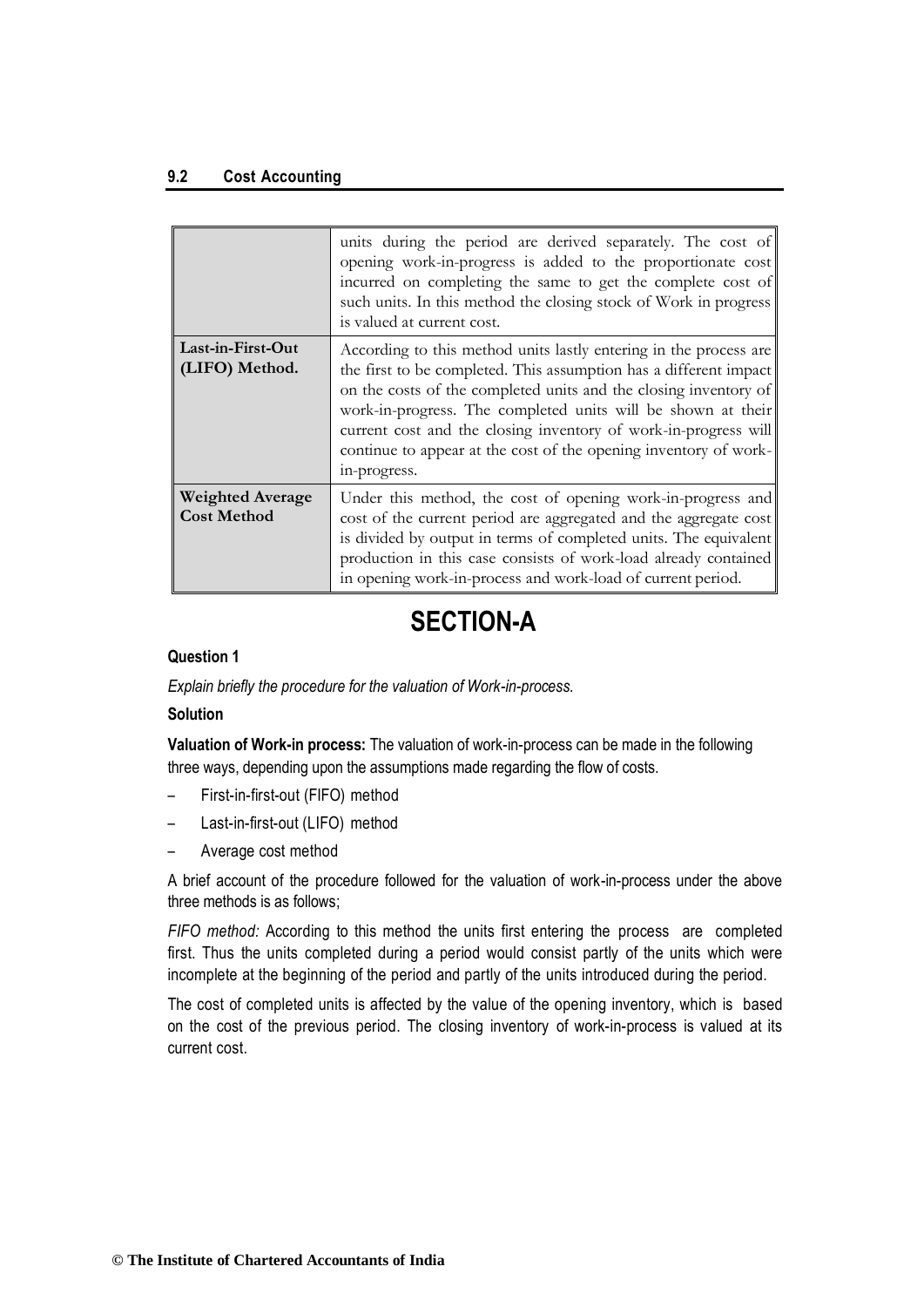*LIFO method:* According to this method units last entering the process are to be completed first. The completed units will be shown at their current cost and the closing-work in process will continue to appear at the cost of the opening inventory of work-in-progress along with current cost of work in progress if any.

*Average cost method:* According to this method opening inventory of work-in-process and its costs are merged with the production and cost of the current period, respectively. An average cost per unit is determined by dividing the total cost by the total equivalent units, to ascertain the value of the units completed and units in process.

#### **Question 2**

*Explain equivalent units.*

## **Solution:**

When opening and closing stocks of work-in-process exist, unit costs cannot *be* computed by simply dividing the total cost by total number of units still in process. We can convert the workin-process units into finished units called equivalent units so that the unit cost of these units can be obtained.

| <b>Equivalent Completed</b> | Actual number of units in  | × Percentage of work completed |
|-----------------------------|----------------------------|--------------------------------|
| Units                       | the process of manufacture |                                |

It consists of balance of work done on opening work-in-process, current production done fully and part of work done on closing WIP with regard to different elements of costs viz., material, labour and overhead.

#### **Question 3**

*"Operation costing is defined as refinement of Process costing." Explain it.*

#### **Solution:**

Operation costing is concerned with the determination of the cost of each operation rather than the process:

- $\triangleright$  In the industries where process consists of distinct operations, the operation costing method is applied.
- $\triangleright$  It offers better control and facilitates the computation of unit operation cost at the end of each operation.

## **Question 4**

*What is inter-process profit? State its advantages and disadvantages.*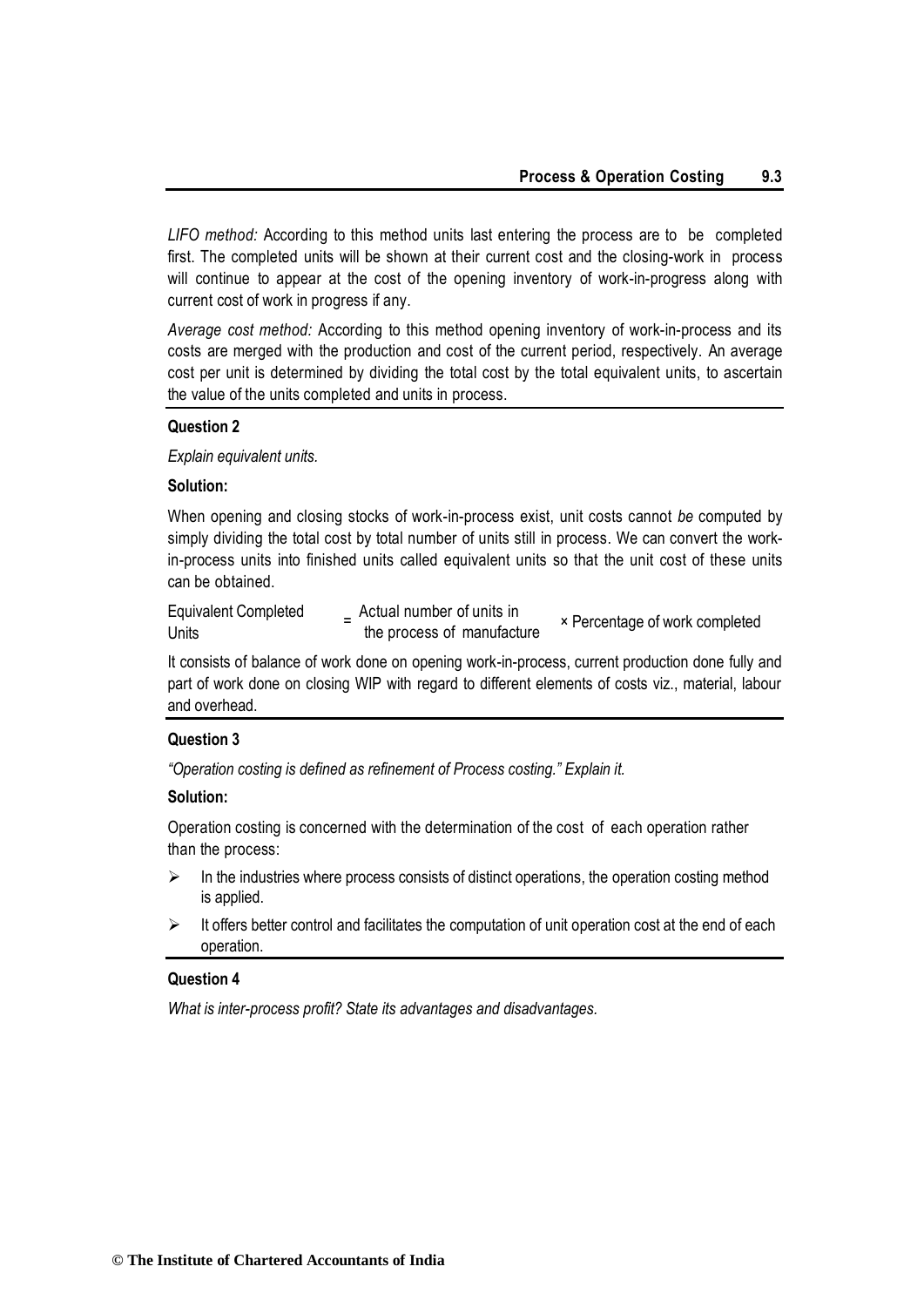#### **9.4 Cost Accounting**

#### **Solution:**

In some process industries the output of one process is transferred to the next process not at cost but at market value or cost plus a percentage of profit. *The difference between cost and the transfer price is known as inter-process profits.*

The advantages and disadvantages of using inter-process profit, in the case of process type industries are as follows:

*Advantages:*

- 1. Comparison between the cost of output and its market price at the stage of completion is facilitated.
- 2. Each process is made to stand by itself as to the profitability.

*Disadvantages:*

- 1. The use of inter-process profits involves complication.
- 2. The system shows profits which are not realised because of stock not sold out

# **SECTION- B**

#### **Question 1**

*Following information is available regarding process A for the month of February, 2014:* 

*Production Record:*

| Units in process as on 01.02.2014                              | 4,000  |
|----------------------------------------------------------------|--------|
| (All materials used, 25% complete for labour and overhead)     |        |
| New units introduced                                           | 16,000 |
| Units completed                                                | 14,000 |
| Units in process as on 28.02.2014                              | 6,000  |
| (All materials used, 33-1/3% complete for labour and overhead) |        |
| Cost Records:                                                  |        |
| Work-in-process as on 01.02.2014                               | ()     |
| <b>Materials</b>                                               | 6,000  |
| Labour                                                         | 1.000  |
| Overhead                                                       | 1,000  |
|                                                                | 8,000  |
| Cost during the month                                          |        |
| Materials                                                      | 25,600 |
| Labour                                                         | 15,000 |
| Overhead                                                       | 15,000 |
|                                                                | 55,600 |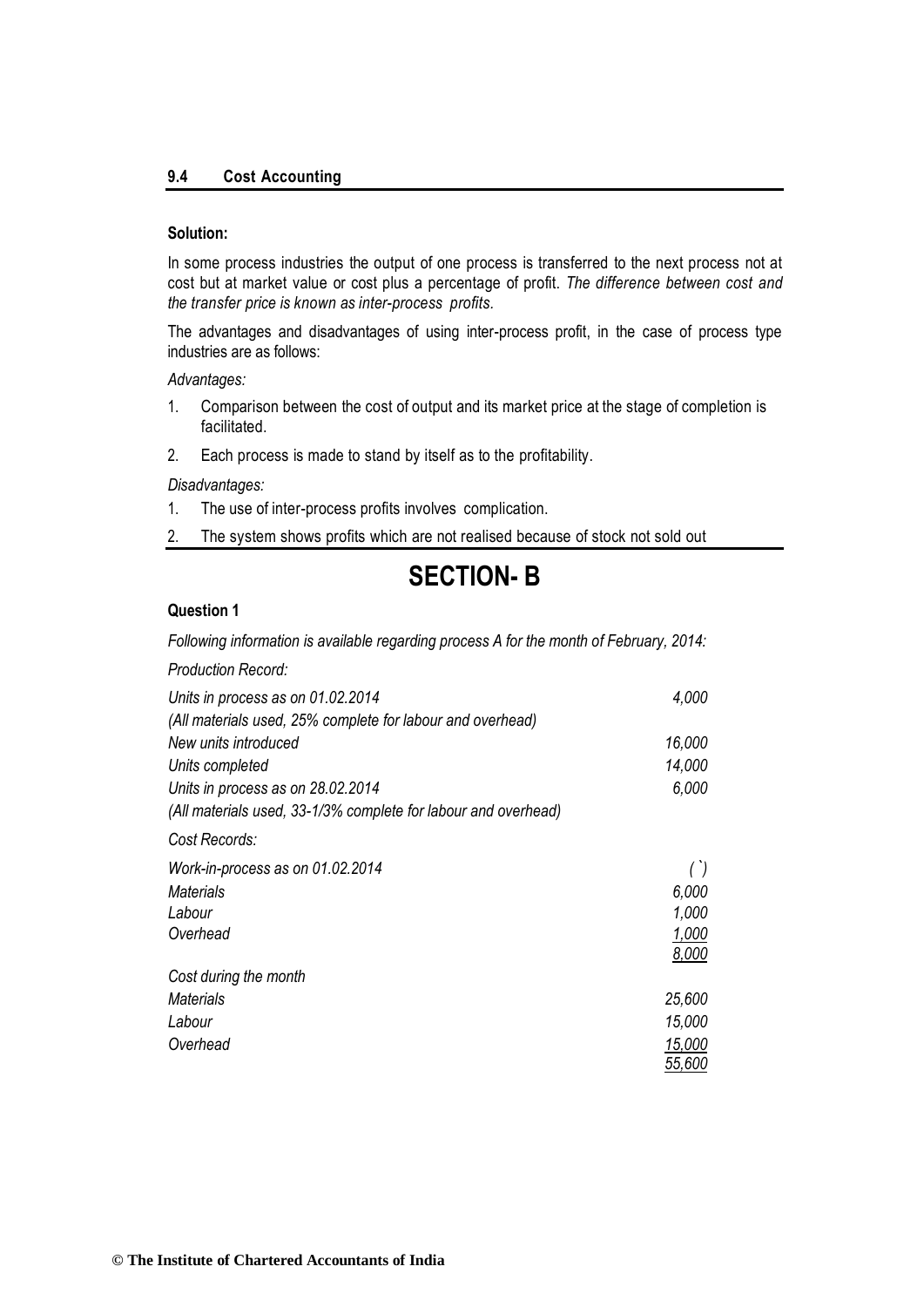*Presuming that average method of inventory is used, prepare:*

- *(i) Statement of Equivalent Production.*
- *(ii) Statement showing Cost for each element.*
- *(iii) Statement of Apportionment of cost.*
- *(iv) Process Cost Account for Process A.*

## **Solution:**

# **(i) Statement of Equivalent Production (Average cost method)**

| Input   | <b>Particulars</b> | Output       | <b>Equivalent Production</b> |                  |                    |         |                    |                  |
|---------|--------------------|--------------|------------------------------|------------------|--------------------|---------|--------------------|------------------|
| (Units) |                    | <b>Units</b> |                              | <b>Materials</b> |                    | Labour  |                    | <b>Overheads</b> |
|         |                    |              | (%*)                         | Units**          | $(% )^*$           | Units** | $(%)^*$            | Units**          |
| 20,000  | Completed          | 14,000       | 100                          | 14,000           | 100                | 14,000  | 100                | 14,000           |
|         | <b>WIP</b>         | 6,000        | 100                          | 6,000            | $33 - \frac{1}{3}$ | 2,000   | $33 - \frac{1}{3}$ | 2,000            |
| 20,000  |                    | 20,000       |                              | 20,000           |                    | 16,000  |                    | 16,000           |

\*Percentage of completion \*\* Equivalent units

## **(ii) Statement showing Cost for each element**

| <b>Particulars</b>                                     | <b>Materials</b> | Labour | <b>Overhead</b> | Total  |
|--------------------------------------------------------|------------------|--------|-----------------|--------|
| Cost of opening work-in-progress (`                    | 6,000            | 1,000  | 1,000           | 8,000  |
| Cost incurred during the month (                       | 25,600           | 15,000 | 15,000          | 55,600 |
| Total cost $($ `) : $(A)$                              | 31,600           | 16,000 | 16,000          | 63,600 |
| Equivalent units : $(B)$                               | 20,000           | 16,000 | 16,000          |        |
| Cost per equivalent unit ( $\cdot$ ) : C= (A $\div$ B) | 1.58             |        |                 | 3.58   |

#### **(iii) Statement of Apportionment of cost**

| Value of output transferred: (A) $(14,000 \text{ units} \times \degree 3.58)$ |       | 50,120 |
|-------------------------------------------------------------------------------|-------|--------|
| Value of closing work-in-progress: (B)                                        |       |        |
| Material (6,000 units $\times$ 1.58)                                          | 9,480 |        |
| Labour $(2,000 \text{ units} \times \degree 1)$                               | 2,000 |        |
| Overhead $(2,000 \text{ units} \times 1)$                                     | 2,000 | 13,480 |
| Total cost: $(A + B)$                                                         |       | 63,600 |

## **(iv) Process- A Account**

| <b>Particulars</b> | Units  | <b>Particulars</b>         | Units  |        |
|--------------------|--------|----------------------------|--------|--------|
| To Opening WIP     | 4,000  | 8,000   By Completed units | 14,000 | 50,120 |
| To Materials       | 16,000 | 25,600   By Closing WIP    | 6,000  | 13,480 |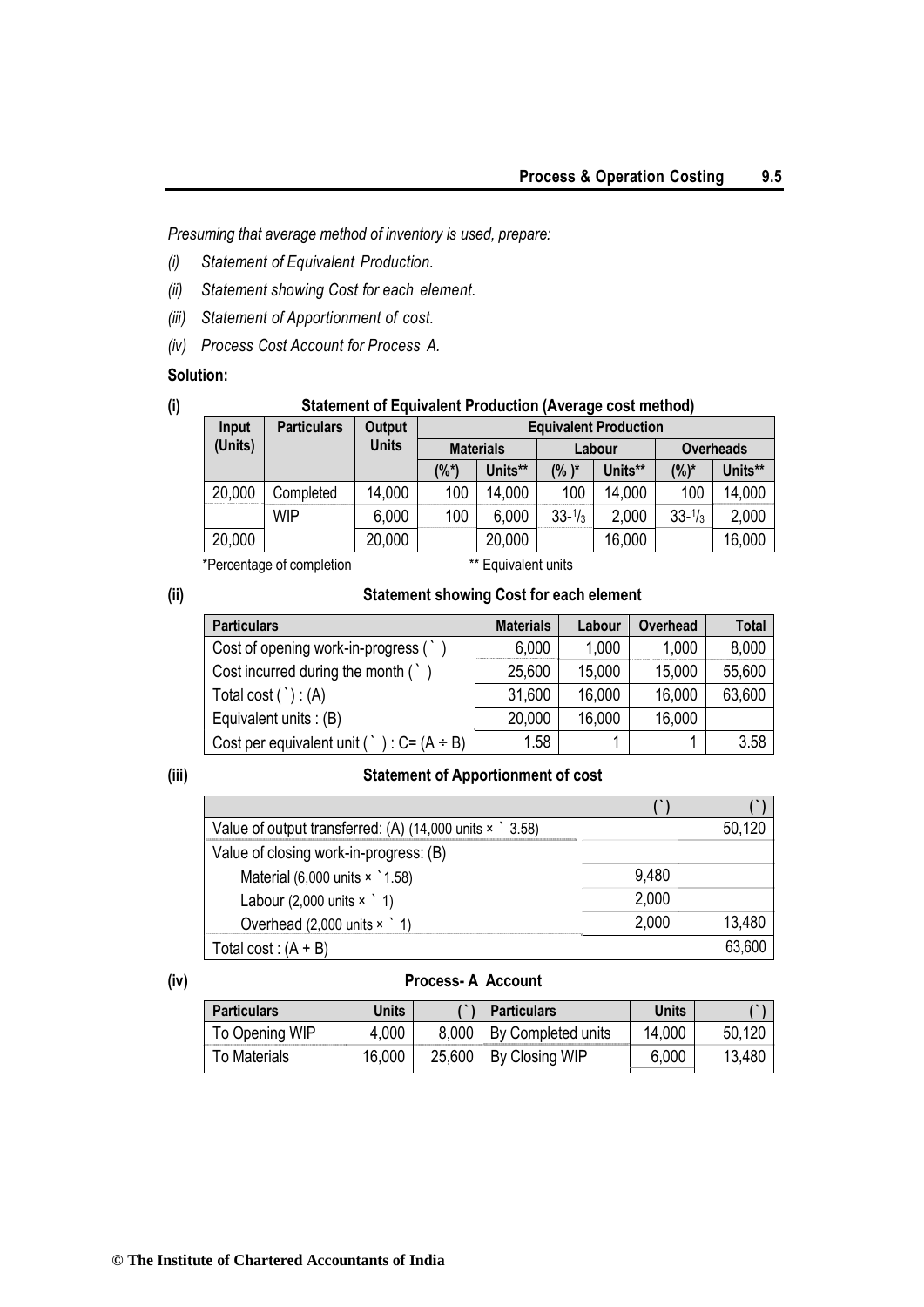#### **9.6 Cost Accounting**

| ⊺o Labour   |        | 15,000 |        |        |
|-------------|--------|--------|--------|--------|
| Γο Overhead |        | 15,000 |        |        |
|             | 20,000 | 63,600 | 20,000 | 63.60C |

## **Question 2**

*From the following Information for the month ending October, 2013, prepare Process Cost accounts for Process III. Use First-in-fist-out (FIFO) method to value equivalent production.*

| Direct materials added in Process III (Opening WIP) | 2,000 units at 25,750    |
|-----------------------------------------------------|--------------------------|
| <b>Transfer from Process II</b>                     | 53,000 units at 4,11,500 |
| <b>Transferred to Process IV</b>                    | 48,000 units             |
| Closing stock of Process III                        | 5,000 units              |
| Units scrapped                                      | $2,000$ units            |
| Direct material added in Process III                | 1,97,600                 |
| Direct wages                                        | 97,600                   |
| <b>Production Overheads</b>                         | 48,800                   |

*Degree of completion:*

|           | <b>Opening Stock</b> | <b>Closing Stock</b> | Scrap    |
|-----------|----------------------|----------------------|----------|
| Materials | <br>,,,,,,,,,,,,,,,  | ገ%                   | ገ0%<br>. |
| .abour    |                      | ገ%                   | '0%      |
| )verheads |                      | ገ‰                   | ገባ%      |

*The normal loss in the process was 5% of production and scrap was sold at `3 per unit.*

#### **Solution:**

## **Process III Process Cost Sheet (FIFO Method)** Opening Stock: 2,000 units; Introduced: 53,000 units

**Statement of Equivalent Production**

| Input                  |       | Output                                     |              | <b>Equivalent production</b> |      |       |     |                  |     |  |
|------------------------|-------|--------------------------------------------|--------------|------------------------------|------|-------|-----|------------------|-----|--|
| <b>Item</b>            | Units | <b>Item</b>                                | <b>Units</b> | Mat-A                        | (% ) | Mat-B | (%) | Labour<br>& OHs. | (%) |  |
| Opening<br>stock       |       | 2,000 Work on opening<br><b>WIP</b>        | 2,000        |                              |      | 400   | 20  | 800              | 40  |  |
| Process II<br>transfer |       | Introduced<br>&<br>53,000 completed during |              |                              |      |       |     |                  |     |  |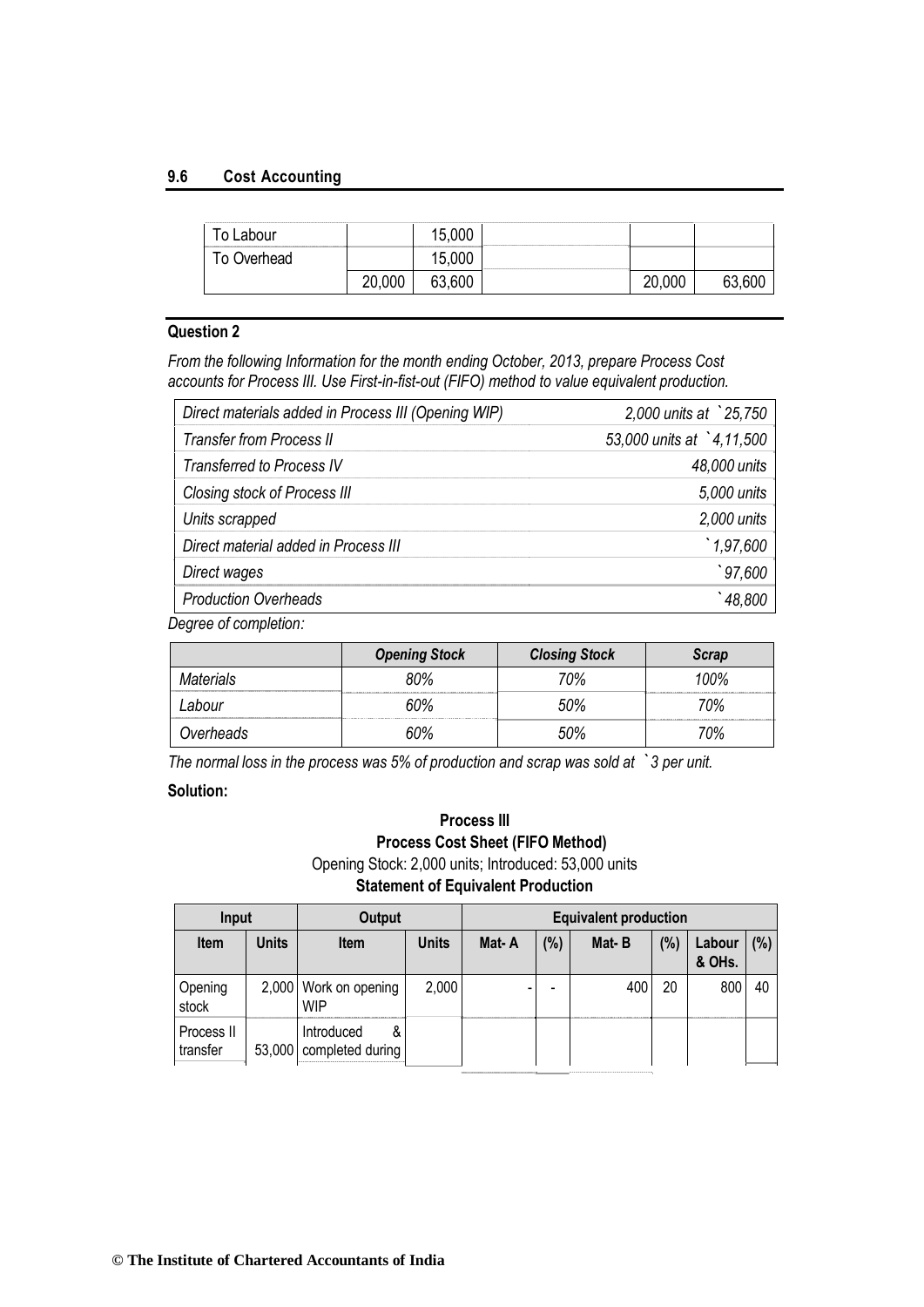|        | the<br>period<br>$(48,000 - 2000)$         | 46,000 | 46,000    | 100 | 46,000 | 100 | 46,000 | 100 |
|--------|--------------------------------------------|--------|-----------|-----|--------|-----|--------|-----|
|        |                                            | 48,000 |           |     |        |     |        |     |
|        | Normal Loss<br>$(2,000+53,000-5,000)$ x 5% | 2,500  |           |     |        |     |        |     |
|        | Closing WIP                                | 5,000  | 5,000 100 |     | 3,500  | 70  | 2,500  | 50  |
|        |                                            | 55,500 | 51,000    |     | 49,900 |     | 49,300 |     |
|        | Abnormal Gain                              | 500    | 500       | 100 | 500    | 100 | 500    | 100 |
| 55,000 |                                            | 55,000 | 50,500    |     | 49,400 |     | 48,800 |     |

#### **Statement of Cost for each Element**

| <b>Element of cost</b>                              | Cost(')  | <b>Equivalent</b><br><b>Production</b> | Cost<br>per<br>unit $($ $)$ |
|-----------------------------------------------------|----------|----------------------------------------|-----------------------------|
| Material A:                                         |          |                                        |                             |
| <b>Transfer from Process-II</b>                     | 4,11,500 |                                        |                             |
| Less: Scrap value of Normal Loss $(2,500 \times 3)$ | 7,500    |                                        |                             |
|                                                     | 4,04,000 | 50,500                                 |                             |
| <b>Material B</b>                                   | 1,97,600 | 49,400                                 |                             |
| Wages                                               | 97,600   | 48,800                                 |                             |
| Overheads                                           | 48,800   | 48,800                                 |                             |
|                                                     | 7,48,000 |                                        | 15                          |

## **Process Cost Sheet**

| Opening WIP (for completion):                         |          |
|-------------------------------------------------------|----------|
| Material- B (400 units $\times$ 4)                    | 1,600    |
| Wages (800 units $\times$ $\degree$ 2)                | 1,600    |
| Overheads (800 units $\times$ 1)                      | 800      |
|                                                       | 4,000    |
| Introduced and completely processed during the period |          |
| $(46,000 \text{ units} \times \degree 15)$            | 6,90,000 |
| Closing WIP:                                          |          |
| Material- A $(5,000 \text{ units} \times \degree 8)$  | 40,000   |
| Material- B $(3,500 \text{ units} \times \degree 4)$  | 14,000   |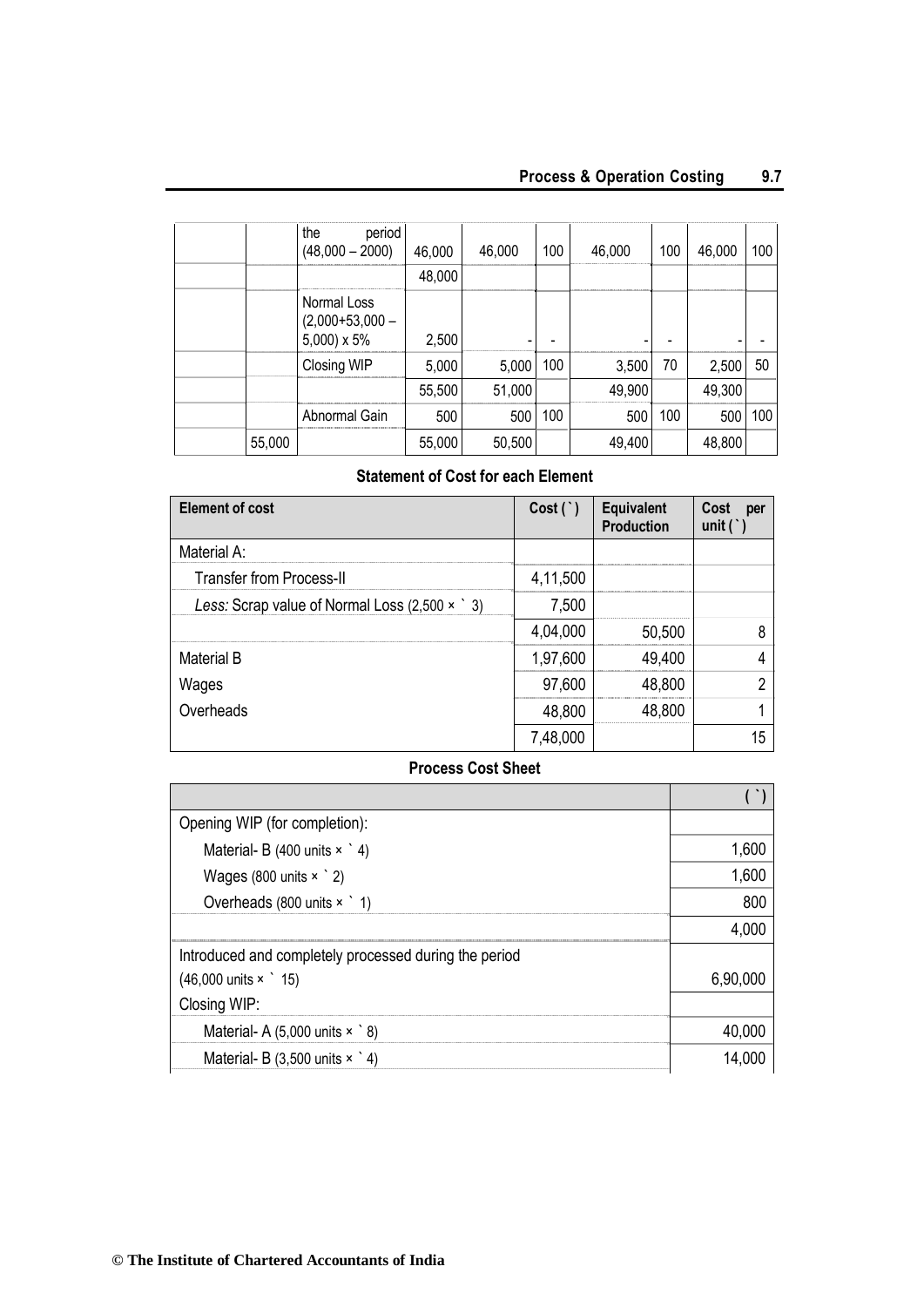#### **9.8 Cost Accounting**

| Wages $(2,500 \text{ units} \times 2)$         |  |
|------------------------------------------------|--|
| Overheads $(2,500 \text{ units} \times 1)$<br> |  |
| -----------                                    |  |
| Abnormal Gain (500 units x 15)                 |  |

## **Process III A/c**

| <b>Particulars</b>        | <b>Units</b> | Amount   | <b>Particulars</b>                                       | <b>Units</b> | Amount   |
|---------------------------|--------------|----------|----------------------------------------------------------|--------------|----------|
| To Balance b/d            | 2,000        | 25,750   | By Normal Loss                                           | 2,500        | 7,500    |
| To Process II A/c         | 53,000       | 4,11,500 | By Process IV A/c (`<br>6,90,000 + ` 4000 + `<br>25,750) | 48,000       | 7,19,750 |
| <b>To Direct Material</b> |              | 1,97,600 | By Balance c/d                                           | 5,000        | 61,500   |
| To Direct Wages           |              | 97,600   |                                                          |              |          |
| To Production OH          |              | 48,800   |                                                          |              |          |
| To Abnormal Gain          | 500          | 7,500    |                                                          |              |          |
|                           | 55,500       | 7,88,750 |                                                          | 55,500       | 7,88,750 |

#### **Question 3**

*A Company produces a component, which passes through two processes. During the month of April, 2014, materials for 40,000 components were put into Process I of which 30,000 were completed and transferred to Process II. Those not transferred to Process II were 100% complete as to materials cost and 50% complete as to labour and overheads cost. The Process I costs incurred were as follows:*

| Direct Materials         | $\hat{}$ 15,000 |
|--------------------------|-----------------|
| Direct Wages             | 18,000          |
| <b>Factory Overheads</b> | '12,000         |

*Of those transferred to Process II, 28,000 units were completed and transferred to finished goods stores. There was a normal loss with no salvage value of 200 units in Process II. There were 1,800 units, remained unfinished in the process with 100% complete as to materials and 25% complete as regard to wages and overheads.*

*No further process material costs occur after introduction at the first process until the end of the second process, when protective packing is applied to the completed components. The process and packing costs incurred at the end of the Process II were:*

*Packing Materials ` 4,000*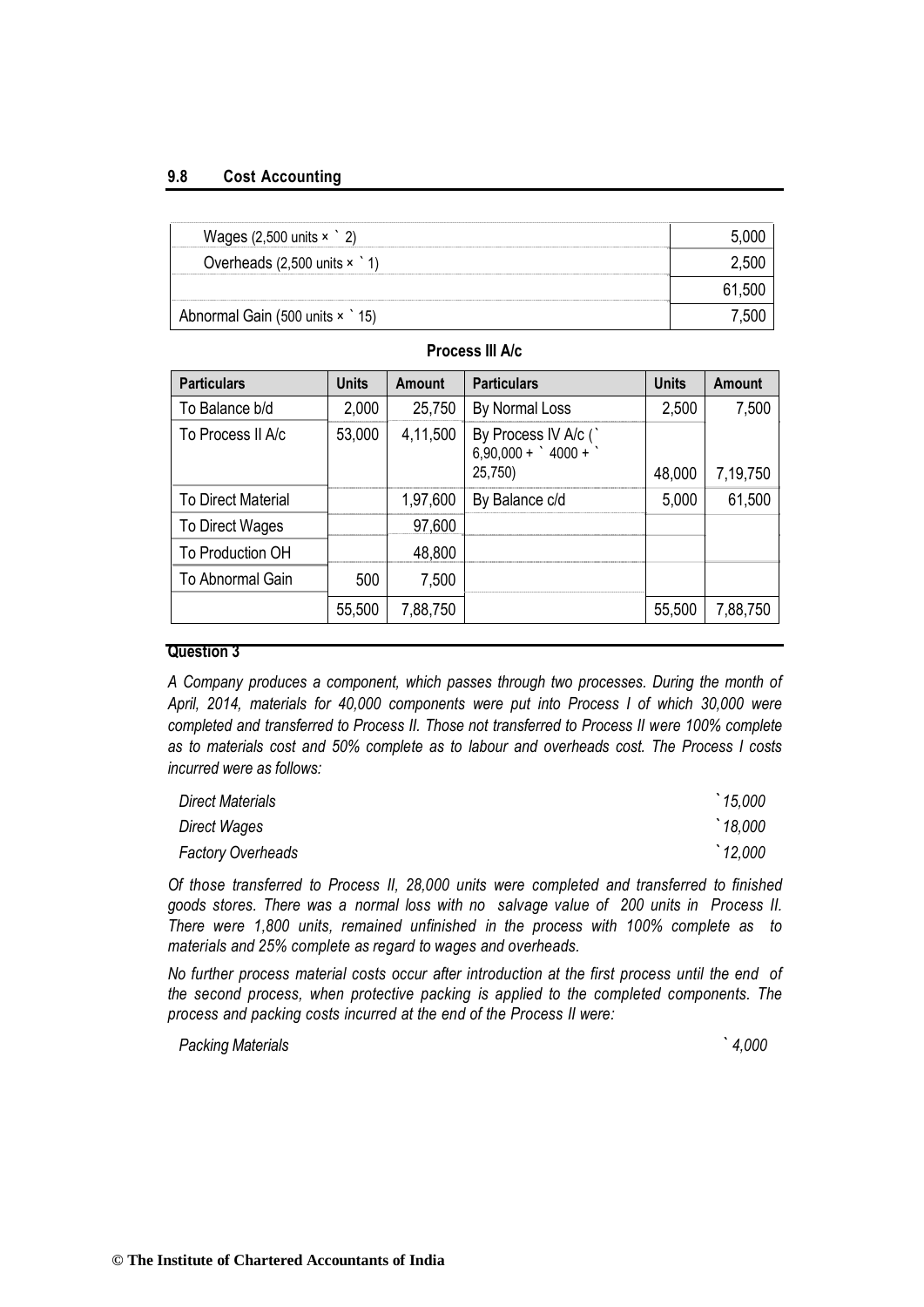| Direct Wages             | $\degree$ 3,500 |
|--------------------------|-----------------|
| <b>Factory Overheads</b> | 4,500           |
| Required:                |                 |

*(i) Prepare Statement of Equivalent Production, Cost per unit and Process I A/c.*

*(ii) Prepare statement of Equivalent Production, Cost per unit and Process II A/c.*

## **Solution:**

## **Process I**

## **Statement of Equivalent Production and Cost**

| Input   | <b>Particulars</b> | Output       | <b>Equivalent Production</b> |              |        |              |                  |              |  |
|---------|--------------------|--------------|------------------------------|--------------|--------|--------------|------------------|--------------|--|
| (Units) |                    | <b>Units</b> | <b>Materials</b>             |              | Labour |              | <b>Overheads</b> |              |  |
|         |                    |              | $(\%)$                       | <b>Units</b> | (% )   | <b>Units</b> | (%)              | <b>Units</b> |  |
| 40,000  | Completed          | 30,000       | 100                          | 30,000       | 100    | 30,000       | 100              | 30,000       |  |
|         | Closing WIP        | 10,000       | 100                          | 10,000       | 50     | 5,000        | 50               | 5,000        |  |
| 40,000  |                    | 40,000       |                              | 40,000       |        | 35,000       |                  | 35,000       |  |

| <b>Particulars</b>         | <b>Materials</b> | Labour | Overhead | <b>Total</b>       |
|----------------------------|------------------|--------|----------|--------------------|
| Cost incurred (            | 15,000           | 18,000 | 12,000   | 45,000             |
| Equivalent units           | 40,000           | 35,000 | 35,000   |                    |
| Cost per equivalent unit ( | 0.3750           | 0.5143 | 0.3428   | 1.232 <sup>4</sup> |

## **Process- I Account**

| <b>Particulars</b>  | <b>Units</b> |        | <b>Particulars</b>                             | <b>Units</b> |        |
|---------------------|--------------|--------|------------------------------------------------|--------------|--------|
| <b>To Materials</b> | 40,000       | 15,000 | By Process-II A/c<br>(30,000 units ×<br>1.2321 | 30,000       | 36,964 |
| To Labour           |              | 18,000 | By Closing WIP                                 | 10,000       | 8,036* |
| To Overhead         |              | 12,000 |                                                |              |        |
|                     | 40,000       | 45,000 |                                                | 40,000       | 45,000 |

**\*** (Material 10,000 units × ` 0.3750) + (Labour 5,000 units × ` 0.5143) + (Overheads 5,000 units ×  $\text{0.3428}$  =  $\text{0.3750} + \text{0.3750} + \text{0.372} + \text{0.3714} = \text{0.36}$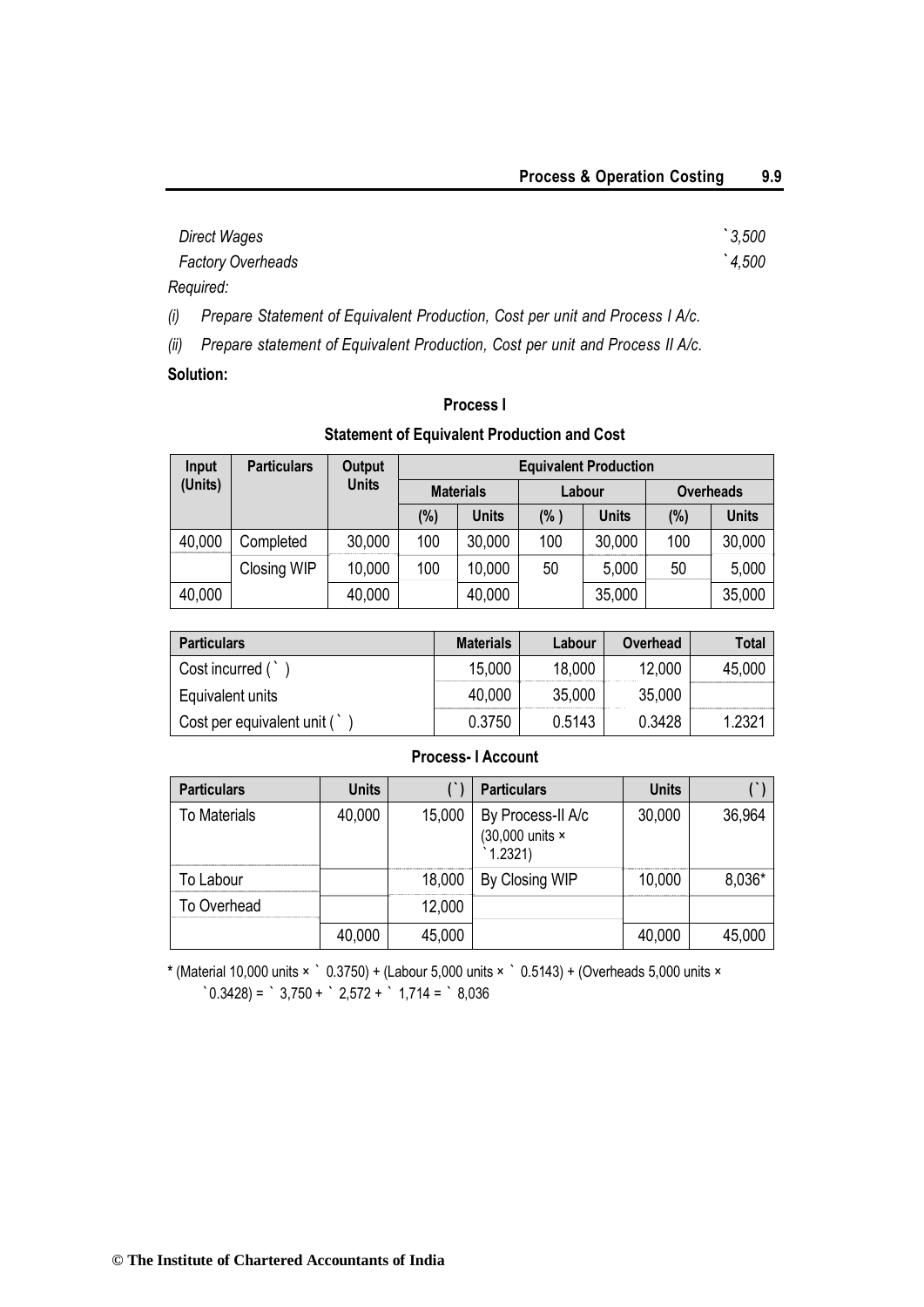#### **9.10 Cost Accounting**

| Statement of Equivalent Production and Cost |                    |               |                              |              |        |              |                  |              |  |  |
|---------------------------------------------|--------------------|---------------|------------------------------|--------------|--------|--------------|------------------|--------------|--|--|
| Input                                       | <b>Particulars</b> | <b>Output</b> | <b>Equivalent Production</b> |              |        |              |                  |              |  |  |
| (Units)                                     |                    | <b>Units</b>  | <b>Materials</b>             |              | Labour |              | <b>Overheads</b> |              |  |  |
|                                             |                    |               | $(\%)$                       | <b>Units</b> | (% )   | <b>Units</b> | (%)              | <b>Units</b> |  |  |
| 30,000                                      | Completed          | 28,000        | 100                          | 28,000       | 100    | 28,000       | 100              | 28,000       |  |  |
|                                             | Normal loss        | 200           |                              | --           |        |              |                  |              |  |  |
|                                             | <b>WIP</b>         | 1,800         | 100                          | 1,800        | 25     | 450          | 25               | 450          |  |  |
| 30,000                                      |                    | 30,000        |                              | 29,800       |        | 28,450       |                  | 28,450       |  |  |

## **Process II Statement of Equivalent Production and Cost**

| <b>Particulars</b>         | <b>Materials</b> | Labour | Overhead | Total  |
|----------------------------|------------------|--------|----------|--------|
| Process-I Cost             | 36,964           | --     | --       | 36.964 |
| Cost incurred (            | --               | 3,500  | 4,500    | 8,000  |
| Equivalent units           | 29,800           | 28,450 | 28,450   |        |
| Cost per equivalent unit ( | 1 2404           | 0.1230 | 0.1582   | 1.5216 |

## **Process- II Account**

| <b>Particulars</b>  | <b>Units</b> |        | <b>Particulars</b>             | <b>Units</b> |        |
|---------------------|--------------|--------|--------------------------------|--------------|--------|
| To Process-I A/c    | 30,000       | 36,964 | By Normal loss A/c             | 200          |        |
| To Packing Material |              | 4,000  | By Finished Goods<br>Stock A/c | 28,000*      | 46,605 |
| To Direct Wages     | --           | 3,500  | By Closing WIP                 | 1,800**      | 2,359  |
| To Factory Overhead | --           | 4,500  |                                |              |        |
|                     | 30,000       | 48,964 |                                | 30,000       | 48,964 |

 $*$  28,000  $\times$   $*$  1.5216 =  $*$  42,605 +  $*$  4,000 (Packing Material Cost) =  $*$  46,605

\*\* 1,800 units  $\times$   $\degree$  1.2404 + 450 units  $\times$  ( $\degree$  0.1230 +  $\degree$  0.1582) =  $\degree$  2,359

#### **Question 4**

*A Chemical Company carries on production operation in two processes. The material first pass through Process I, where Product 'A' is produced.*

*Following data are given for the month just ended:*

| Material input quantity           | 2,00,000 kg. |
|-----------------------------------|--------------|
| Opening work-in-progress quantity |              |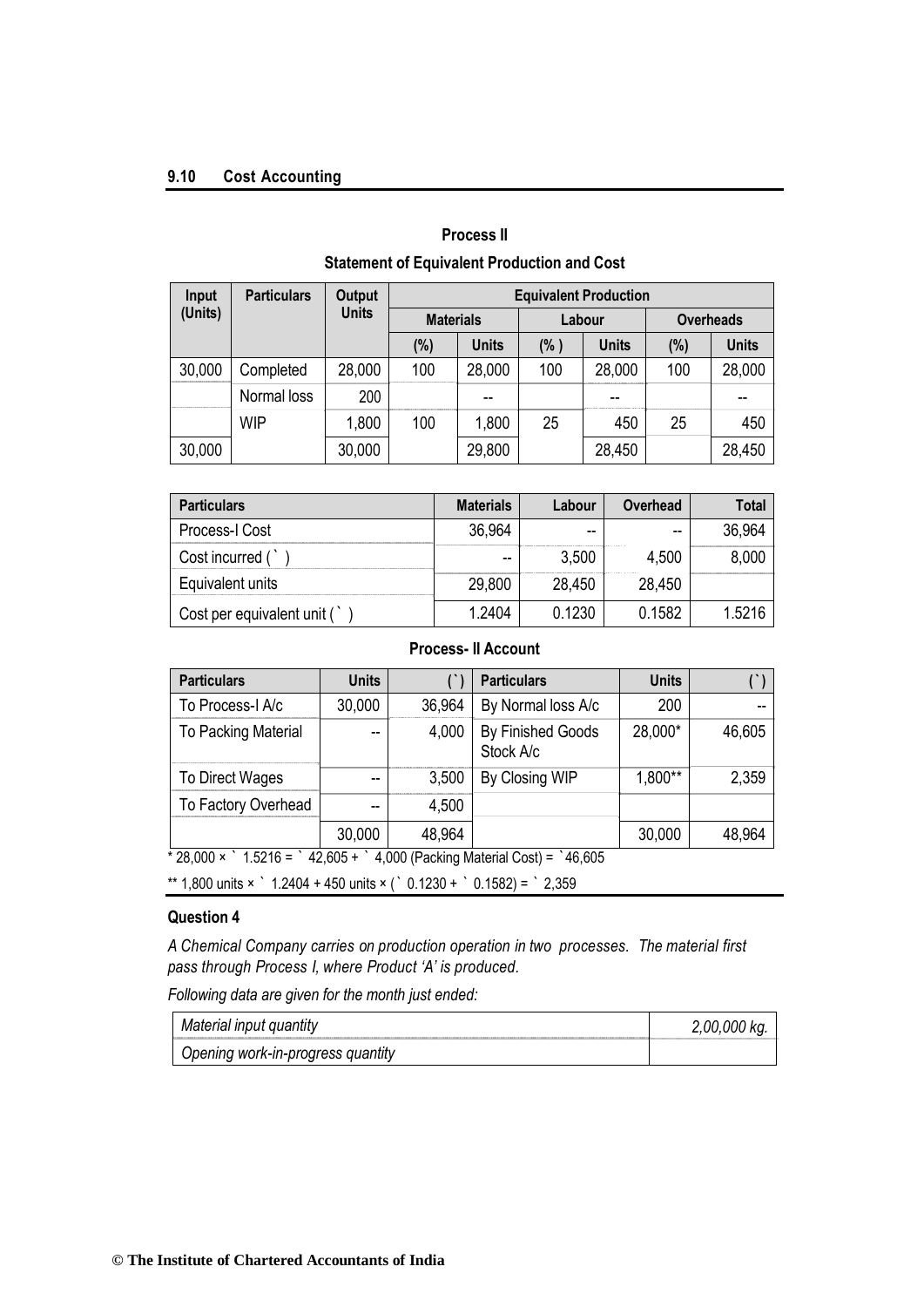| (Material 100% and conversion 50% complete)       | 40,000 kg.   |
|---------------------------------------------------|--------------|
| Work completed quantity                           | 1,60,000 kg. |
| Closing work-in-progress quantity                 |              |
| (Material 100% and conversion two-third complete) | 30,000 kg.   |
| Material input cost                               | 75,000       |
| Processing cost                                   | 1,02,000     |
| Opening work-in-progress cost                     |              |
| Material cost                                     | 20,00C       |
| Processing cost                                   |              |

*Normal process loss in quantity may be assumed to be 20% of material input. It has no realisable value.*

*Any quantity of Product 'A' can be sold for* ` *1.60 per kg.*

*Alternatively, it can be transferred to Process II for further processing and then sold as Product 'AX' for* ` *2 per kg. Further materials are added in Process II, which yield two kg. of product 'AX' for every kg. of Product 'A' of Process I.*

*Of the 1,60,000 kg. per month of work completed in Process I, 40,000 kg. are sold as Product 'A' and 1,20,000 kg. are passed through Process II for sale as Product 'AX'. Process II has facilities to handle upto 1,60,000 kg. of Product 'A' per month, if required.*

|                         | 1,20,000 kg. of Product 'A' input | 1,60,000 kg. of Product 'A' input |
|-------------------------|-----------------------------------|-----------------------------------|
|                         |                                   |                                   |
| <b>Materials Cost</b>   | 1,32,000                          | 1,76,000                          |
| <b>Processing Costs</b> | 1,20,000                          | 1,40,000                          |

*The monthly costs incurred in Process II (other than the cost of Product 'A') are:*

*Required:*

- *(i) Determine, using the weighted average cost method, the cost per kg. of Product 'A' in Process I and value of both work completed and closing work-in-progress for the month just ended.*
- *(ii) Is it worthwhile processing 1,20,000 kg. of Product 'A' further?*
- *(iii) Calculate the minimum acceptable selling price per kg., if a potential buyer could be found for additional output of Product 'AX' that could be produced with the remaining Product 'A' quantity.*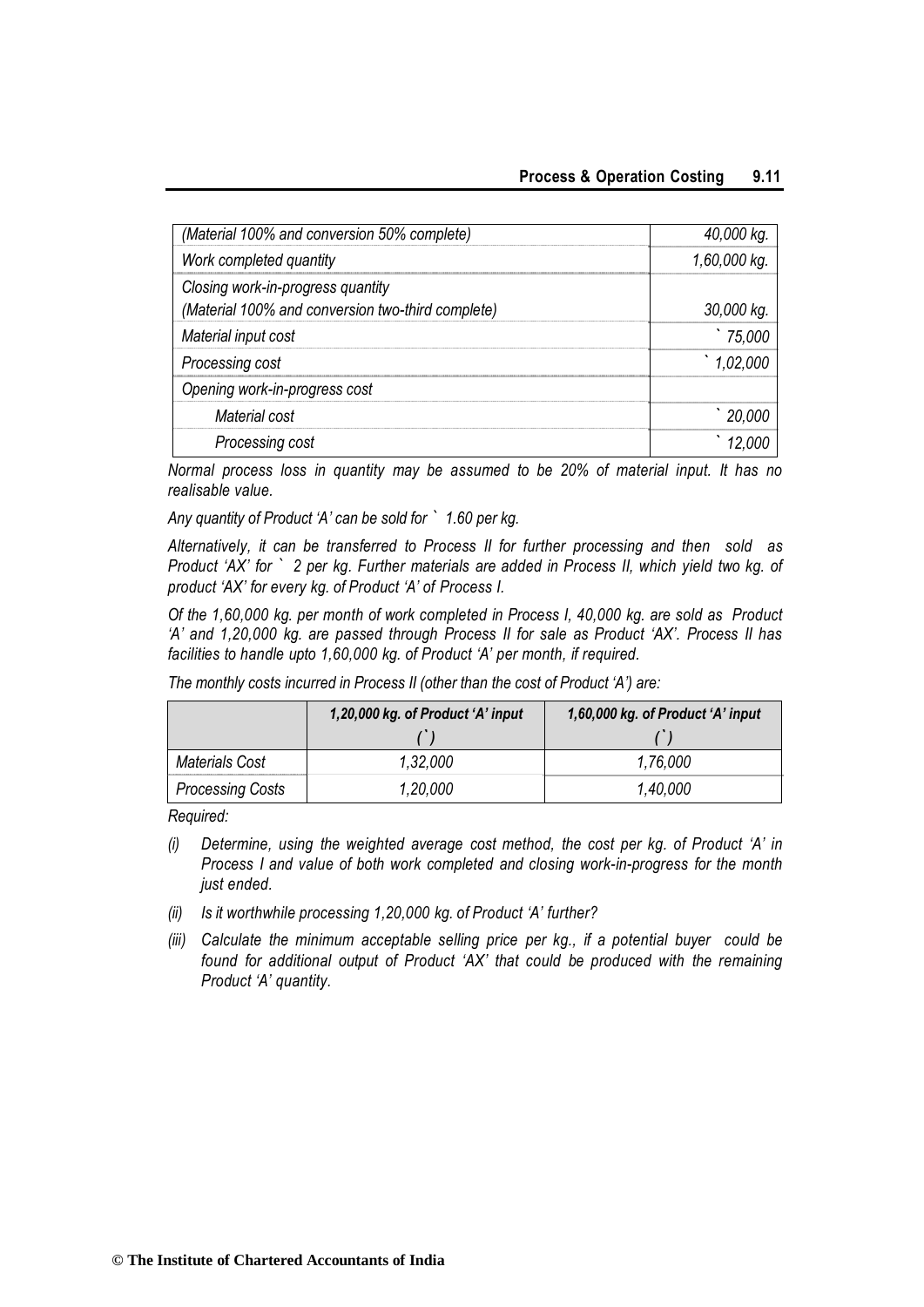## **9.12 Cost Accounting**

## **Solution**

## **(i) Process- I Statement of Equivalent Production**

| <b>Inputs</b>              |          | <b>Output</b>                      |          | <b>Equivalent output</b> |          |                   |          |
|----------------------------|----------|------------------------------------|----------|--------------------------|----------|-------------------|----------|
| <b>Particulars</b>         | Kg.      | <b>Particulars</b>                 |          | <b>Material</b>          |          | <b>Conversion</b> |          |
|                            |          |                                    | Kg.      |                          | kg.      | $(\%)$            | kg.      |
| Opening W.I.P.             | 40,000   | Normal loss                        | 40,000   |                          |          |                   |          |
| New material<br>introduced | 2,00,000 | Units<br>introduced &<br>completed | 1,60,000 | 100                      | 1,60,000 | 100               | 1,60,000 |
|                            |          | Abnormal loss                      | 10,000   | 100                      | 10,000   | 100               | 10,000   |
|                            |          | Closing WIP                        | 30,000   | 100                      | 30,000   | $2/3$ rd          | 20,000   |
|                            | 2,40,000 |                                    | 2,40,000 |                          | 2,00,000 |                   | 1,90,000 |

## **Process- I**

**Statement of Cost for each element**

| <b>Elements of cost</b> | Costs of<br>opening WIP | Costs in<br>process | <b>Total cost</b> | Equivalent<br>units | Cost per<br>Kg. |
|-------------------------|-------------------------|---------------------|-------------------|---------------------|-----------------|
|                         |                         |                     |                   | Kg.                 |                 |
| Material                | 20,000                  | 75,000              | 95,000            | 2,00,000            | 0.475           |
| Conversion cost         | 12,000                  | 1,02,000            | 1,14,000          | 1,90,000            | 0.600           |
|                         | 32,000                  | 1,77,000            | 2,09,000          |                     | 1.075           |

## **Statement of Apportionment of Cost**

| Units completed | <b>Elements</b> | Equivalent<br>(Kg.) | units    | Cost/unit | Cost   | <b>Total cost</b> |
|-----------------|-----------------|---------------------|----------|-----------|--------|-------------------|
|                 |                 |                     |          |           |        |                   |
| Work completed  | Material        |                     | 1,60,000 | 0.475     | 76,000 |                   |
|                 | Conversion      |                     | 1,60,000 | 0.600     | 96,000 | 1,72,000          |
| Closing WIP     | Material        |                     | 30,000   | 0.475     | 14,250 |                   |
|                 | Conversion      |                     | 20,000   | 0.600     | 12,000 | 26,250            |

## **(ii) Statement showing comparative data to decide whether 1,20,000 kg. of product 'A' should be processed further into 'AX'.**

| Alternative I - To sell product 'A' after Process - I |          |
|-------------------------------------------------------|----------|
| Sales 1,20,000 kg. $\times$ 1.60                      | 1.92.000 |
| Less: Cost from Process-11,20,000 kg. $\times$ 1.075  | 1,29,000 |
| Profit                                                | 63,000   |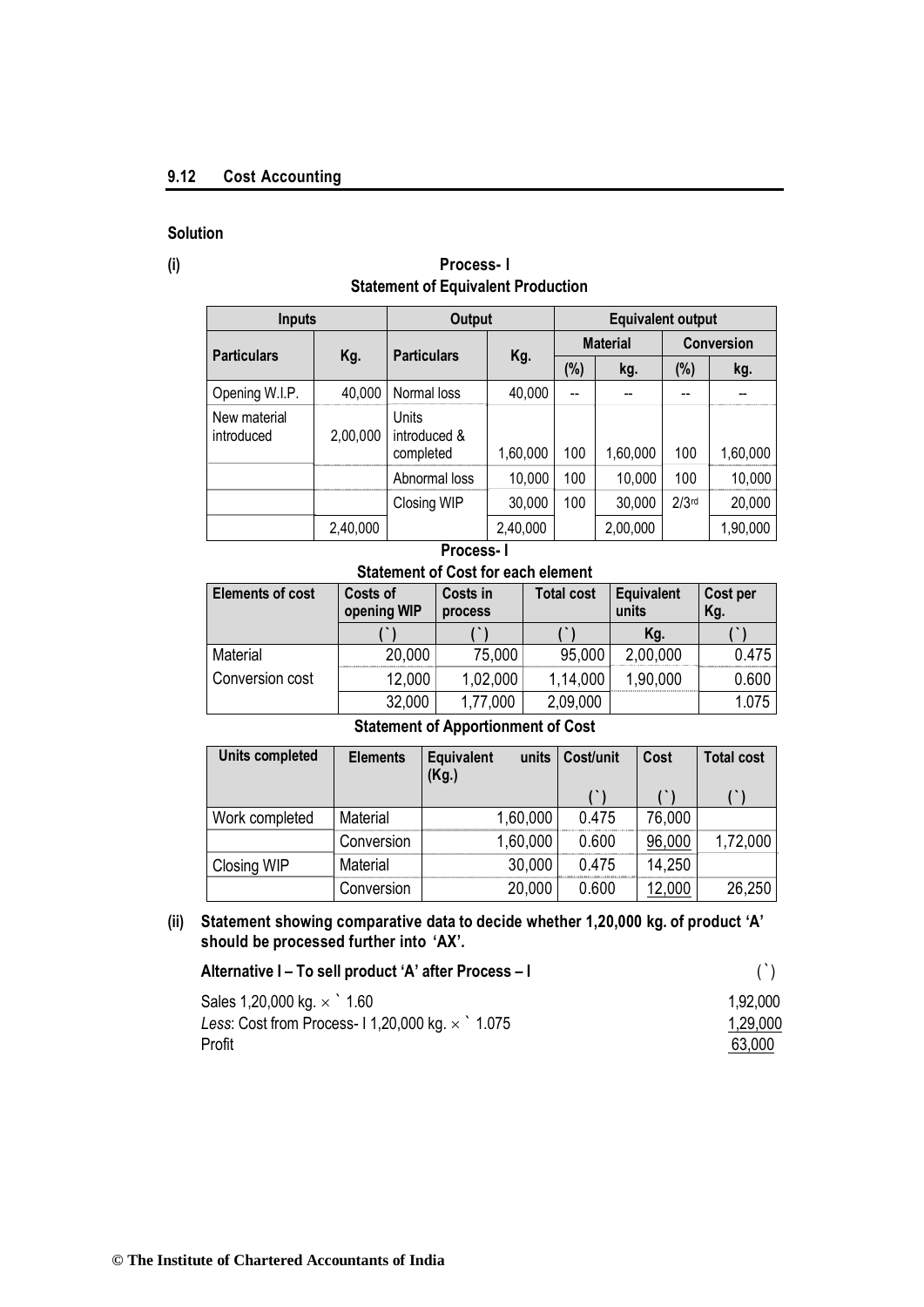|       | Alternative II - Process further into 'AX'                                        |                |          |
|-------|-----------------------------------------------------------------------------------|----------------|----------|
|       | Sales 2,40,000 kg. $\times$ 2.00                                                  |                | 4,80,000 |
|       | Less: Cost from Process-11,20,000 kg. $\times$ 1.075 = 1,29,000                   |                |          |
|       | <b>Material in Process-II</b>                                                     | $=$ 1,32,000   |          |
|       | Processing cost in Process-II                                                     | $=$ $1,20,000$ | 3,81,000 |
|       | Profit                                                                            |                | 99,000   |
|       | Hence company should process further                                              |                |          |
|       | It will increase profit by $\degree$ 99,000 - $\degree$ 63,000 = $\degree$ 36,000 |                |          |
| (iii) | Calculation of minimum selling price per kg.:                                     |                |          |
|       | Cost of processing remaining 40,000 kg. further                                   |                | $($ )    |
|       | Material $\degree$ 1,76,000 - $\degree$ 1,32,000                                  | 44,000         |          |
|       | Processing cost $\degree$ 1,40,000 - $\degree$ 1,20,000                           | 20,000         |          |
|       | Cost from process- I relating to 40,000 kg. 'A' (40,000 kg. x 1.075) 43,000       |                |          |
|       | Benefit foregone if 40,000 kg. 'A' are further processed                          |                |          |
|       | 40,000 kg. ( $\degree$ 1.60 - $\degree$ 1.075)                                    | 21,000         |          |
|       | <b>Total cost</b>                                                                 | 1,28,000       |          |
|       | Additional quantity of product 'AX' (40,000 kg. $\times$ $\degree$ 2)             | 80,000         |          |
|       | $\left(\frac{1,28,000}{\frac{1}{2}}\right) = 1.60$                                |                |          |
|       | $\therefore$ Minimum selling price $\left  \right $                               |                |          |
|       | 80,000 kg.                                                                        |                |          |

## **Question 5**

*Following details are related to the work done in Process 'A' of XYZ Company during the month of March, 2014:*

| Opening work-in-progress (2,000 units):     |           |
|---------------------------------------------|-----------|
| Materials                                   | 80,000    |
| Labour                                      | 15,000    |
| Overheads                                   | 45,000    |
| Materials introduced in Process 'A' (38,000 | 14,80,000 |
| units) Direct labour                        | 3,59,000  |
| Overheads                                   | 10,77,000 |
| Units scrapped: 3,000 units,                |           |
| Degree of completion:                       |           |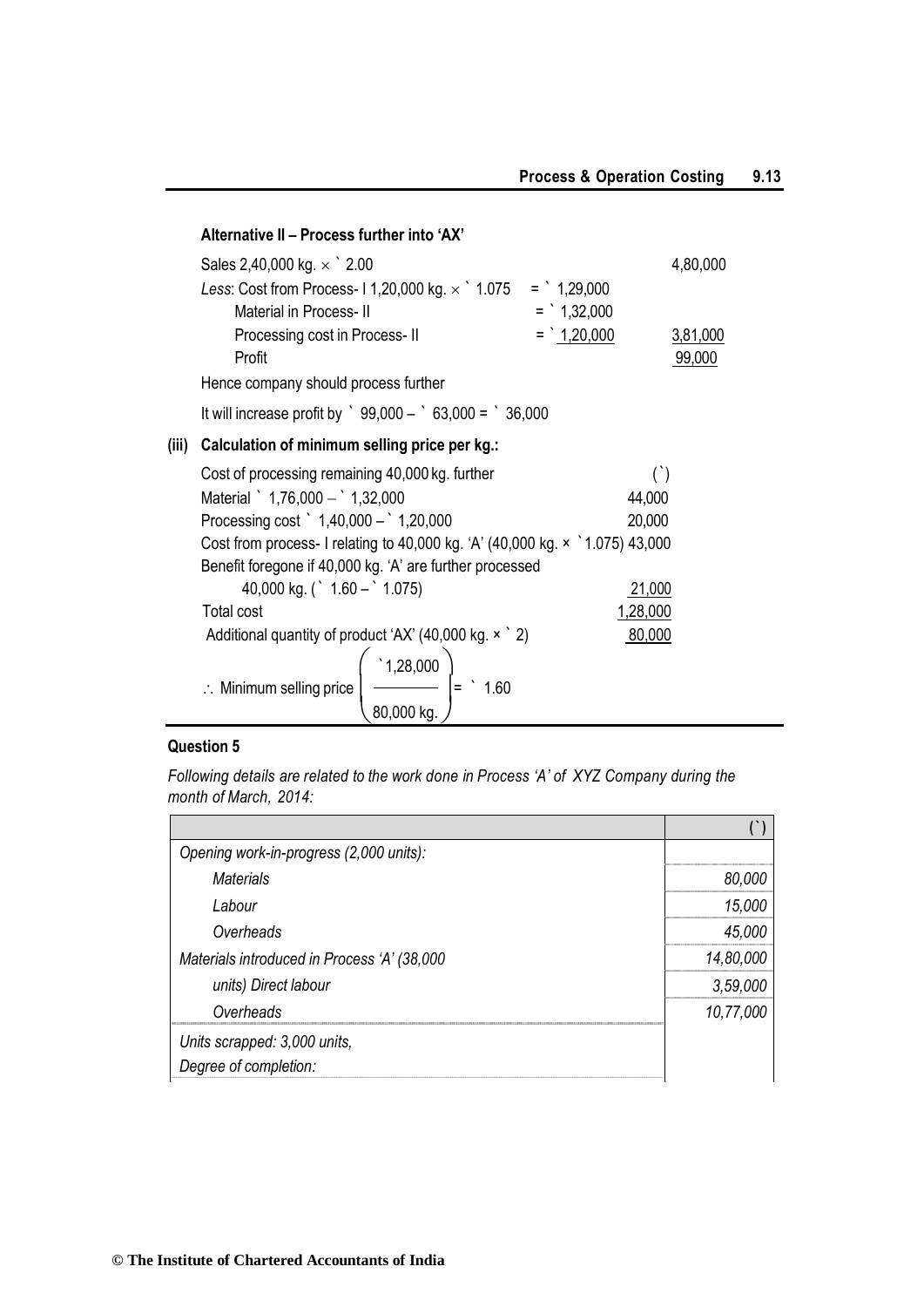## **9.14 Cost Accounting**

| Materials                                                   |      |
|-------------------------------------------------------------|------|
| Labour and overheads                                        | ጸበ%  |
| Closing work-in-progress: 2,000 units,                      |      |
| Degree of Completion:                                       |      |
| Materials                                                   | 100% |
| Labour and overheads                                        |      |
| Units finished and transferred to Process 'B': 35,000 units |      |
| Normal Loss:                                                |      |
| 5% of total input including opening work-in-progress        |      |
| Scrapped units fetch > 20 per piece.                        |      |

*You are required to prepare:*

- *(i) Statement of equivalent production;*
- *(ii) Statement of cost;*
- *(iii) Statement of distribution cost; and*
- *(iv) Process 'A' Account, Normal and Abnormal Loss Accounts.*

## **Solution:**

## **(i) Statement of Equivalent Production**

|                  |              |                                                      |        |                 | <b>Equivalent production</b> |                              |              |
|------------------|--------------|------------------------------------------------------|--------|-----------------|------------------------------|------------------------------|--------------|
| Input            | <b>Units</b> | <b>Output</b>                                        |        | <b>Material</b> |                              | Labour &<br><b>Overheads</b> |              |
|                  |              |                                                      |        | (%)             | <b>Units</b>                 | (%)                          | <b>Units</b> |
| Opening WIP      |              | 2,000 Completed and<br>transferred to<br>Process 'B' | 35,000 | 100             | 35,000                       | 100                          | 35,000       |
| Units introduced |              | 38,000 Normal loss<br>(5% of 40,000 units)           | 2,000  |                 |                              |                              |              |
|                  |              | Abnormal loss                                        | 1,000  | 100             | 1,000                        | 80                           | 800          |
|                  |              | <b>Closing WIP</b>                                   | 2,000  | 100             | 2,000                        | 80                           | 1,600        |
|                  | 40,000       |                                                      | 40,000 |                 | 38,000                       |                              | 37,400       |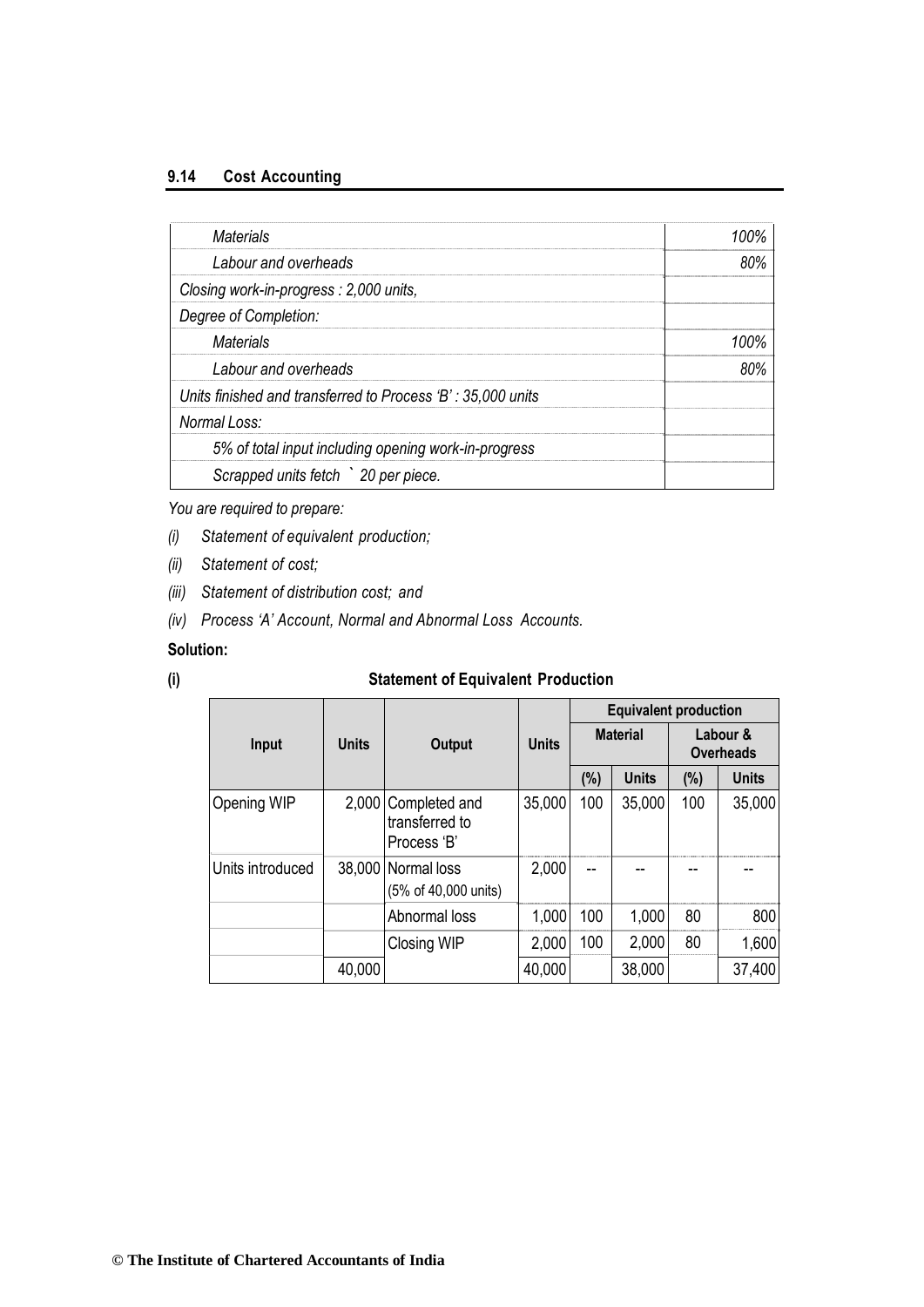| <b>Details</b>                                                          | Cost at the<br>beginning | Cost<br>added | <b>Total cost</b> | Equivalen<br>t Units | Cost per<br>unit |
|-------------------------------------------------------------------------|--------------------------|---------------|-------------------|----------------------|------------------|
|                                                                         | of process               |               |                   |                      |                  |
| Material                                                                | 80,000                   | 14,80,000     | 15,60,000         |                      |                  |
| Less: Value of normal loss<br>$(2,000 \text{ units} \times \degree 20)$ |                          |               | (40,000)          |                      |                  |
|                                                                         |                          |               | 15,20,000         | 38,000               | 40               |
| ⊥abour                                                                  | 15,000                   | 3,59,000      | 3,74,000          | 37,400               | 10               |
| Overheads                                                               | 45,000                   | 10,77,000     | 11,22,000         | 37,400               | 30               |
| Total                                                                   | 1,40,000                 | 29,16,000     | 30,16,000         |                      | 80               |

## **(ii) Statement of Cost**

#### **(iii) Statement of Distribution of Cost**

| Completed and transferred to Process-B (35,000 units x ` 80) | 28,00,000 |
|--------------------------------------------------------------|-----------|
| Abnormal Loss:                                               |           |
| Materials $(1,000 \text{ units} \times \degree 40)$          | 40,000    |
| Wages (800 units $\times$ 10)                                | 8,000     |
| Overheads (800 units × ` 30)                                 | 24,000    |
|                                                              | 72,000    |
| Closing WIP:                                                 |           |
| Materials $(2,000 \text{ units} \times \degree 40)$          | 80,000    |
| Wages $(1,600 \text{ units} \times 10)$                      | 16,000    |
| Overheads (1,600 units × ` 30)                               | 48,000    |
|                                                              | 1,44,0    |

## **(iv) Process 'A' Account**

| Dr.                    |              |           |                                                |              |               |
|------------------------|--------------|-----------|------------------------------------------------|--------------|---------------|
| <b>Particulars</b>     | <b>Units</b> | Amount    | <b>Particulars</b>                             | <b>Units</b> | <b>Amount</b> |
| To Opening WIP         | 2,000        | 1,40,000* | By Normal Loss                                 | 2,000        | 40,000        |
| To Material introduced | 38,000       | 14,80,000 | By Abnormal loss                               | 1,000        | 72,000        |
| To Direct labour       |              | 3,59,000  | By Process 'B' A/c<br>transfer to next process | 35,000       | 28,00,000     |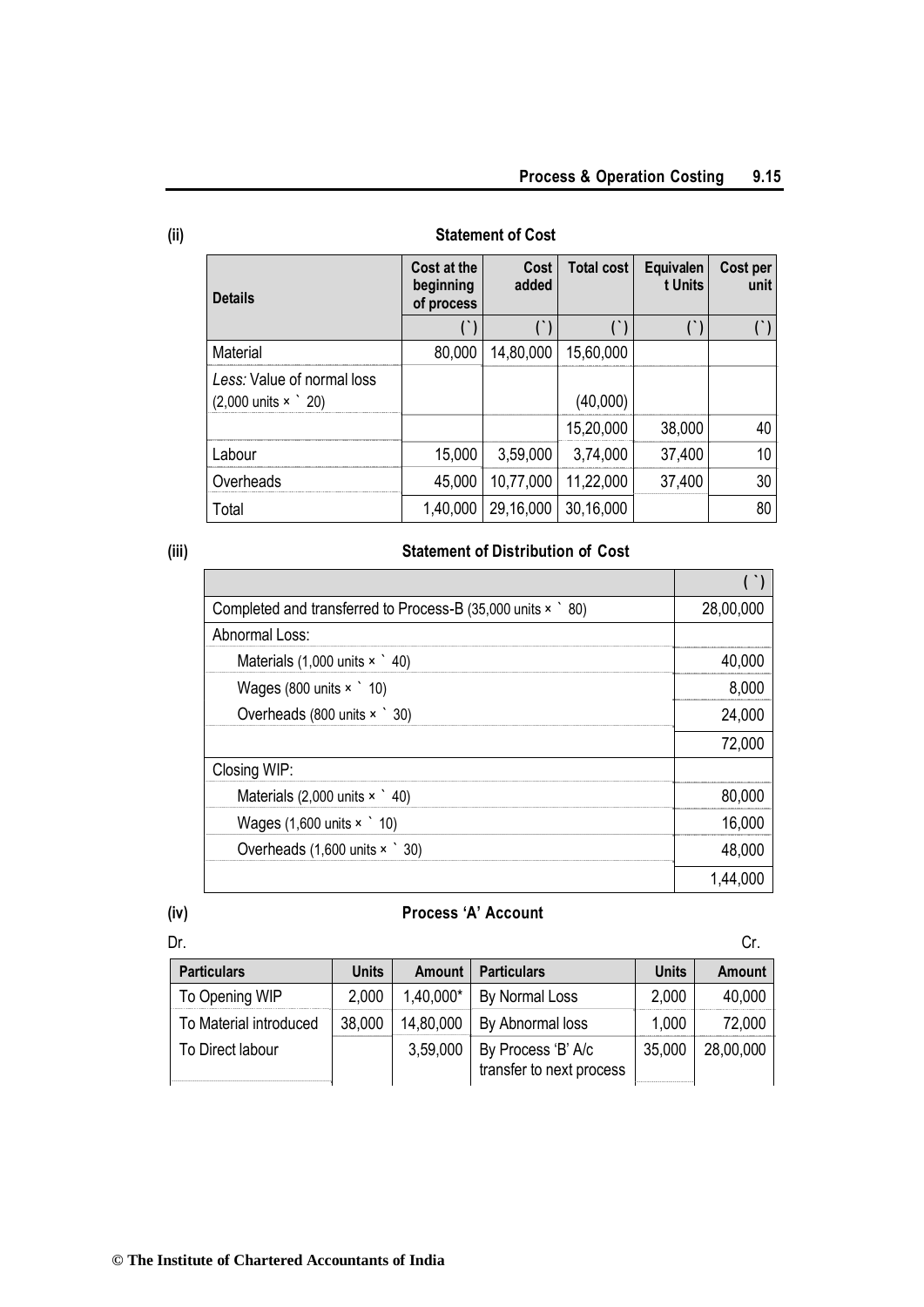## **9.16 Cost Accounting**

| To Overheads |        |           | 10,77,000   By Closing WIP | 2,000  | ,44,000   |
|--------------|--------|-----------|----------------------------|--------|-----------|
|              | 40,000 | 30,56,000 |                            | 40,000 | 30,56,000 |

\*Materials + Labour + Overheads =  $\degree$  (80,000 + 15,000 + 45,000) =  $\degree$  1,40,000.

| <b>Normal Loss Account</b>                                                           |       |  |                                     |       |        |  |  |  |  |  |  |
|--------------------------------------------------------------------------------------|-------|--|-------------------------------------|-------|--------|--|--|--|--|--|--|
| <b>Units</b><br>Units<br><b>Amount   Particulars</b><br><b>Particulars</b><br>Amount |       |  |                                     |       |        |  |  |  |  |  |  |
| To Process-A A/c                                                                     | 2,000 |  | 40,000   By Cost Ledger Control A/c | 2,000 | 40,000 |  |  |  |  |  |  |
| 2.000<br>2.000<br>40,000<br>40.000                                                   |       |  |                                     |       |        |  |  |  |  |  |  |

| <b>Abnormal Loss Account</b>                                                                 |       |        |                               |       |        |  |  |  |  |
|----------------------------------------------------------------------------------------------|-------|--------|-------------------------------|-------|--------|--|--|--|--|
| <b>Units</b><br><b>Units</b><br><b>Particulars</b><br><b>Particulars</b><br>Amount<br>Amount |       |        |                               |       |        |  |  |  |  |
| To Process-A A/c                                                                             | 1,000 | 72,000 | By Cost Ledger Control A/c.   | 1,000 | 20,000 |  |  |  |  |
|                                                                                              |       |        | By Costing Profit & Loss A/c. |       | 52,000 |  |  |  |  |
|                                                                                              | 1,000 | 72.000 |                               | 1,000 | 72,000 |  |  |  |  |

#### **Question 6**

*A product passes through three processes 'X', 'Y' and 'Z'. The output of process 'X' and 'Y' is transferred to next process at cost plus 20 per cent each on transfer price and the output of process 'Z' is transferred to finished stock at a profit of 25 per cent on transfer price. The following information are available in respect of the year ending 31st March, 2014:*

|                                                   | Process-X | Process-Y | Process-Z | <b>Finished</b><br><b>Stock</b> |
|---------------------------------------------------|-----------|-----------|-----------|---------------------------------|
|                                                   |           |           |           |                                 |
| Opening stock                                     | 15,000    | 27,000    | 40,000    | 45,000                          |
| <b>Material</b>                                   | 80,000    | 65,000    | 50,000    |                                 |
| Wages                                             | 1,25,000  | 1,08,000  | 92,000    |                                 |
| <b>Manufacturing Overheads</b>                    | 96,000    | 72,000    | 66,500    | --                              |
| Closing stock                                     | 20,000    | 32,000    | 39,000    | 50,000                          |
| Inter process profit included in<br>Opening stock | NIL.      | 4,000     | 10,000    | 20,000                          |

*Stock in processes is valued at prime cost. The finished stock is valued at the price at which it is received from process 'Z'. Sales of the finished stock during the period was ` 14,00,000.*

*You are required to prepare:*

- *(i) Process accounts and finished stock account showing profit element at each stage.*
- *(ii) Costing Profit and Loss account.*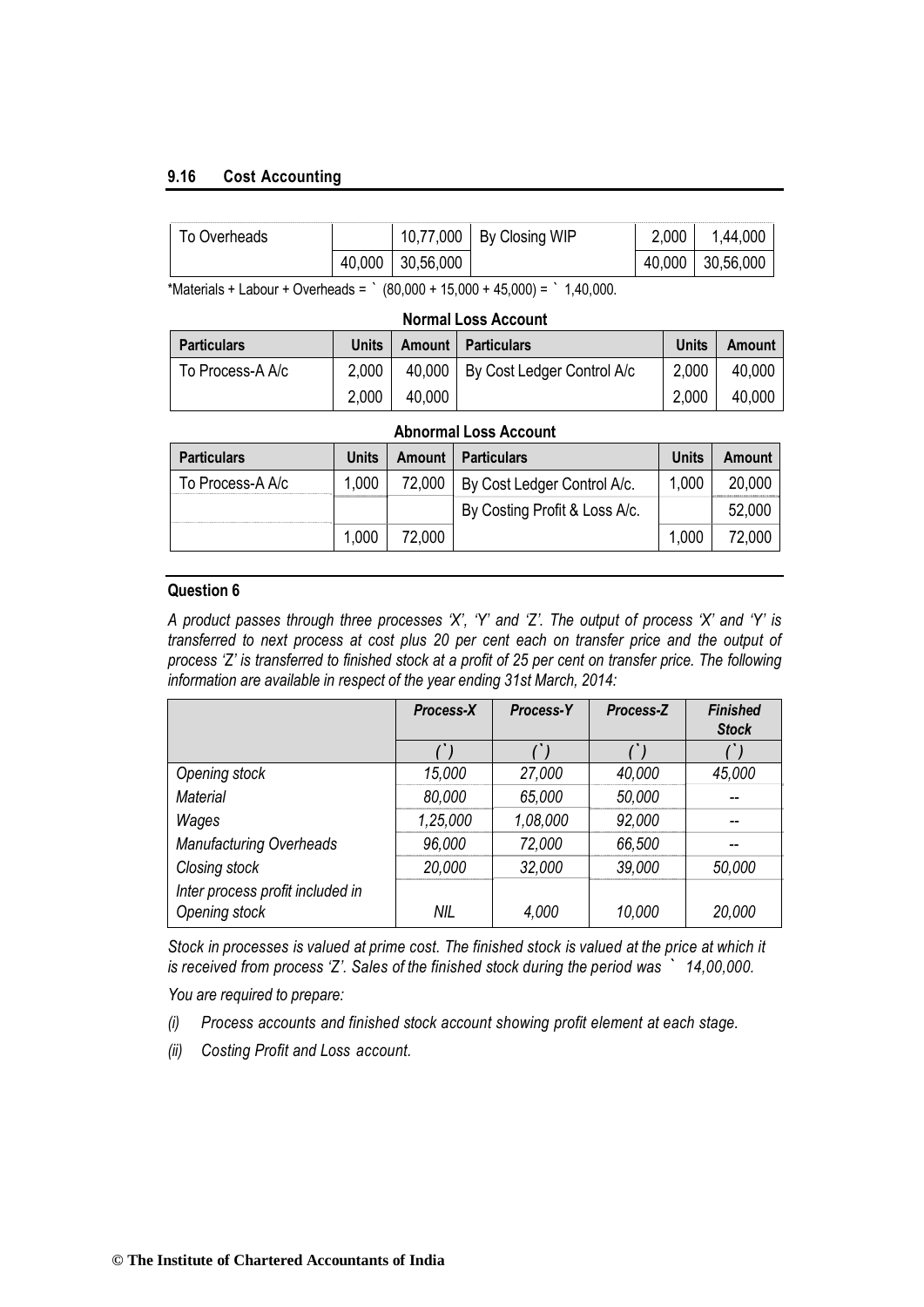*(iii) Show the relevant items in the Balance Sheet.*

## **Solution:**

## **(i) Process 'X' Account**

Dr. Cr. **Cr.** Cr. 2006. The contract of the contract of the contract of the contract of the contract of the contract of the contract of the contract of the contract of the contract of the contract of the contract of the co

| <b>Particulars</b>                                                                | Cost     | <b>Profit</b><br>$($ ) | <b>Total</b> | <b>Particulars</b>               | Cost     | <b>Profit</b> | <b>Total</b><br>$(\dot{\ })$ |
|-----------------------------------------------------------------------------------|----------|------------------------|--------------|----------------------------------|----------|---------------|------------------------------|
| To Opening Stock                                                                  | 15,000   |                        | 15,000       | By Process 'Y'<br>A/c (Transfer) | 2,96,000 | 74,000        | 3,70,000                     |
| <b>To Material</b>                                                                | 80,000   |                        | 80,000       |                                  |          |               |                              |
| To Wages                                                                          | 1,25,000 |                        | 1,25,000     |                                  |          |               |                              |
| Total                                                                             | 2,20,000 |                        | 2,20,000     |                                  |          |               |                              |
| Less: Closing stock                                                               | 20,000   |                        | 20,000       |                                  |          |               |                              |
| Prime Cost                                                                        | 2,00,000 |                        | 2,00,000     |                                  |          |               |                              |
| Manufacturing<br>To<br>Overheads                                                  | 96,000   |                        | 96,000       |                                  |          |               |                              |
| Total cost                                                                        | 2,96,000 |                        | 2,96,000     |                                  |          |               |                              |
| To Costing Profit and<br>Loss A/c (20%<br>on<br>transfer Price or 25% on<br>cost) |          | 74,000                 | 74,000       |                                  |          |               |                              |
|                                                                                   | 2,96,000 | 74,000                 | 3,70,000     |                                  | 2,96,000 | 74,000        | 3,70,000                     |

## **Process 'Y' Account**

Dr. Cr.

| Particulars         | Cost     | <b>Profit</b> | <b>Total</b> | <b>Particulars</b>                      | Cost | <b>Profit</b>     | <b>Total</b> |
|---------------------|----------|---------------|--------------|-----------------------------------------|------|-------------------|--------------|
| To Opening Stock    | 23.000   | 4.000         |              | 27,000 By Process 'Z' A/c<br>(Transfer) |      | 5,36,379 2,26,121 | 7,62,500     |
| To Process 'X' A/c  | 2,96,000 | 74.000        | 3,70,000     |                                         |      |                   |              |
| To Material         | 65,000   |               | 65,000       |                                         |      |                   |              |
| To Wages            | 1,08,000 |               | 1,08,000     |                                         |      |                   |              |
| Total               | 4,92,000 | 78,000        | 5,70,000     |                                         |      |                   |              |
| Less: Closing stock | 27,621   | 4,379         | 32,000       |                                         |      |                   |              |
| <b>Prime Cost</b>   | 4,64,379 | 73.621        | 5.38.000     |                                         |      |                   |              |
| To Manufacturing    |          |               |              |                                         |      |                   |              |
| Overheads           | 72,000   |               | 72,000       |                                         |      |                   |              |
| Total cost          | 5.36.379 | 73,621        | 6.10.000     |                                         |      |                   |              |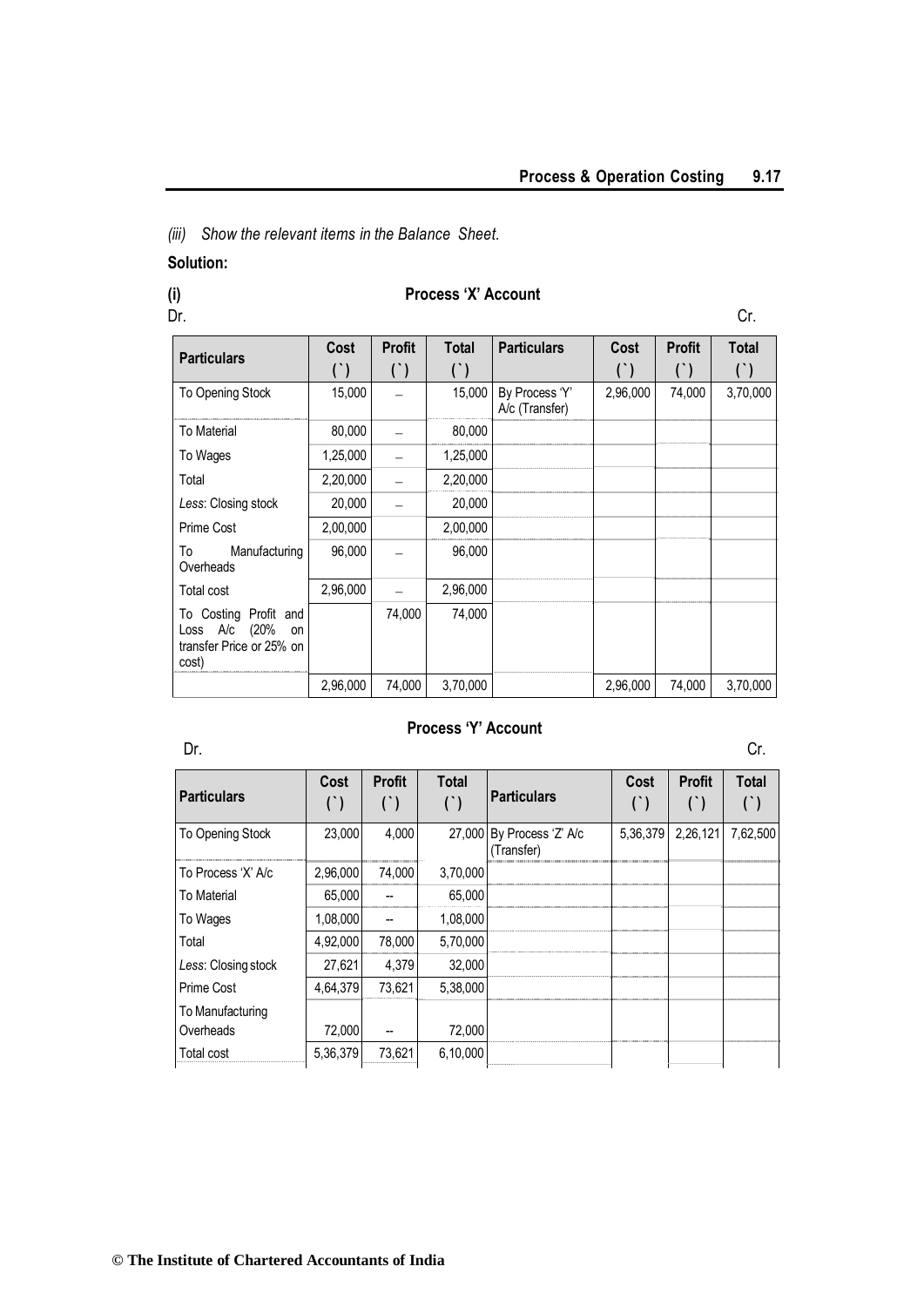## **9.18 Cost Accounting**

| To Costing Profit and<br>(20%<br>Loss A/c<br>on<br>transfer Price or 25% on<br>cost | $\overline{\phantom{a}}$ | 1.52.500          | .52.500 |  |                            |  |
|-------------------------------------------------------------------------------------|--------------------------|-------------------|---------|--|----------------------------|--|
|                                                                                     |                          | 5,36,379 2,26,121 | 62.50C  |  | 5,36,379 2,26,121 7,62,500 |  |

## **Process 'Z' Account**

| Dr.                                                                                   |               |                        |                       |                                     |               |                        | Cr.                   |
|---------------------------------------------------------------------------------------|---------------|------------------------|-----------------------|-------------------------------------|---------------|------------------------|-----------------------|
| <b>Particulars</b>                                                                    | Cost<br>$($ ) | <b>Profit</b><br>$($ ) | <b>Total</b><br>$($ ) | <b>Particulars</b>                  | Cost<br>$($ ) | <b>Profit</b><br>$($ ) | <b>Total</b><br>$($ ) |
| To Opening Stock                                                                      | 30,000        | 10,000                 | 40,000                | By Finished Stock<br>A/c (Transfer) | 7,45,629      | 5,50,371               | 12,96,000             |
| To Process 'Y' A/c                                                                    | 5,36,379      | 2,26,121               | 7,62,500              |                                     |               |                        |                       |
| To Material                                                                           | 50,000        |                        | 50,000                |                                     |               |                        |                       |
| To Wages                                                                              | 92,000        |                        | 92,000                |                                     |               |                        |                       |
| Total                                                                                 | 7,08,379      | 2,36,121               | 9,44,500              |                                     |               |                        |                       |
| Less: Closing stock                                                                   | 29,250        | 9,750                  | 39,000                |                                     |               |                        |                       |
| Prime Cost                                                                            | 6,79,129      | 2,26,371               | 9,05,500              |                                     |               |                        |                       |
| To Manufacturing<br>Overheads                                                         | 66,500        |                        | 66,500                |                                     |               |                        |                       |
| Total cost                                                                            | 7,45,629      | 2,26,371               | 9,72,000              |                                     |               |                        |                       |
| To Costing Profit and<br>Loss A/c (25% on<br>transfer Price or 33<br>$1/3\%$ on cost) |               | 3,24,000               | 3,24,000              |                                     |               |                        |                       |
|                                                                                       | 7,45,629      | 5,50,371               | 12,96,000             |                                     | 7,45,629      | 5,50,371               | 12,96,000             |

## **Finished Stock Account**

| Dr.                               |          |                        |                       |                                      |               |               | Cr.          |
|-----------------------------------|----------|------------------------|-----------------------|--------------------------------------|---------------|---------------|--------------|
| <b>Particulars</b>                | Cost     | <b>Profit</b><br>$($ ) | Total<br>$(\dot{\ })$ | <b>Particulars</b>                   | Cost<br>$($ ) | <b>Profit</b> | <b>Total</b> |
| To Opening Stock                  | 25.000   | 20,000                 | 45.000                | By Costing P&L A/c<br>A/c (Transfer) | 7,41,862      | 6,58,138      | 14,00,000    |
| To Process 'Z' A/c                | 7,45,629 | 5,50,371               | 12,96,000             |                                      |               |               |              |
| Total                             | 7,70,629 | 5,70,371               | 13.41.000             |                                      |               |               |              |
| Less: Closing stock               | 28.767   | 21.233                 | 50,000                |                                      |               |               |              |
| To Costing Profit and<br>Loss A/c | 7,41,862 | 5.49.138               | 12,91,000             |                                      |               |               |              |
|                                   |          | 1,09,000               | 1,09,000              |                                      |               |               |              |
|                                   | 7,41,862 | 6,58,138               | 14,00,000             |                                      | 7,41,862      | 6,58,138      | 14.00.000    |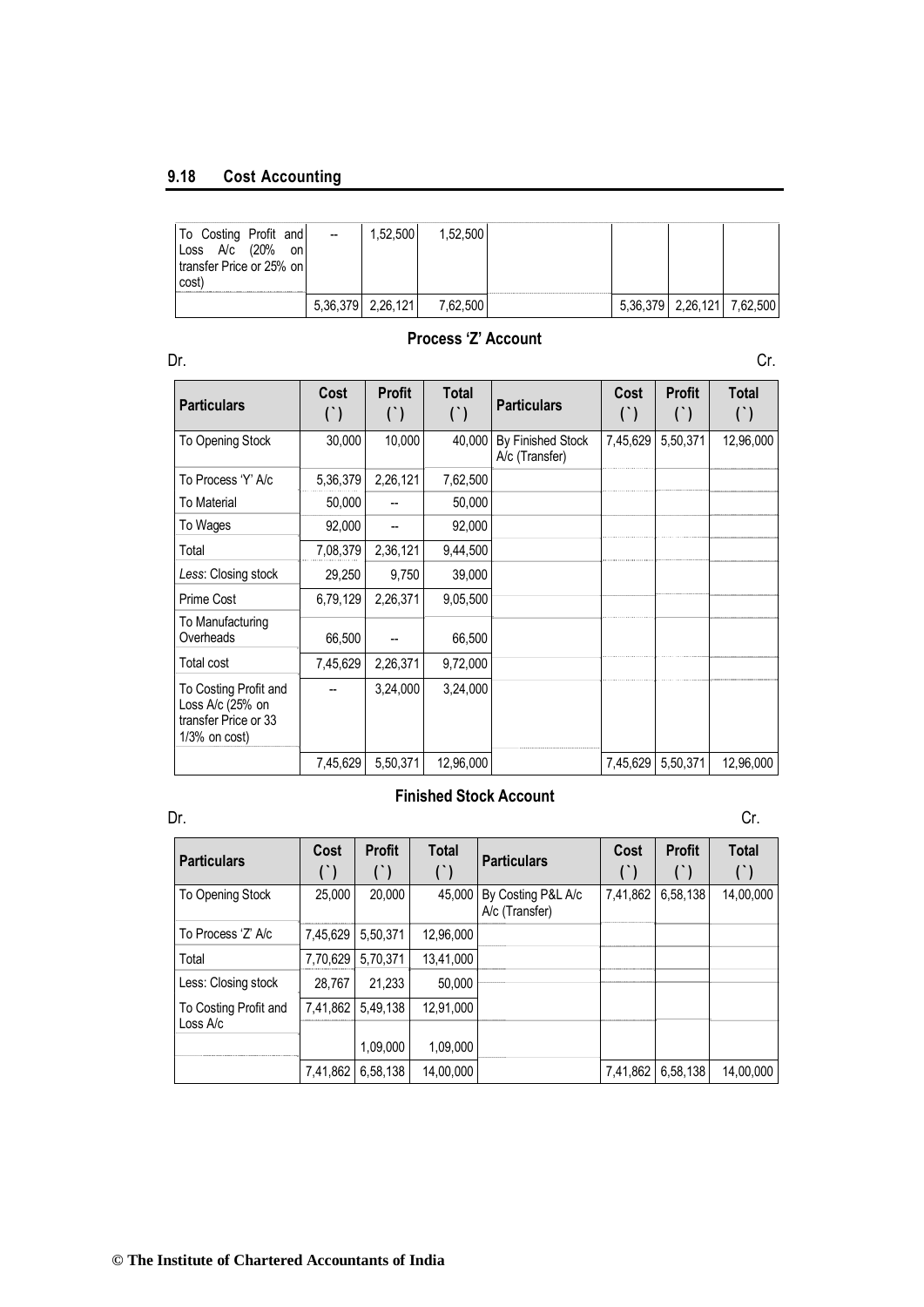## **Costing Profit & Loss Account for the year ending 31st March, 2014**

| .<br>. ار |
|-----------|
|           |

| <b>Particulars</b>                                                                                              | Amount   | <b>Particulars</b>                                                                           | Amount   |
|-----------------------------------------------------------------------------------------------------------------|----------|----------------------------------------------------------------------------------------------|----------|
| To Provision for unrealized<br>profit on closing stock<br>$\degree$ 4,379 + $\degree$ 9,750 + $\degree$ 21,233) | 35,362   | By Provision for unrealized profit<br>on opening stock<br>$($ $4,000 +$ $10,000 +$ $20,000)$ | 34,000   |
| To Net Profit                                                                                                   | 6,58,138 | By Process X A/c                                                                             | 74,000   |
|                                                                                                                 |          | By Process Y A/c                                                                             | 1,52,500 |
|                                                                                                                 |          | By Process Z A/c                                                                             | 3,24,000 |
|                                                                                                                 |          | By Finished Stock A/c                                                                        | 1,09,000 |
|                                                                                                                 | 6,93,500 |                                                                                              | 6,93,500 |

## **Workings:**

Calculation of amount of unrealized profit on closing stock:

Process 'X' = Nil

| Process 'Y'      | 78,000`<br>5,70,000                                            | $32,000 =$ | $^{\circ}$ 4,379. |
|------------------|----------------------------------------------------------------|------------|-------------------|
| Process 'Z'      | $\frac{2,36,121}{9,44,500}$                                    | $39,000 =$ | $^{\circ}$ 9.750. |
| Finished Stock = | $\frac{5,50,371}{ } \times$ 50,000 =<br>$\overline{12,96,000}$ |            | $\degree$ 21,233. |

## **Balance Sheet as on 31st March, 2014 (Extract)**

| <b>Liabilities</b> | Amount | <b>Assets</b>                         | Amount |
|--------------------|--------|---------------------------------------|--------|
| Net profit         |        | 6,58,138   Closing stock:             |        |
|                    |        | $Process - X$                         |        |
|                    |        | $Process - Y$                         |        |
|                    |        | $Process - Z$                         | 39(    |
|                    |        | Finished stock                        |        |
|                    |        |                                       |        |
|                    |        | Less: Provision for unrealized profit | 35,362 |
|                    |        |                                       |        |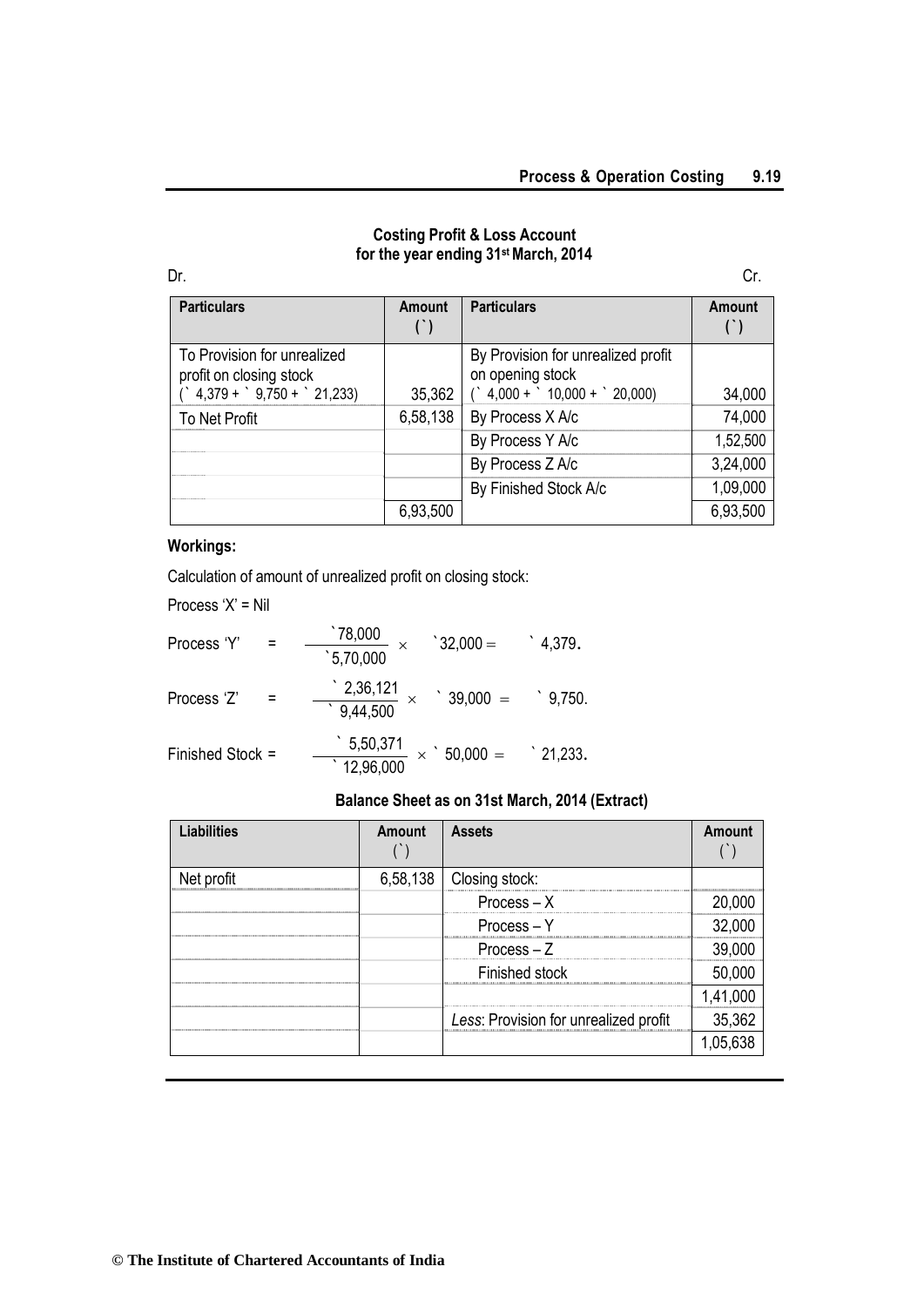## **9.20 Cost Accounting**

## **Question 7**

ABC Limited manufactures a product 'ZX' by using the process namely RT. For the month of May, *2014, the following data are available:*

|                                               | <b>Process RT</b> |
|-----------------------------------------------|-------------------|
| Material introduced (units)                   | 16,000            |
| Transfer to next process (units)              | 14,400            |
| Work in process:                              |                   |
| At the beginning of the month (units)         | 4.000             |
| (4/5 completed)                               |                   |
| At the end of the month (units)               | 3.000             |
| (2/3 completed)                               |                   |
| Cost records:                                 |                   |
| Work in process at the beginning of the month |                   |
| Material                                      | 30,000            |
| Conversion cost                               | 29,200            |
| Cost during the month: materials              | 1,20,000          |
| Conversion cost                               | 1.60.800          |

*Normal spoiled units are 10% of good finished output transferred to next process.*

*Defects in these units are identified in their finished state. Material for the product is put in the process at the beginning of the cycle of operation, whereas labour and other indirect cost flow evenly over the year. It has no realizable value for spoiled units.*

*Required:*

- *(i) Statement of equivalent production (Average cost method);*
- *(ii) Statement of cost and distribution of cost;*
- *(iii) Process accounts.*

## **Solution:**

| <b>Details</b><br>Input |                      | Output |                 |     | <b>Equivalent Production</b> |     |  |  |
|-------------------------|----------------------|--------|-----------------|-----|------------------------------|-----|--|--|
| units                   |                      | units  | <b>Material</b> |     | <b>Conversion cost</b>       |     |  |  |
|                         |                      |        | units           | (%) | units                        | (%) |  |  |
| 4,000                   | Opening WIP          |        |                 |     |                              |     |  |  |
| 16,000                  | Introduced completed | 14,400 | 14,400          | 100 | 14,400                       | 100 |  |  |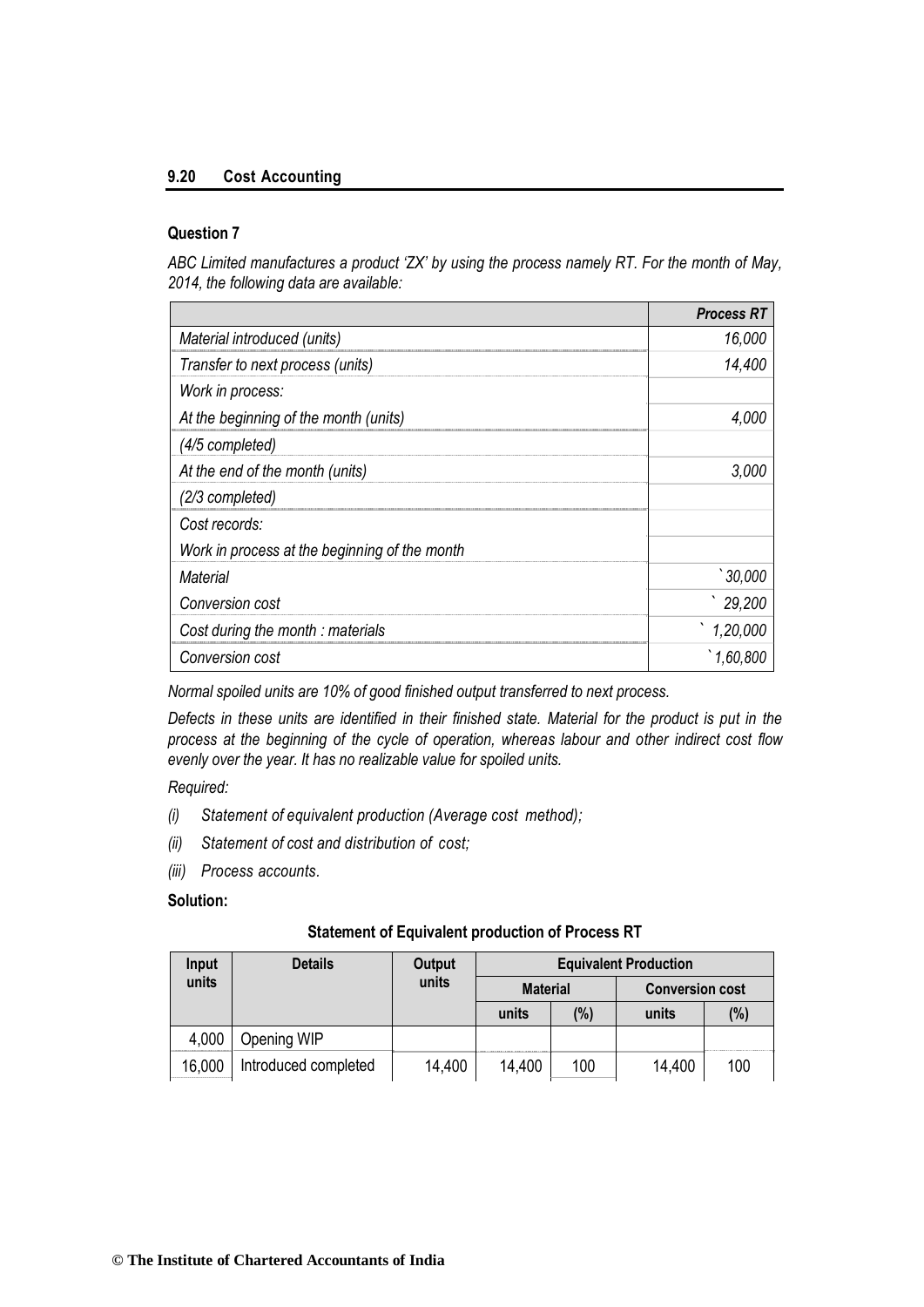## **Process & Operation Costing 9.21**

|      | and transfer to next |        |        |     |       |       |
|------|----------------------|--------|--------|-----|-------|-------|
|      | Normal spoilage      | 1.440  | --     |     | --    |       |
|      | Abnormal Spoilage    | .160   | 1.160  | 100 | 1,160 | 100   |
|      | Closing WIP          | 3,000  | 3,000  | 100 | 2,000 | 66.67 |
| ,000 |                      | 20,000 | 18,560 |     |       |       |

## **Statement showing Cost of each element**

|                  | Opening | Cost in<br><b>Process</b> | Total    | Equivalent<br><b>Units</b> | Cost per unit |
|------------------|---------|---------------------------|----------|----------------------------|---------------|
| <b>Materials</b> | 30,000  | 1,20,000                  | 1,50,000 | 18,560                     | 8.0819        |
| Conversion cost  | 29,200  | 1,60,800                  | 1,90,000 | 17,560                     | 10.8200       |

## **Statement of Apportionment of cost**

| <b>Completed Units</b> | <b>Material</b> | 14,400 | 8.0819  | 1,16,380 |
|------------------------|-----------------|--------|---------|----------|
|                        | Conversion cost | 14,400 | 10.8200 | 1,55,808 |
|                        |                 |        |         | 2,72,188 |
| Closing stock          | <b>Material</b> | 3,000  | 8.0819  | 24,246   |
|                        | Conversion cost | 2,000  | 10.8200 | 21,640   |
|                        |                 |        |         | 45,886   |
|                        | <b>Material</b> | 1,160  | 8.0819  | 9,375    |
| <b>Abnormal Loss</b>   | Conversion cost | 1,160  | 10.8200 | 12,551   |
|                        |                 |        |         | 21,926   |

## **Process-RT Account**

| <b>Particulars</b>     | <b>Units</b> | Amount    | <b>Particulars</b>             | <b>Units</b> | <b>Amount</b> |
|------------------------|--------------|-----------|--------------------------------|--------------|---------------|
| To Opening WIP         | 4,000        | 59,200    | By Normal Loss                 | 1,440        |               |
| To Material introduced | 16,000       | 1,20,000  | By Abnormal loss               | 1,160        | 21,926        |
| To Conversion cost     |              | 1,60,800  | By Transfer to next<br>process | 14,400       | 2,72,188      |
|                        |              |           | By Closing WIP                 | 3,000        | 45,886        |
|                        | 20,000       | 3, 40,000 |                                | 20,000       | 3,40,000      |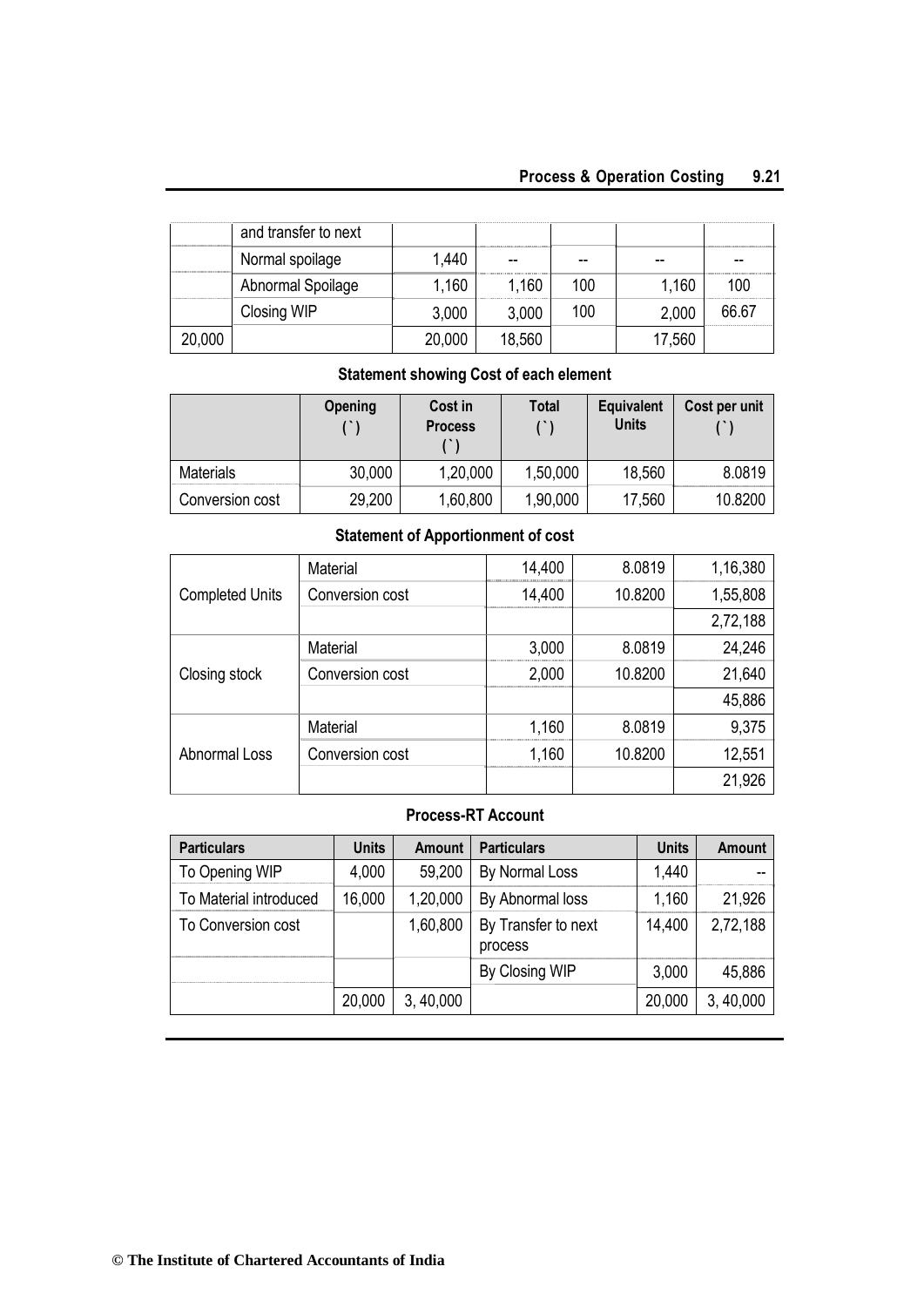## **9.22 Cost Accounting**

## **Question 8**

*JK Ltd. produces a product "AZE", which passes through two processes, viz., process I and process II. The output of each process is treated as the raw material of the next process to which it is transferred and output of the second process is transferred to finished stock. The following data related to December, 2013:*

|                                          | <b>Process I</b> | <b>Process II</b> |
|------------------------------------------|------------------|-------------------|
| 25,000 units introduced at a cost of     | 2,00,000         |                   |
| Material consumed                        | 1,92,000         | 96,020            |
| Direct labour                            | 2,24,000         | 1,28,000          |
| Manufacturing expenses                   | 1,40,000         | 60,000            |
| Normal wastage of input                  | 10%              | 10%               |
| Scrap value of normal wastage (per unit) | 9.90             | 8.60              |
| <b>Output in Units</b>                   | 22,000           | 20.000            |

*Required:*

*(i) Prepare Process I and Process II account.*

*(ii) Prepare Abnormal Gain/ Loss account as the case may be for each process.*

## **Solution:**

#### **Process- I Account**

| <b>Particulars</b>    | <b>Units</b> | <b>Amount</b> | <b>Particulars</b>                                                 | <b>Units</b> | <b>Amount</b> |
|-----------------------|--------------|---------------|--------------------------------------------------------------------|--------------|---------------|
|                       |              |               |                                                                    |              |               |
| To Input              | 25,000       | 2,00,000      | By Normal wastage<br>$(2,500 \text{ units} \times \degree 9.90)$   | 2,500        | 24,750        |
| <b>To Material</b>    |              | 1,92,000      | By Abnormal loss A/c<br>$(500 \text{ units} \times \degree 32.50)$ | 500          | 16,250        |
| To Direct Labour      |              | 2,24,000      | By Process-II<br>$(22,000 \text{ units} \times \degree 32.50)$     | 22,000       | 7,15,000      |
| To Manufacturing Exp. |              | 1,40,000      |                                                                    |              |               |
|                       | 25,000       | 7,56,000      |                                                                    | 25,000       | 7,56,000      |

Cost per unit =  $\frac{7,56,000 - 24,750}{25,000 - 24}$ 

 $25,000$ units  $-2,500$ units = ` 32.50 per unit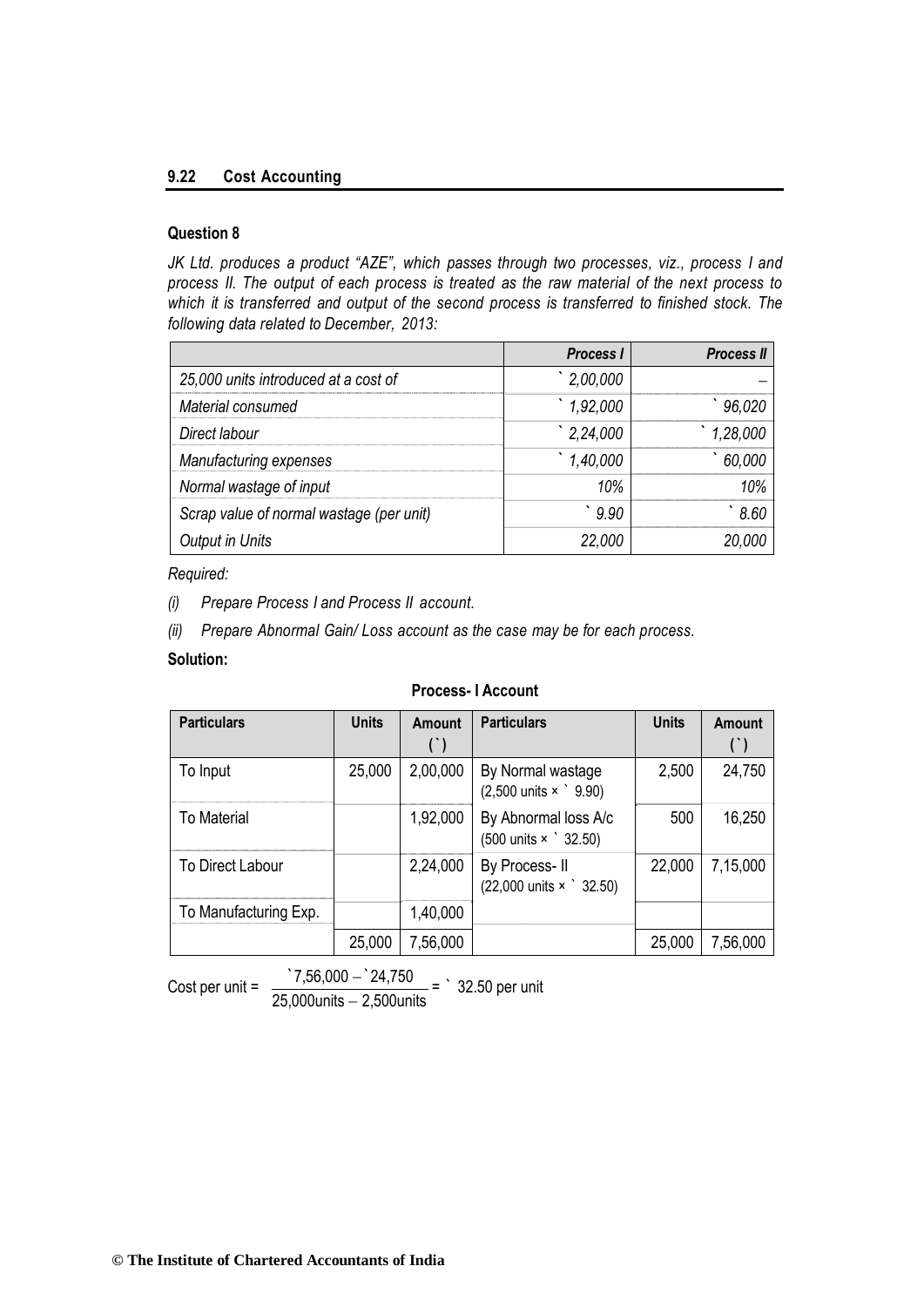| <b>Particulars</b>                          | <b>Units</b> | Amount    | <b>Particulars</b>                                                            | <b>Units</b> | <b>Amount</b> |
|---------------------------------------------|--------------|-----------|-------------------------------------------------------------------------------|--------------|---------------|
| To Process-1                                | 22,000       | 7,15,000  | By Normal wastage<br>$(2,200 \text{ units} \times \degree 8.60)$              | 2,200        | 18,920        |
| <b>To Material</b>                          |              | 96,020    | By Finished stock<br>(20,000)<br>units<br>$\boldsymbol{\mathsf{x}}$<br>49.50) | 20,000       | 9,90,000      |
| <b>To Direct Labour</b>                     |              | 1,28,000  |                                                                               |              |               |
| To Manufacturing Exp.                       |              | 60,000    |                                                                               |              |               |
| To Abnormal Gain A/c<br>(200 units x 19.50) | 200          | 9,900     |                                                                               |              |               |
|                                             | 22,200       | 10,08,920 |                                                                               | 22,200       | 10,08,92      |

## **Process- II Account**

Cost per unit =  $\frac{9,99,020 - 18,920}{20,000}$ 22,000units 2,200units = ` 49.50 per unit

## **Abnormal Loss Account**

| <b>Particulars</b> | <b>Units</b> | Amount | <b>Particulars</b>                                     | <b>Units</b> | Amount |
|--------------------|--------------|--------|--------------------------------------------------------|--------------|--------|
| To Process- LA/c   | 500          | 16,250 | By Cash (Sales)<br>(500 units $\times$ $\degree$ 9.90) | 500          | 4,950  |
|                    |              |        | By Costing Profit and<br>Loss A/c                      |              |        |
|                    |              |        |                                                        |              | 11,300 |
|                    | 500          | 16,250 |                                                        | 500          | 16,250 |

## **Abnormal Gain Account**

| <b>Particulars</b>                                             | <b>Units</b> | <b>Amount</b> | <b>Particulars</b> | <b>Units</b> | <b>Amount</b> |
|----------------------------------------------------------------|--------------|---------------|--------------------|--------------|---------------|
| To Normal wastage<br>$(200 \text{ units} \times \degree 8.60)$ | 200          | 1,720         | By Process II A/c  | 200          | 9,900         |
| To Costing Profit and<br>Loss                                  |              | 8,180         |                    |              |               |
|                                                                | 200          | 9,900         |                    | 200          | 9,900         |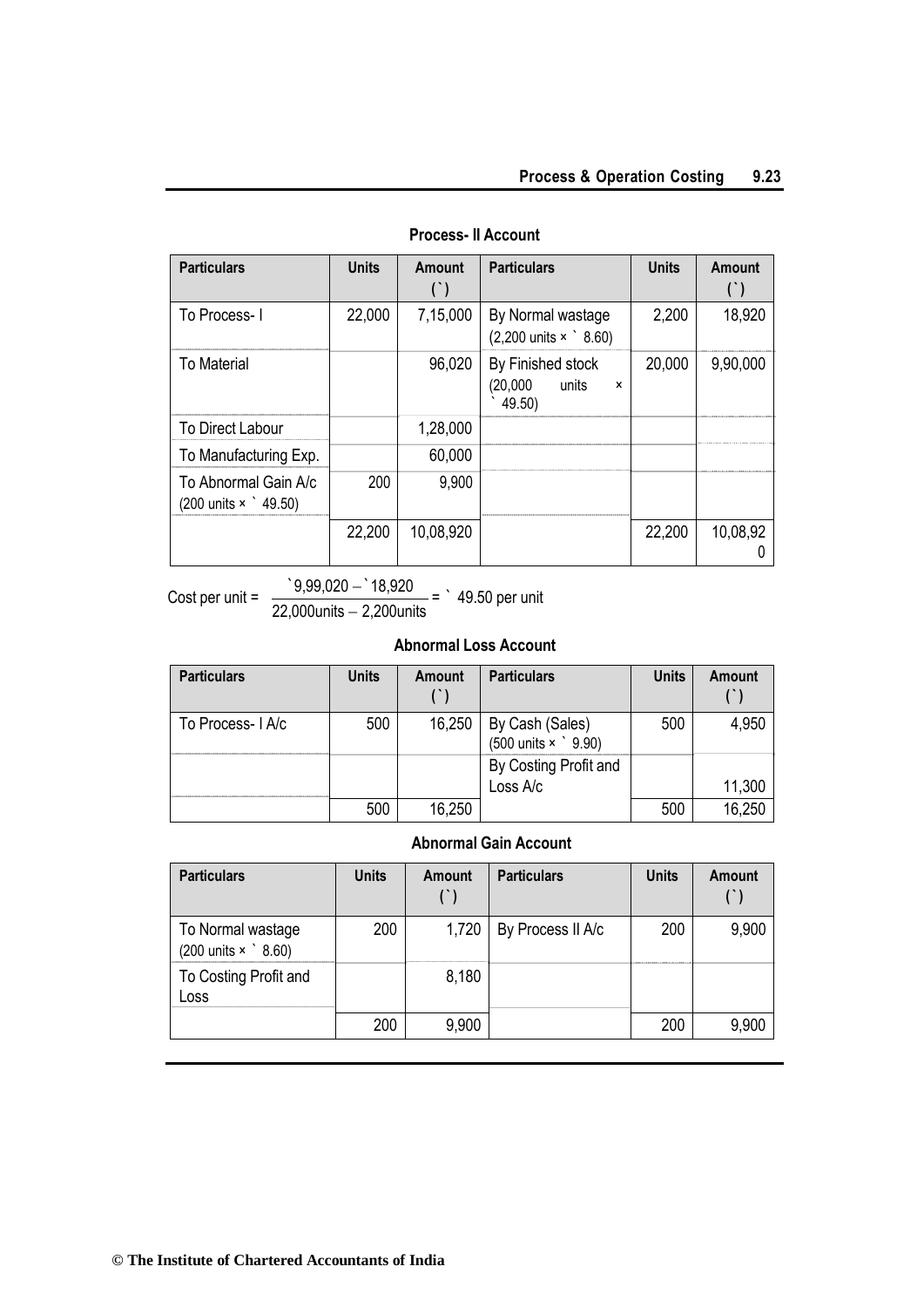#### **9.24 Cost Accounting**

#### **Question 9**

*A product passes from Process I and Process II. Materials issued to Process I amounted to*

*` 40,000, Labour ` 30,000 and manufacturing overheads were ` 27,000. Normal loss was 3% of input as estimated. But 500 more units of output of Process I were lost due to the carelessness of workers. Only 4,350 units of output were transferred to Process II. There were no opening stocks. Input raw material issued to Process I were 5,000 units.*

*You are required to show Process I account.*

#### **Solution:**

| <b>Particulars</b> | <b>Units</b> |        | <b>Particulars</b>                                            | Units |        |
|--------------------|--------------|--------|---------------------------------------------------------------|-------|--------|
| <b>To Material</b> | 5,000        | 40,000 | By Normal loss*                                               | 150   |        |
| To Labour          |              | 30,000 | By Abnormal loss**<br>$(500 \text{ units} \times \degree 20)$ | 500   | 10,000 |
| To Overhead        |              | 27,000 | By Process II<br>(4,350 units $\times$ $\degree$ 20)          | 4,350 | 87,000 |
|                    | 5,000        | 97,000 |                                                               | 5,000 | 97,000 |

## **Process- I Account**

\* 3% of input =  $3\% \times 5,000 = 150$  units

\*\*  $\frac{97,000}{(5,000 - 150)} = \frac{97,000}{4,850} =$  ` 20 per unit. 4,850

#### **Question 10**

*XP Ltd. furnishes you the following information relating to process II.*

- *(i) Opening work-in-progress – NIL*
- *(ii) Units introduced 42,000 units @ ` 12*
- *(iii) Expenses debited to the process:*

|                 |   | $^{\prime})$ |
|-----------------|---|--------------|
| Direct material |   | 61,530       |
| Labour          | = | 88,820       |
| Overhead        |   | 1,76,400     |
|                 |   |              |

- *(iv) Normal loss in the process = 2 % of input.*
- *(v) Closing work-in-progress – 1,200 units* 
	- *Degree of completion - Materials 100%*

*Labour 50%*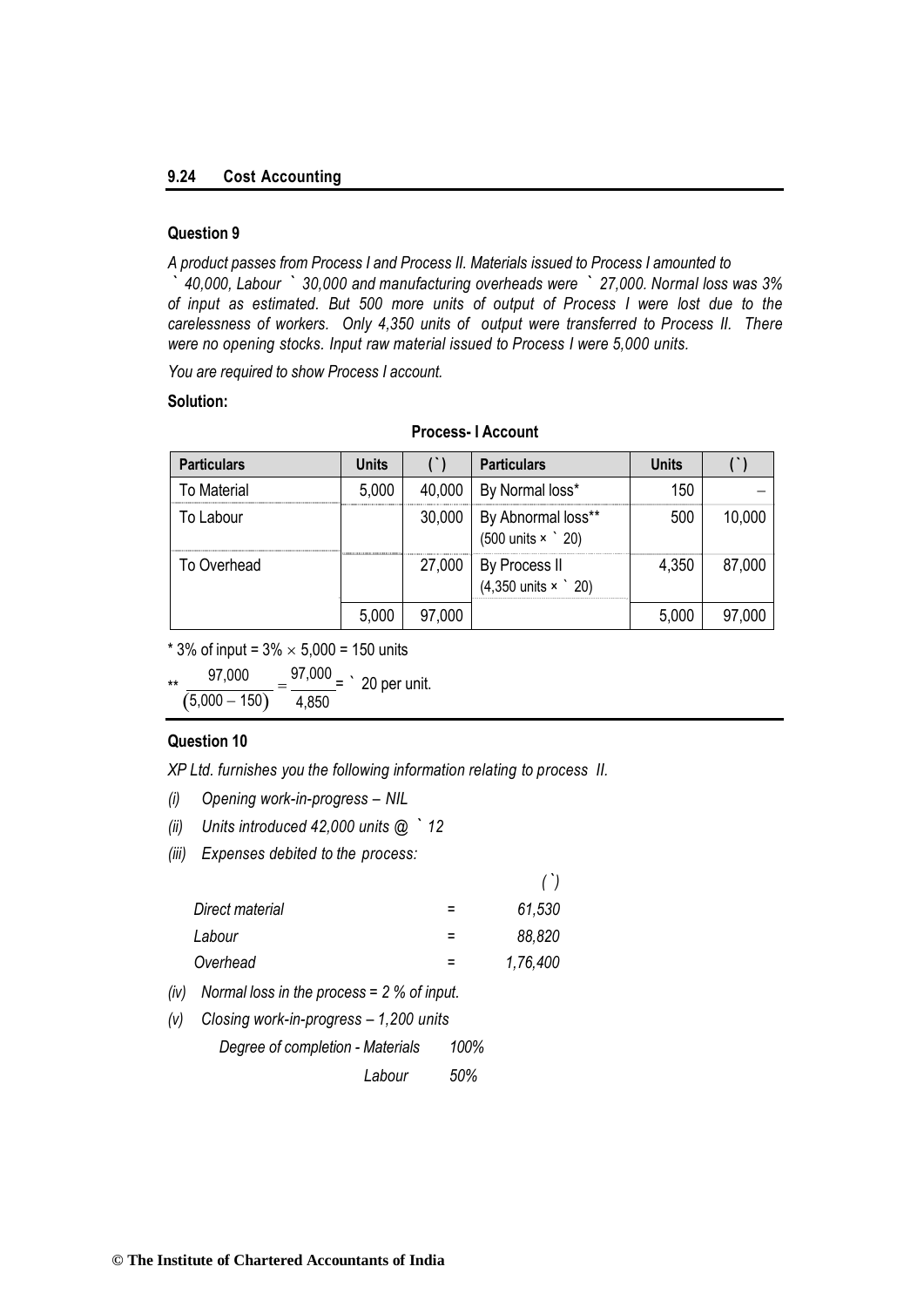#### *Overhead 40%*

*(vi) Finished output – 39,500 units*

*(vii) Degree of completion of abnormal loss:*

*Material 100%*

*Labour 80%*

## *Overhead 60%*

*(viii) Units scraped as normal loss were sold at ` 4.50 per unit.*

*(ix) All the units of abnormal loss were sold at ` 9 per unit.* 

*Prepare:*

- *(a) Statement of equivalent production;*
- *(b) Statement showing the cost of finished goods, abnormal loss and closing work-inprogress;*
- *(c) Process II account and abnormal loss account.*

#### **Solution:**

#### **(a) Statement of Equivalent Production**

|     |                                                   |               | <b>Material</b>          |     | Labour |     | Overhead |        |
|-----|---------------------------------------------------|---------------|--------------------------|-----|--------|-----|----------|--------|
| (b) | <b>Particulars</b>                                | <b>Output</b> | <b>Units</b>             | (%) | Units  | (%) | Units    | (%)    |
|     | <b>Finished Output</b>                            | 39,500        | 39,500                   | 100 | 39,500 | 100 | 39,500   | 100    |
|     | Normal Loss (2% of 42,000 units)                  | 840           |                          |     |        |     |          |        |
|     | Abnormal Loss (42,000 - 39,500 -<br>$840 - 1,200$ | 460           | 460                      | 100 | 368    | 80  | 276      | 60     |
|     | Closing W.I.P.                                    | 1,200         | 1,200                    | 100 | 600    | 50  | 480      | 40     |
|     |                                                   | 42,000        | 41,160                   |     | 40,468 |     | 40,256   |        |
|     |                                                   |               | <b>Statement of Cost</b> |     |        |     |          | $($ )  |
|     | Units Introduced 42,000 units $@$ $'$ 12 per unit |               |                          |     |        |     | 5,04,000 |        |
|     | Add: Material                                     |               |                          |     |        |     |          | 61,530 |
|     |                                                   |               |                          |     |        |     | 5,65,530 |        |
|     | Less: Value of Normal Loss (840 units x 1.50)     |               |                          |     |        |     |          | 3,780  |
|     |                                                   |               |                          |     |        |     | 5,61,750 |        |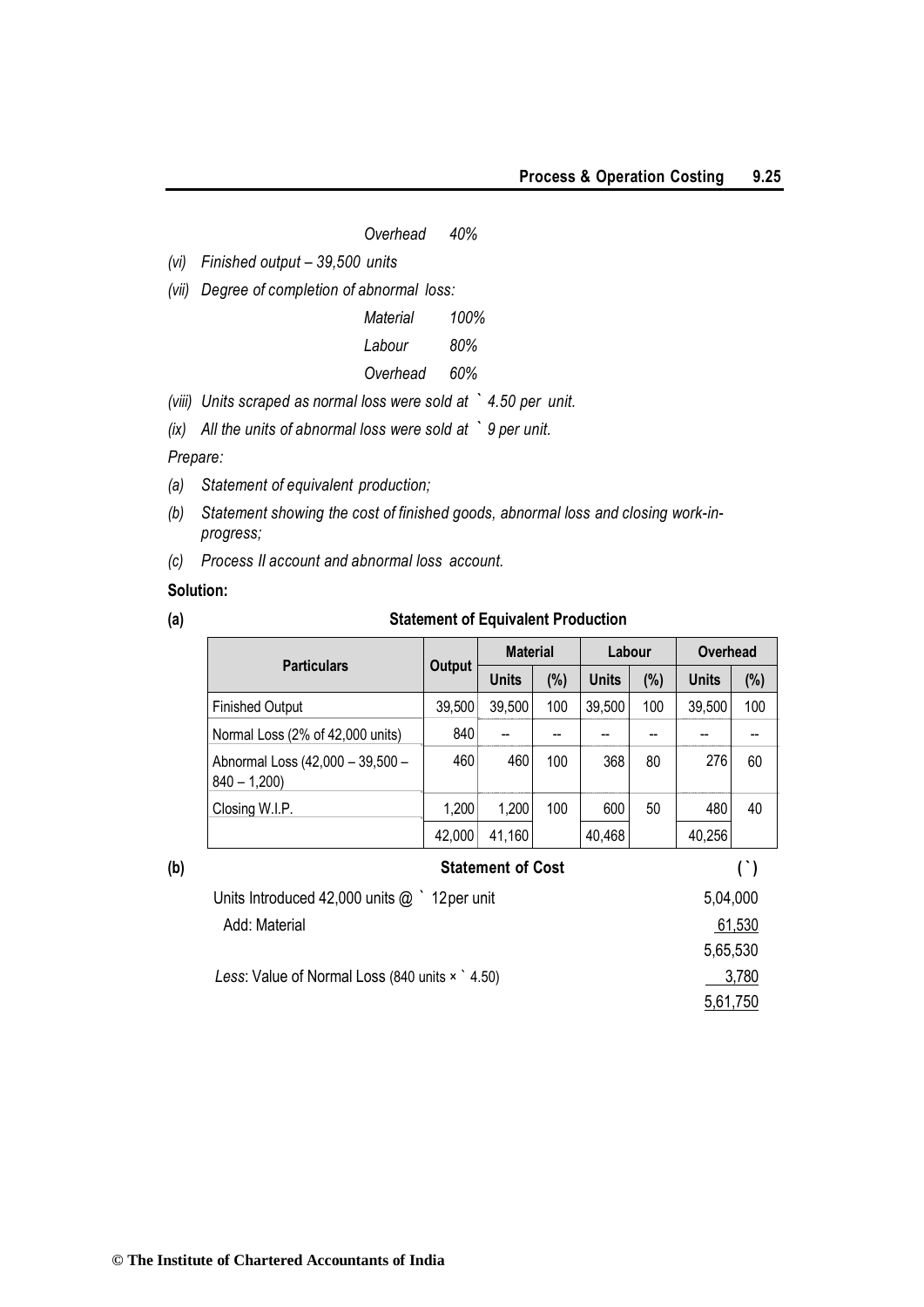## **9.26 Cost Accounting**

|          |                    | Cost per Unit (`) |
|----------|--------------------|-------------------|
| Material | $\degree$ 5,61,750 |                   |
|          | 41,160units        | 13.648            |
| Labour   | 88,820             |                   |
|          | 40,468units        | 2.195             |
| Overhead | 1,76,400           |                   |
|          | 40,256units        | 4.382             |
|          |                    | 20.225            |

|                       |                                                | Amount (`)  |
|-----------------------|------------------------------------------------|-------------|
| Abnormal Loss:        |                                                |             |
| Material              | (460 units x 13.648)                           | 6,278.08    |
| Labour                | (368 units × 2.195)                            | 807.76      |
| Overheads             | (276 units × 1.382)                            | 1,209.42    |
|                       |                                                | 8,295.26    |
| Closing W.I.P:        |                                                |             |
| Material              | $(1,200 \text{ units} \times 13.648)$          | 16,377.60   |
| Labour                | (600 units × ` 2.195)                          | 1,317.00    |
| Overheads             | (480 units × 1.382)                            | 2,103.36    |
|                       |                                                | 19,797.96   |
| <b>Finished Goods</b> |                                                |             |
|                       | $(39,500 \text{ units} \times \degree 20.225)$ | 7,98,887.50 |

## **(c) Process II Account**

|            | <b>Particulars</b>     | <b>Units</b> | <b>Amount</b> |                | <b>Particulars</b>    | <b>Units</b> | <b>Amount</b> |
|------------|------------------------|--------------|---------------|----------------|-----------------------|--------------|---------------|
| To         | Opening WIP            |              | Nil           | Βv             | Normal Loss           | 840          | 3,780         |
| и          | Input                  | 42,000       | 5,04,000      | u              | <b>Abnormal Loss</b>  | 460          | 8,295         |
| $\epsilon$ | <b>Direct Material</b> |              | 61,530        | "              | <b>Finished Goods</b> | 39,500       | 7,98,877      |
| $\epsilon$ | Labour                 |              | 88,820        |                |                       |              |               |
| $\epsilon$ | Overhead               |              | 1,76,400      | $\mathfrak{c}$ | Closing WIP           | 1,200        | 19,798        |
|            |                        | 42,000       | 8,30,750      |                |                       | 42,000       | 8,30,750      |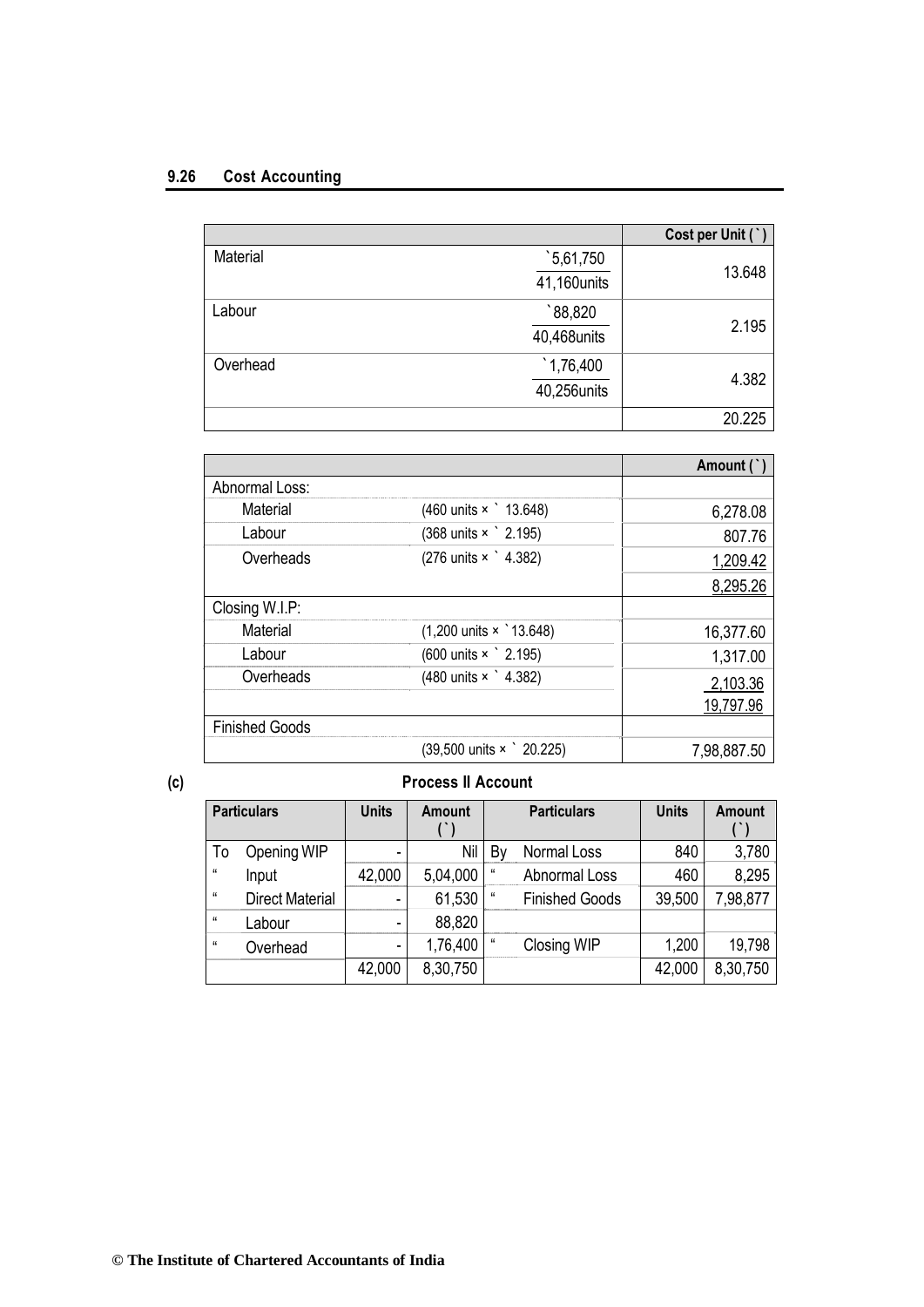|    | <b>Particulars</b> | <b>Units</b> | <b>Amount</b> | <b>Particulars</b>                  | <b>Units</b> | <b>Amount</b> |
|----|--------------------|--------------|---------------|-------------------------------------|--------------|---------------|
| T٥ | Process II         | 460          | 8,295         | By Cash<br>(460 units $\times$ ` 9) | 460          | 4,140         |
|    |                    |              |               | $\epsilon$<br>Costing P & L         | --           | 4,155         |
|    |                    | 460          | 8,295         |                                     | 460          | 8,295         |

## **Abnormal Loss Account**

#### **Question 11**

*Pharma Limited produces product 'Gluco-G' which passes through two processes before it is completed and transferred to finished stock. The following data relates to March, 2014:*

|                                                | Process-I | <b>Process-II</b> | <b>Finished Stock</b> |
|------------------------------------------------|-----------|-------------------|-----------------------|
|                                                |           |                   |                       |
| <b>Opening Stock</b>                           | 1,50,000  | 1,80,000          | 4,50,000              |
| Direct materials                               | 3,00,000  | 3,15,000          |                       |
| <b>Direct Wages</b>                            | 2,24,000  | 2,25,000          |                       |
| <b>Factory Overheads</b>                       | 2,10,000  | 90,000            |                       |
| <b>Closing Stock</b>                           | 74,000    | 90,000            | 2,25,000              |
| Inter process profit included in Opening stock | NIL       | 30,000            | 1,65,000              |

*Output of process I is transferred to process II at 25 percent profit on the transfer price, whereas output of process II is transferred to finished stock at 20 percent on transfer price. Stock in processes are valued at prime cost. Finished stock is valued at the price at which it is received from process II. Sales for the month is ` 28,00,000.*

*You are required to prepare Process-I A/c, Process-II A/c, and Finished Stock A/c showing the profit element at each stage.*

#### **Solution:**

| <b>Particulars</b>        | Total    | Cost              | <b>Profit</b>  | <b>Particulars</b>               | Total                       | Cost | <b>Profit</b> |
|---------------------------|----------|-------------------|----------------|----------------------------------|-----------------------------|------|---------------|
|                           |          |                   |                |                                  |                             |      |               |
| To Opening Balance        | 1,50,000 | 1,50,000          |                | By Transfer to<br>Process II A/c | 10,80,000 8,10,000 2,70,000 |      |               |
| <b>To Direct Material</b> |          | 3,00,000 3,00,000 | $\blacksquare$ |                                  |                             |      |               |

**Process- I A/c**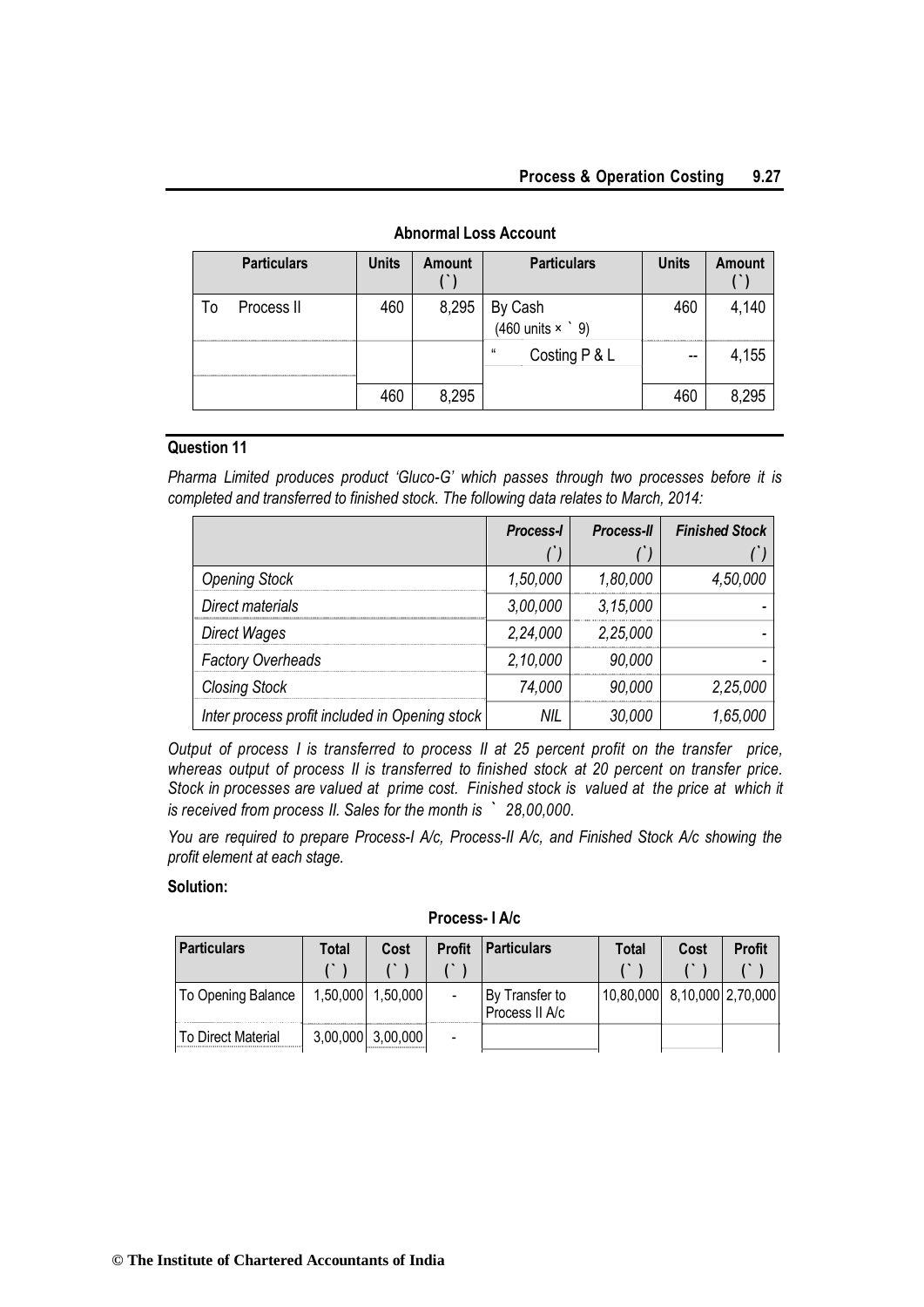## **9.28 Cost Accounting**

| To Direct Wages                                                               |                             | 2,24,000 2,24,000 | L,             |                             |  |
|-------------------------------------------------------------------------------|-----------------------------|-------------------|----------------|-----------------------------|--|
|                                                                               |                             | 6,74,000 6,74,000 |                |                             |  |
| Less: Closing Stock                                                           | 74,000                      | 74,000            |                |                             |  |
| Prime Cost                                                                    |                             | 6,00,000 6,00,000 |                |                             |  |
| To Factory Overhead                                                           |                             | 2,10,000 2,10,000 | $\blacksquare$ |                             |  |
| <b>Total Cost:</b>                                                            |                             | 8,10,000 8,10,000 |                |                             |  |
| 25%<br>Profit<br>on<br>transfer<br>price<br>i.e.<br>$33^1$ on total cost<br>3 | 2,70,000                    |                   | 2,70,000       |                             |  |
|                                                                               | 10,80,000 8,10,000 2,70,000 |                   |                | 10,80,000 8,10,000 2,70,000 |  |

## **Process- II A/c**

| <b>Particulars</b>                                  | <b>Total</b>          | Cost                                  | <b>Profit</b>         | <b>Particulars</b>               | <b>Total</b> | Cost      | <b>Profit</b> |
|-----------------------------------------------------|-----------------------|---------------------------------------|-----------------------|----------------------------------|--------------|-----------|---------------|
|                                                     | $(\dot{\phantom{a}})$ | $\begin{pmatrix} 1 & 1 \end{pmatrix}$ | $(\dot{\phantom{0}})$ |                                  | $($ )        | $($ )     |               |
| То<br>Opening<br><b>Stock</b>                       | 1,80,000              | 1,50,000                              | 30,000                | By Transfer to<br>Process II A/c | 22,50,000    | 15,15,000 | 7,35,000      |
| To<br><b>Direct</b><br>Material                     | 3,15,000              | 3,15,000                              |                       |                                  |              |           |               |
| To Direct Wages                                     | 2,25,000              | 2,25,000                              |                       |                                  |              |           |               |
| To Transfer from<br>Process I A/c                   | 10,80,000             | 8,10,000                              | 2,70,000              |                                  |              |           |               |
| Prime Cost                                          | 18,00,000             | 15,00,000                             | 3,00,000              |                                  |              |           |               |
| Closing<br>Less:<br>Stock                           | 90,000                | 75,000                                | 15,000                |                                  |              |           |               |
|                                                     | 17,10,000             | 14,25,000                             | 2,85,000              |                                  |              |           |               |
| To<br>Factory<br>Overhead                           | 90,000                | 90,000                                |                       |                                  |              |           |               |
| <b>Total Cost:</b>                                  | 18,00,000             | 15,15,000                             | 2,85,000              |                                  |              |           |               |
| Profit 20% on<br>transfer price i.e.<br>25% on cost | 4,50,000              |                                       | 4,50,000              |                                  |              |           |               |
|                                                     | 22,50,000             | 15,15,000                             | 7,35,000              |                                  | 22,50,000    | 15,15,000 | 7,35,000      |

Profit element in closing stock =  $\frac{3,00,000}{\times}$  90,000 = 15,000 18,00,000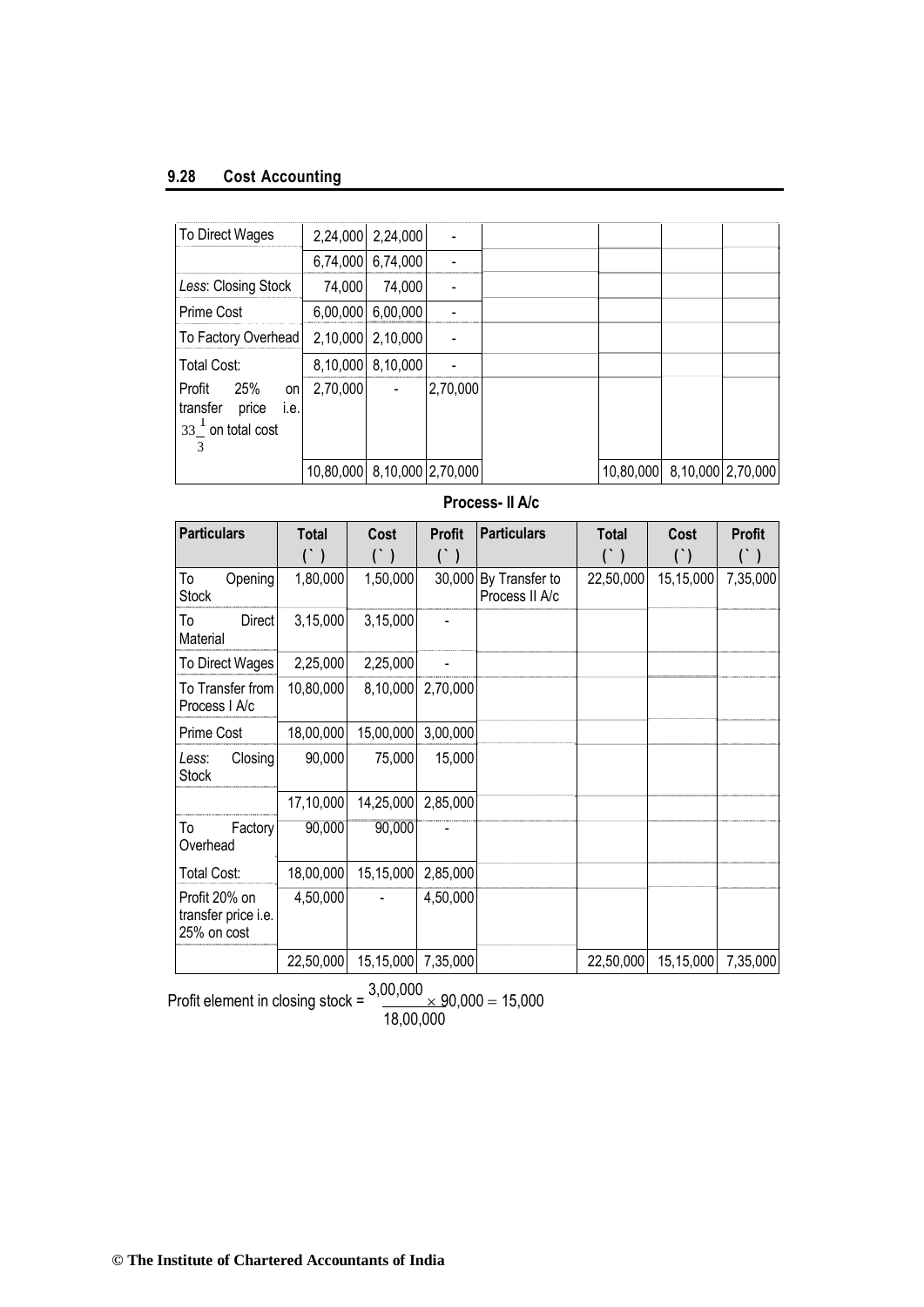| <b>Particulars</b>             | <b>Total</b> | Cost                          | <b>Profit</b> | <b>Particulars</b> | <b>Total</b> | Cost      | <b>Profit</b> |
|--------------------------------|--------------|-------------------------------|---------------|--------------------|--------------|-----------|---------------|
|                                |              |                               |               |                    |              |           |               |
| To<br>Opening<br><b>Stock</b>  | 4,50,000     | 2,85,000                      | 1,65,000      | <b>By Sales</b>    | 28,00,000    | 16,48,500 | 11,51,500     |
| To Transfer from<br>Process-II | 22,50,000    | 15,15,000                     | 7,35,000      |                    |              |           |               |
|                                | 27,00,000    | 18,00,000                     | 9,00,000      |                    |              |           |               |
| Less: Closing<br><b>Stock</b>  | 2,25,000     | 1,51,500                      | 73,500        |                    |              |           |               |
| <b>Total Cost</b>              | 24,75,000    | 16,48,500                     | 8,26,500      |                    |              |           |               |
| Profit                         | 3,25,000     |                               | 3,25,000      |                    |              |           |               |
| (Balancing<br>Figure)          |              |                               |               |                    |              |           |               |
|                                |              | 28,00,000 16,48,500 11,51,500 |               |                    | 28,00,000    | 16,48,500 | 11,51,500     |

## **Finished Stock A/c**

Profit element in closing finished Stock =  $7,35,000 \times 2,25,000 = 73,500$ 22,50,000

## **Calculation of Profit on Sale**

| <b>Process</b>        | <b>Apparent Profit</b> | <b>Add: Unrealised</b><br><b>Profit in Opening</b><br><b>Stock</b> | Less:<br><b>Unrealised Profit</b><br>in Closing Stock | <b>Actual Profit</b> |
|-----------------------|------------------------|--------------------------------------------------------------------|-------------------------------------------------------|----------------------|
|                       |                        |                                                                    |                                                       |                      |
| Process-I             | 2,70,000               | --                                                                 | --                                                    | 2,70,000             |
| $Process - II$        | 4,50,000               | 30,000                                                             | 15,000                                                | 4,65,000             |
| <b>Finished Stock</b> | 3,25,000               | 1,65,000                                                           | 73,500                                                | 4,16,500             |
|                       | 10,45,000              | 1,95,000                                                           | 88,500                                                | 11,51,500            |

## **Question 12**

*Following information is available regarding Process A for the month of October 2013:* 

*Production Record:*

| (i) | Opening work-in progress                                       | 40,000 Units   |
|-----|----------------------------------------------------------------|----------------|
|     | (Material: 100% complete, 25% complete for labour & overheads) |                |
|     | (ii) Units Introduced                                          | 1,80,000 Units |
|     | (iii) Units Completed                                          | 1,50,000 Units |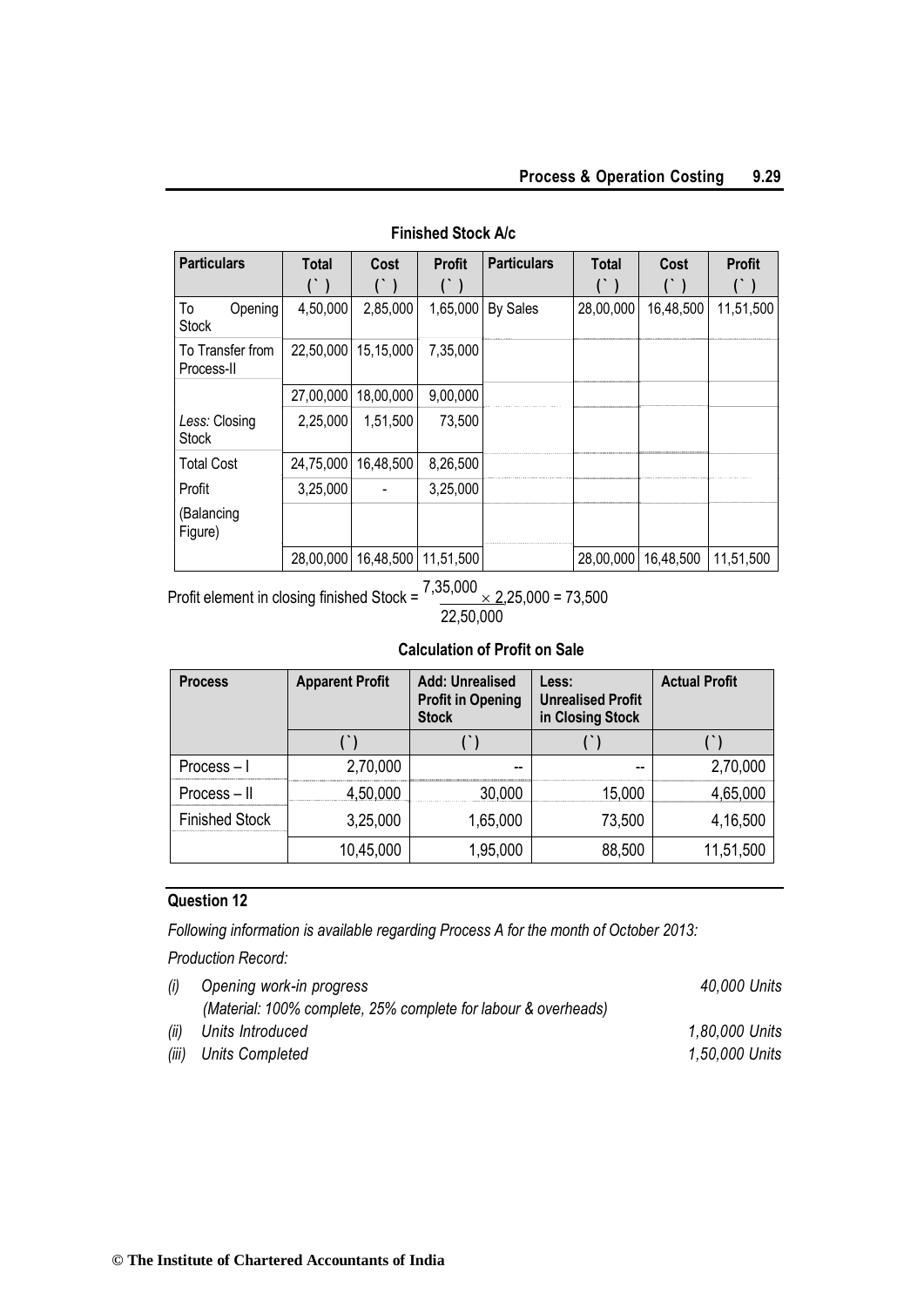## **9.30 Cost Accounting**

| (iv) | Units in-process on 31.10.2013                                  | 70,000 Units |
|------|-----------------------------------------------------------------|--------------|
|      | (Material: 100% complete, 50% complete for labour & overheads)  |              |
|      | Cost Record:                                                    | $^{\prime})$ |
|      | Opening Work-in-progress:                                       |              |
|      | Material                                                        | 1,00,000     |
|      | Labour                                                          | 25,000       |
|      | Overheads                                                       | 45,000       |
|      | Cost incurred during the month:                                 |              |
|      | Material                                                        | 6,60,000     |
|      | Labour                                                          | 5,55,000     |
|      | Overheads                                                       | 9,25,000     |
|      | Assure that FIFO method is used for W.I.P. inventory valuation. |              |
|      |                                                                 |              |

## *Required:*

- *(i) Statement of Equivalent Production*
- *(ii) Statement showing Cost for each element*
- *(iii) Statement of apportionment of Cost*
- *(iv) Process- A Account*

## **Solution:**

## **Statement of Equivalent Production**

## **(FIFO Method)**

| Input              |              | Output                         |                                 | <b>Equivalent Production</b> |              |        |                               |
|--------------------|--------------|--------------------------------|---------------------------------|------------------------------|--------------|--------|-------------------------------|
| <b>Particulars</b> | <b>Units</b> | <b>Particulars</b>             | <b>Units</b><br><b>Material</b> |                              |              |        | <b>Labour &amp; Overheads</b> |
|                    |              |                                |                                 | (%)                          | <b>Units</b> | $(\%)$ | <b>Units</b>                  |
| Opening WIP        |              | 40,000 Transfer to Process II: |                                 |                              |              |        |                               |
| Introduced         |              | 1,80,000 Opening WIP completed | 40,000                          | --                           |              | 75     | 30,000                        |
|                    |              | Introduced & completed         | 1,10,000                        | 100                          | 1,10,000     | 100    | 1,10,000                      |
|                    |              | Closing WIP                    | 70,000                          | 100                          | 70,000       | 50     | 35,000                        |
|                    | 2,20,000     |                                | 2,20,000                        |                              | 1,80,000     |        | 1,75,000                      |

## **Statement showing Cost for each element**

| <b>Item of Cost</b> | <b>Equivalent</b><br><b>Production</b> | Cost Incurred (`) | Cost per Unit $( )$ |
|---------------------|----------------------------------------|-------------------|---------------------|
| Material            | 1,80,000                               | 6,60,000          | 3.66667             |
| Labour & Overheads  | 1,75,000                               | 14,80,000         | 8.45714             |
|                     |                                        |                   | 12.12381            |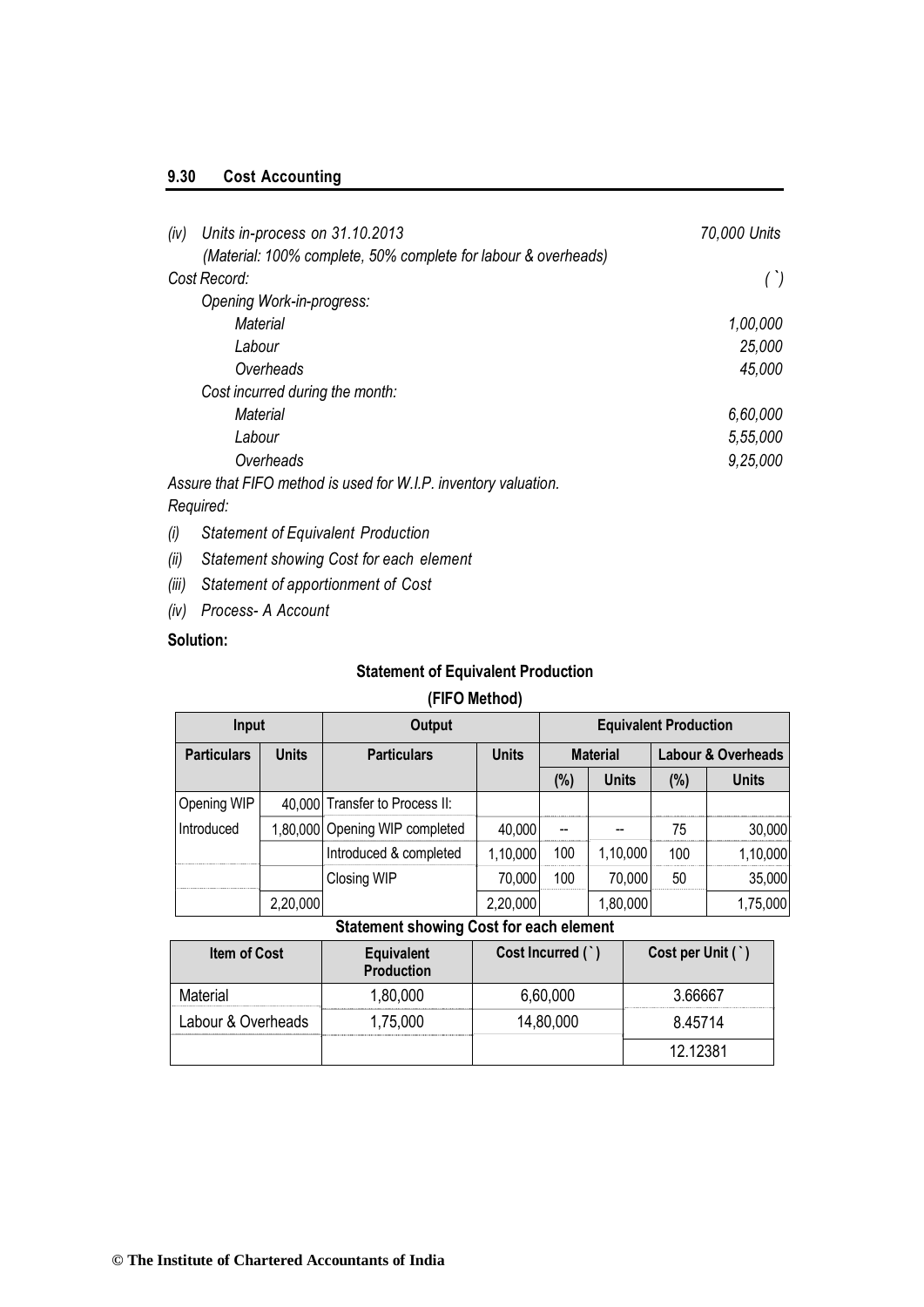|  | <b>Statement of Apportionment of Cost</b> |  |
|--|-------------------------------------------|--|
|--|-------------------------------------------|--|

| <b>Transfer to Process II</b>                                             |          |           |
|---------------------------------------------------------------------------|----------|-----------|
| Opening WIP Completed                                                     |          |           |
| Cost already Incurred $(1,00,000 + 25,000 + 45,000)$                      | 1,70,000 |           |
| Cost Incurred during the Month                                            |          |           |
| Labour & Overheads $(30,000 \text{ units} \times \degree 8.45714)$        | 2,53,714 | 4,23,714  |
| Introduced & Completed $(1,10,000 \text{ units} \times \degree 12.12381)$ |          | 13,33,619 |
|                                                                           |          | 17,57,333 |
| <b>Closing WIP</b>                                                        |          |           |
| Material (70,000 units x 3.66667)                                         | 2,56,667 |           |
| Labour and Overheads $(35,000 \text{ units} \times \degree 8.45714)$      |          | 5.52.667  |

**Process- A A/c**

| <b>Particulars</b>  | <b>Units</b> | Amount (`) | <b>Particulars</b>           | <b>Units</b> | Amount (`) |
|---------------------|--------------|------------|------------------------------|--------------|------------|
| To Opening WIP      | 40,000       |            | 1,70,000   By Process II A/c | 1,50,000     | 17,57,333  |
| <b>To Materials</b> | 1,80,000     | 6,60,000   | By Closing WIP               | 7,000        | 5,52,667   |
| To Labour           |              | 5,55,000   |                              |              |            |
| To Overheads        |              | 9,25,000   |                              |              |            |
|                     | 2,20,000     | 23,10,000  |                              | 2,20,000     | 23,10,000  |

## **Question 13**

*The following details are available of Process X for August 2013:*

| (1) | Opening<br>work-in-progress    | 8,000 units |
|-----|--------------------------------|-------------|
|     | Degree of completion and cost: |             |
|     | Material (100%)                | 63,900      |
|     | Labour (60%)                   | 10,800      |
|     | Overheads (60%)                | 5,400       |
| (2) | Input 1,82,000 units at        | $7,56,900$  |
| (3) | Labour paid                    | 3,28,000    |
| (4) | Over heads incurred            | 1,64,000    |
| (5) | Units scrapped                 | 14,000      |
|     | Degree of completion:          |             |
|     | <b>Material</b>                | 100%        |
|     | Labour and overhead            | 80%         |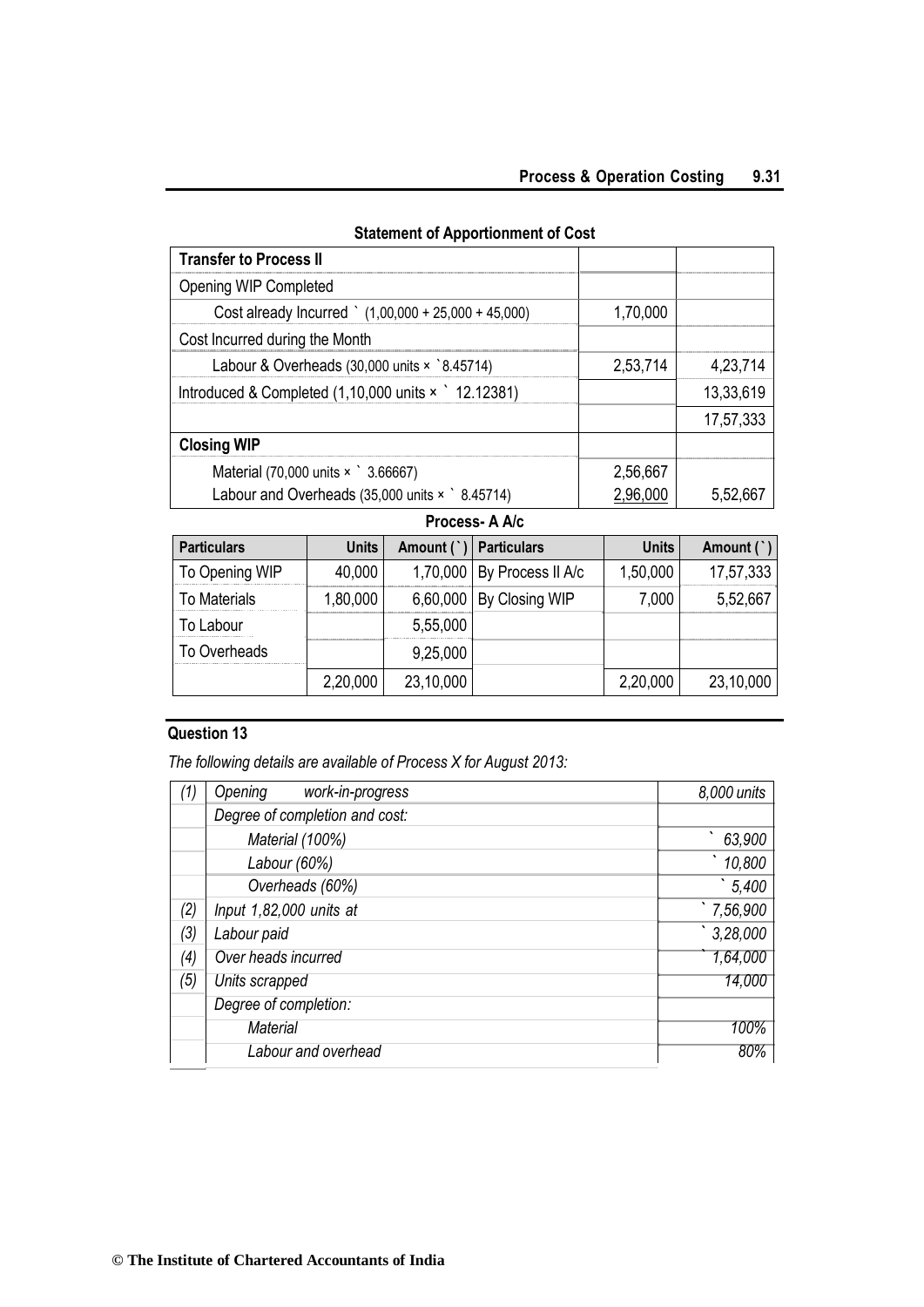## **9.32 Cost Accounting**

| (6  | Closing work-in-process                                            | 18000 units |
|-----|--------------------------------------------------------------------|-------------|
|     | Degree of completion:                                              |             |
|     | Material                                                           | 100%        |
|     | Labour and overhead                                                | 70%         |
|     | 1,58,000 units were completed and transferred to next process.     |             |
| (8) | Normal loss is 8% of total input including opening work-in-process |             |
| (9) | Scrap value is > 8 per unit to be adjusted in direct material cost |             |

*You are required to compute, assuming that average method of inventory is used:*

- *(i) Equivalent production, and*
- *(ii) Cost per unit*

## **Solution:**

## **(i) Statement of Equivalent Production**

| <b>Particulars</b>         | <b>Units</b> | <b>Material</b> |              | <b>Labour and Overhead</b> |              |
|----------------------------|--------------|-----------------|--------------|----------------------------|--------------|
|                            |              | (%)             | <b>Units</b> | $(\%)$                     | <b>Units</b> |
| Production units completed | 1,58,000     | 100             | 1,58,000     | 100                        | 1,58,000     |
| Normal Loss                | 15,200       |                 |              |                            |              |
| 8% of (1,82,000 + 8,000)   |              |                 |              |                            |              |
| Closing WIP                | 18,000       | 100             | 18,000       | 70                         | 12,600       |
|                            | 1,91,200     |                 | 1,76,000     |                            | 1,70,600     |
| Less: Abnormal Gain        | 1,200        | 100             | 1,200        | 100                        | 1,200        |
| Total                      | 1,90,000     |                 | 1,74,800     |                            | 1,69,400     |

## **(ii) Statement of cost**

| <b>Particulars</b>                              | <b>Materials</b> | Labour   | Overhead |
|-------------------------------------------------|------------------|----------|----------|
|                                                 |                  |          |          |
| Opening WIP                                     | 63,900           | 10,800   | 5,400    |
| Input of Materials                              | 7,56,900         |          |          |
| <b>Expenses</b>                                 |                  | 3,28,000 | 1,64,000 |
| Total                                           | 8,20,800         | 3,38,800 | 1,69,400 |
| Less: Sale of Scrap $(15,200 \times \degree 8)$ | 1,21,600         | -        |          |
| Net cost                                        | 6,99,200         | 3,38,800 | 1,69,400 |
| <b>Equivalent Units</b>                         | 1,74,800         | 1,69,400 | 1,69,400 |
| Cost Per Unit                                   | 4.00             | 2.00     | 1.00     |

Total cost per unit =  $(4+2+1) = 7.00$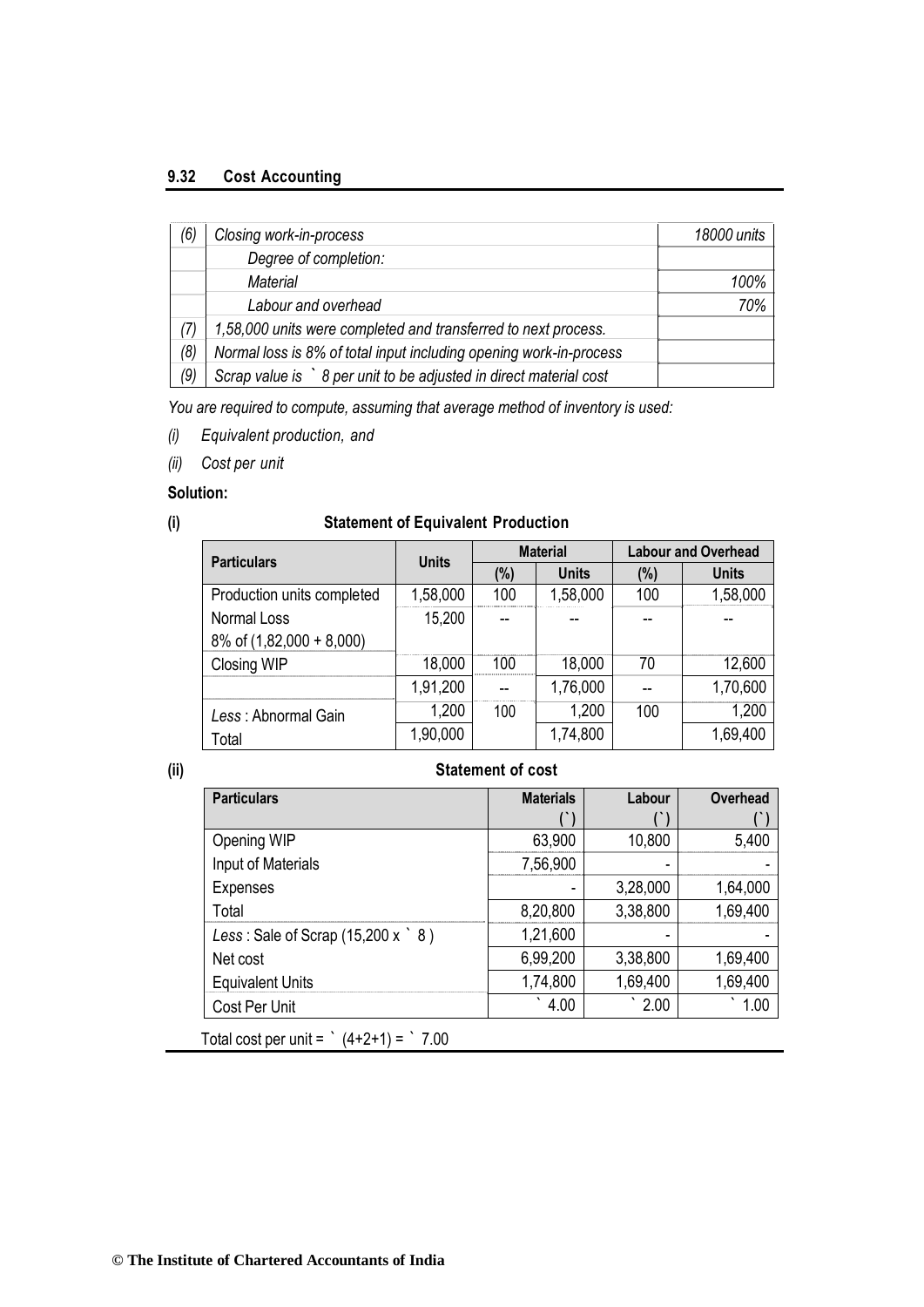## **Question 14**

*A product passes through two processes A and B. During the year 2013, the input to process A of basic raw material was 8,000 units @ ` 9 per unit. Other information for the year is as follows:*

|                            | <b>Process A</b> | <b>Process B</b> |
|----------------------------|------------------|------------------|
| Output units               | 7,500            | 4.800            |
| Normal loss (% to input)   | 5%               | 10%              |
| Scrap value per unit $( )$ |                  | 10               |
| Direct wages (             | 12,000           | 24,000           |
| Direct expenses (          | 6.000            | 5.000            |
| Selling price per unit (`) | 15               | 25               |

*Total overheads ` 17,400 were recovered as percentage of direct wages. Selling expenses were ` 5,000. These are not allocated to the processes. 2/3rd of the output of Process A was passed on to the next process and the balance was sold. The entire output of Process B was sold.*

*Prepare Process A and B Accounts.*

#### **Solution:**

| <b>Particulars</b>                  | <b>Units</b> | Amount        | <b>Particulars</b>                                                                | <b>Units</b> | Amount |
|-------------------------------------|--------------|---------------|-----------------------------------------------------------------------------------|--------------|--------|
| To Input                            | 8,000        | 72,000        | By Normal Loss<br>$(5\% \text{ of } 8,000 \text{ units } \times$ 2)               | 400          | 800    |
| To Direct Wages                     |              | 12,000        | By Abnormal loss<br>$(100 \text{ units} \times \degree 12.50)$                    | 100          | 1,250  |
| To Direct Exp.                      |              | 6,000         | By Process- B A/c<br>$(7,500 \text{ units} \times \frac{2}{2} \times 12.50)$      | 5,000        | 62,500 |
| To Overheads<br>$(17,400 \times 1)$ |              | 5,800         | By Profit and Loss A/c<br>$(7,500 \text{ units} \times \frac{1}{2} \times 12.50)$ | 2,500        | 31,250 |
|                                     | 8,000        | 95,800        |                                                                                   | 8,000        | 95,800 |
| Cost per unit $=$                   |              | `95.800 —`800 | 95,000<br>$=$ 12.50                                                               |              |        |

## **Process- A Account**

**Process- B Account**

8,000units 400units 7,600units

| <b>Particulars</b> | Units | Amount | <b>Particulars</b>                                                         | <b>Units</b> | Amount |
|--------------------|-------|--------|----------------------------------------------------------------------------|--------------|--------|
|                    |       |        |                                                                            |              |        |
| To Process- A A/c  | 5,000 | 62,500 | Bv<br>Normal<br>Loss<br>$(10\% \text{ of } 5,000 \text{ units} \times 10)$ | 500          | 5,000  |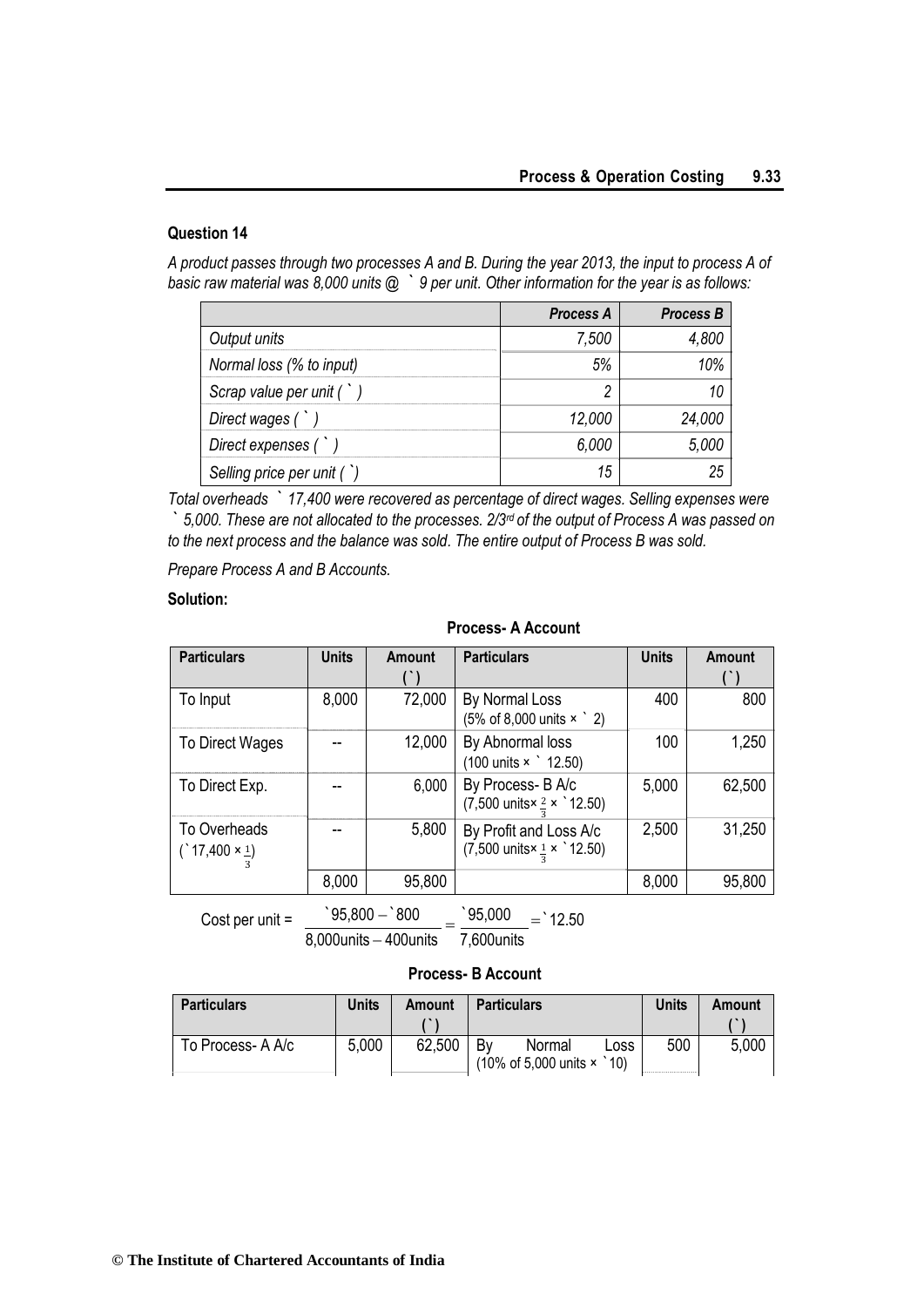## **9.34 Cost Accounting**

| To Direct Wages                                                |       | 24,000   | By Finished Stock A/c or<br>Profit & loss A/c<br>$(4,800 \text{ units} \times \degree 21.80)$ | 4,800 | 1,04,640 |
|----------------------------------------------------------------|-------|----------|-----------------------------------------------------------------------------------------------|-------|----------|
| To Direct Expenses                                             |       | 5,000    |                                                                                               |       |          |
| <b>To Overheads</b><br>$(^{4}17,400 \times \frac{2}{2})$       |       | 11,600   |                                                                                               |       |          |
| To Abnormal gain                                               | 300   | 6,540    |                                                                                               |       |          |
|                                                                | 5,300 | 1,09,640 |                                                                                               | 5,300 | 1,09,640 |
| $1,03,100 - 5,000$<br>98,100<br>$=$ 21.80<br>Cost per unit $=$ |       |          |                                                                                               |       |          |

**Working**

## **Profit & Loss A/c**

5,000units 500units 4,500units

| <b>Particulars</b>                                            | <b>Amount</b><br>$($ ) | Amount<br>$($ ) | <b>Particulars</b>                                            | <b>Amount</b><br>$($ ) | Amount<br>$($ ) |
|---------------------------------------------------------------|------------------------|-----------------|---------------------------------------------------------------|------------------------|-----------------|
| To Cost of Sales:                                             |                        |                 | By Sales:                                                     |                        |                 |
| Process A<br>$(2,500 \text{ units} \times \degree 12.50)$     | 31,250                 |                 | Process A<br>$(2,500 \text{ units} \times \degree 15)$        | 37,500                 |                 |
| Process B<br>$(4,800 \text{ units} \times \degree 21.80)$     | 1,04,640               | 1,35,890        | Process B<br>$(4,800 \text{ units} \times \degree 25)$        | 1,20,000               | 1,57,500        |
| To Abnormal Loss:                                             |                        |                 | By Abnormal gain:                                             |                        |                 |
| Process A<br>$[(100 \text{ units} \times \text{ (12.50-2)})]$ |                        | 1,050           | Process B<br>$[(300 \text{ units} \times )$<br>$(21.80 - 10)$ |                        | 3,540           |
| To Selling expenses                                           |                        | 5,000           |                                                               |                        |                 |
| <b>To Net Profit</b>                                          |                        | 19,100          |                                                               |                        |                 |
|                                                               |                        | 1,61,040        |                                                               |                        | 1,61,040        |

## **Note:**

- 1. As mentioned selling expenses are not allocable to process which is debited directly to the P/L A/c.
- 2. It is assumed that Process A and Process B are not responsibility centres and hence, Process A and Process B have not been credited to direct sales. P/L A/c is prepared to arriving at profit/loss.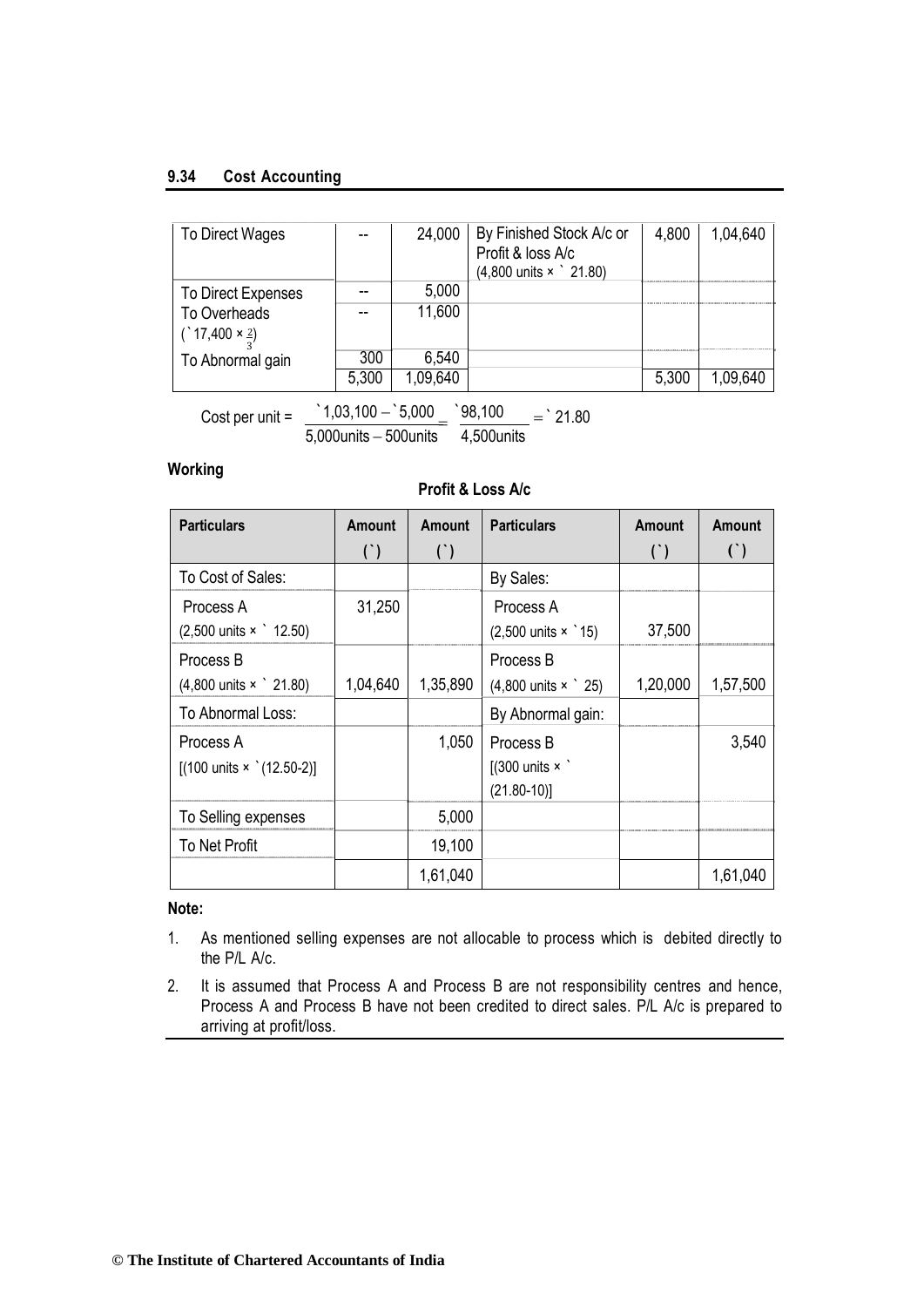## **Question- 15**

*ABX Company Ltd. provides the following information relating to Process-B:*

| (i)    | Opening Work-in-progress                                                   | NIL                          |  |
|--------|----------------------------------------------------------------------------|------------------------------|--|
| (ii)   | Units Introduced                                                           | 45,000 units @ ` 10 per unit |  |
| (iii)  | Expenses debited to the process:                                           |                              |  |
|        | Direct material                                                            | 65,500                       |  |
|        | Labour                                                                     | 90,800                       |  |
|        | Overhead                                                                   | 1,80,700                     |  |
|        | (iv) Normal loss in the process                                            | 2% of Input                  |  |
| (V)    | Work-in progress                                                           | 1800 units                   |  |
|        | Degree of completion                                                       |                              |  |
|        | <b>Materials</b>                                                           | 100%                         |  |
|        | Labour                                                                     | 50%                          |  |
|        | Overhead                                                                   | 40%                          |  |
|        | (vi) Finished output                                                       | 42,000 units                 |  |
|        | (vii) Degree of completion of abnormal loss:                               |                              |  |
|        | <b>Materials</b>                                                           | 100%                         |  |
|        | Labour                                                                     | 80%                          |  |
|        | Overhead                                                                   | 60%                          |  |
| (viii) | Units scrapped as normal loss were sold at $\dot{\phantom{1}}$ 5 per unit. |                              |  |

- *(ix) All the units of abnormal loss were sold at ` 2 per unit.*
- *You are required to prepare:*
- *(a) Statement of equivalent production.*
- *(b) Statement showing the cost of finished goods, abnormal loss and closing balance of work-in-progress.*
- *(c) Process-B Account and Abnormal Loss account.*

#### **Solution**

## **(a) Statement of Equivalent Production**

|                         |              |                              |              | <b>Equivalent Production</b> |                 |      |              |     |              |  |  |
|-------------------------|--------------|------------------------------|--------------|------------------------------|-----------------|------|--------------|-----|--------------|--|--|
| Input<br><b>Details</b> | <b>Units</b> | Output<br><b>Particulars</b> | <b>Units</b> |                              | <b>Material</b> |      | Labour       |     | Overhead     |  |  |
|                         |              |                              |              | $\%$                         | <b>Units</b>    | $\%$ | <b>Units</b> | %   | <b>Units</b> |  |  |
| Unit<br>Introduced      | 45,000       | Finished<br>output           | 42,000       | 100                          | 42.000          | 100  | 42,000       | 100 | 42,000       |  |  |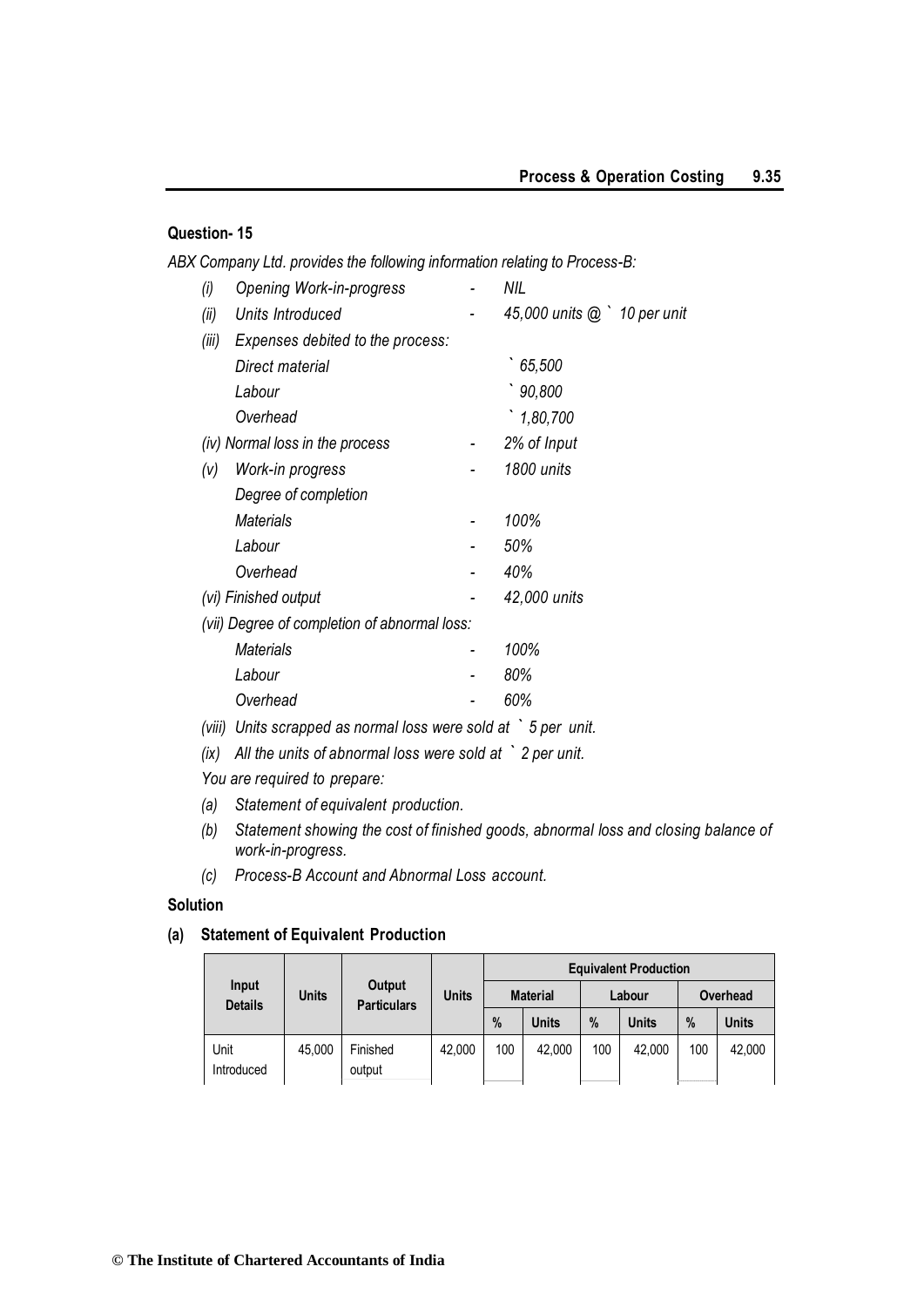## **9.36 Cost Accounting**

|        | Normal<br>loss<br>(2%<br>οf<br>45,000) | 900    |     |        |    | $\overline{\phantom{a}}$ |    |        |
|--------|----------------------------------------|--------|-----|--------|----|--------------------------|----|--------|
|        | Abnormal loss                          | 300    | 100 | 300    | 80 | 240                      | 60 | 180    |
|        | Closing W-I-P                          | 1,800  | 100 | 1,800  | 50 | 900                      | 40 | 720    |
| 45,000 |                                        | 45,000 |     | 44,100 |    | 43,140                   |    | 42,900 |

## **(b) Statement of Cost**

| <b>Particulars</b>          | <b>Units</b> | Rate $($ $)$ | Amount (`) | Amount (`)  |
|-----------------------------|--------------|--------------|------------|-------------|
| (i)<br>Finished goods       | 42,000       | 17.9042      |            | 7,51,976.40 |
| (i)<br><b>Abnormal Loss</b> |              |              |            |             |
| Material                    | 300          | 11.5873      | 3,476.19   |             |
| Labour                      | 240          | 2.1048       | 505.15     |             |
| Overhead                    | 180          | 4.2121       | 758.18     | 4,739.52    |
| (iii) Closing W-I-P:        |              |              |            |             |
| <b>Material</b>             | 1,800        | 11.5873      | 20,857.14  |             |
| Labour                      | 900          | 2.1048       | 1,894.32   |             |
| Overhead                    | 720          | 4.2121       | 3,032.71   | 25,784.17   |

## **Cost per Unit**

| <b>Particulars</b>                                                   | Amount (`) | <b>Units</b> | Per Unit (`) |
|----------------------------------------------------------------------|------------|--------------|--------------|
| Direct Material:<br>(i)                                              |            |              |              |
| Unit Introduced                                                      | 4,50,000   |              |              |
| Add: Material                                                        | 65,500     |              |              |
|                                                                      | 5,15,500   |              |              |
| Less: Value of normal loss<br>$(900 \text{ units} \times \degree 5)$ | (4,500)    |              |              |
|                                                                      | 5,11,000   | 44,100       | 11.5873      |
| (ii)<br>Labour                                                       | 90,800     | 43,140       | 2 1048       |
| (iii)<br>Overhead                                                    | 1,80,700   | 42,900       | 4 2121       |
|                                                                      |            |              | 17.9042      |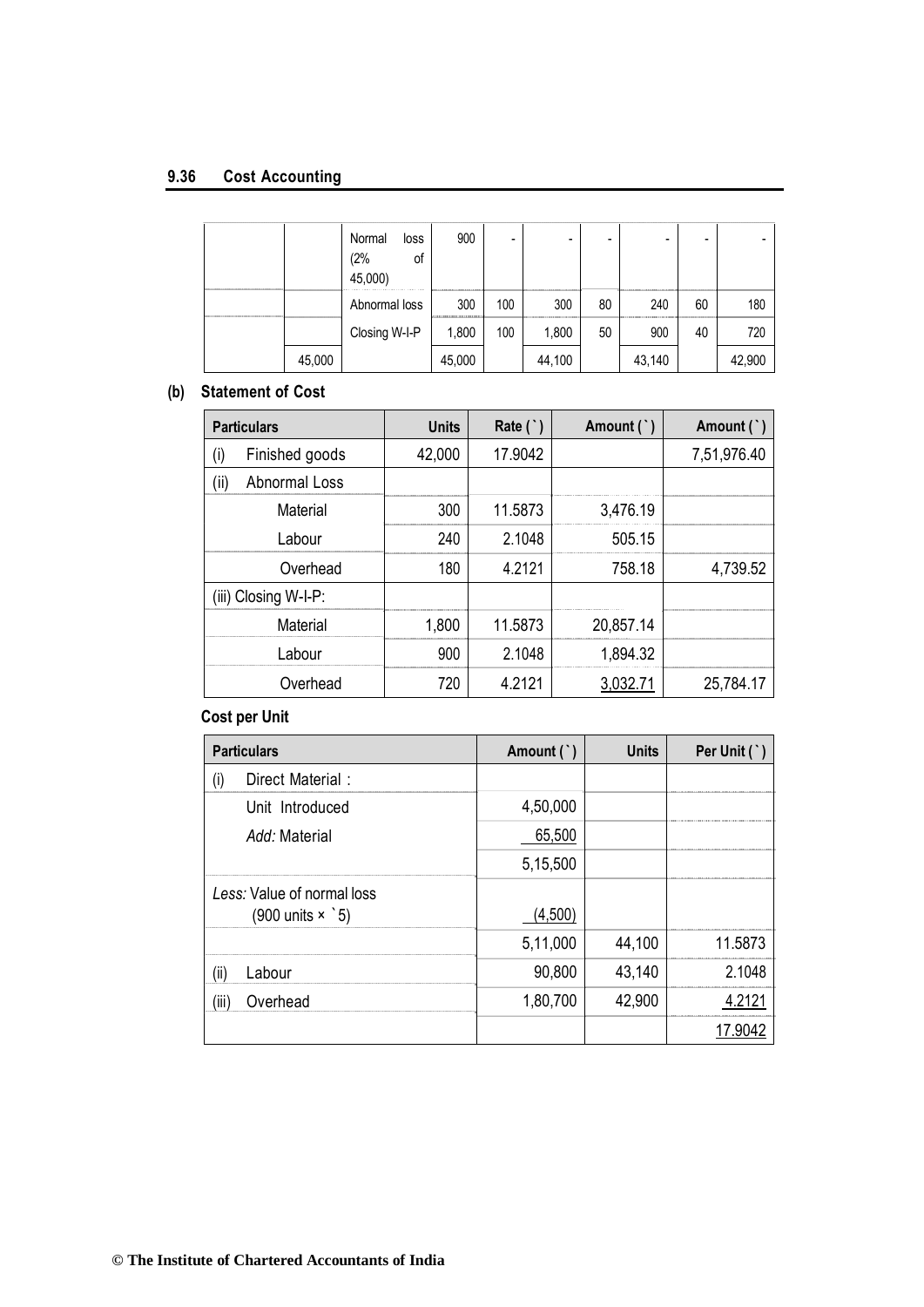## **(c) Process – B A/c**

| <b>Particulars</b>        | <b>Units</b>             | <b>Amount</b> | <b>Particulars</b> | <b>Units</b> | Amount   |
|---------------------------|--------------------------|---------------|--------------------|--------------|----------|
|                           |                          |               |                    |              |          |
| To Input                  | 45,000                   | 4,50,000      | By Normal loss     | 900          | 4,500    |
| <b>To Direct Material</b> | $\overline{\phantom{0}}$ | 65,500        | By Abnormal loss   | 300          | 4,740    |
| To Labour                 |                          | 90,800        | By Finished goods  | 42,000       | 7,51,976 |
| To Overhead               |                          | 1,80,700      | By Closing W-I-P   | 1,800        | 25,784   |
|                           | 45,000                   | 7,87,000      |                    | 45,000       | ,87,000  |

## **Abnormal Loss A/c**

| <b>Particulars</b> | <b>Units</b> | Amount | <b>Particulars</b>                        | Units | Amount |
|--------------------|--------------|--------|-------------------------------------------|-------|--------|
|                    |              |        |                                           |       |        |
| To Process-B A/c   | 300          | 4,740  | By Cost ledger control A/c<br>or Bank A/c | 300   | 600    |
|                    |              |        | By Costing Profit & loss A/c              | -     | 4,140  |
|                    | 300          | 4.740  |                                           | 300   |        |

## **Question- 16**

*M J Pvt. Ltd. produces a product "SKY" which passes through two processes, viz. Process-A and Process-B. The details for the year ending 31st March, 2014 are as follows:*

|                                      | <b>Process A</b> | Process - B |
|--------------------------------------|------------------|-------------|
| 40,000 Units introduced at a cost of | 3,60,000         |             |
| <b>Material Consumed</b>             | 2,42,000         | 2,25,000    |
| Direct Wages                         | 2,58,000         | 1,90,000    |
| <b>Manufacturing Expenses</b>        | 1,96,000         | 1,23,720    |
| <b>Output in Units</b>               | 37,000           | 27,000      |
| Normal Wastage of Input              | 5%               | 10%         |
| Scrap Value (per unit)               | 15               | 20          |
| Selling Price (per unit)             | 37               | 61          |

*Additional Information:*

- *(a) 80% of the output of Process-A, was passed on to the next process and the balance was sold. The entire output of Process- B was sold.*
- *(b) Indirect expenses for the year was ` 4,48,080.*
- *(c) It is assumed that Process-A and Process-B are not responsibility centre.*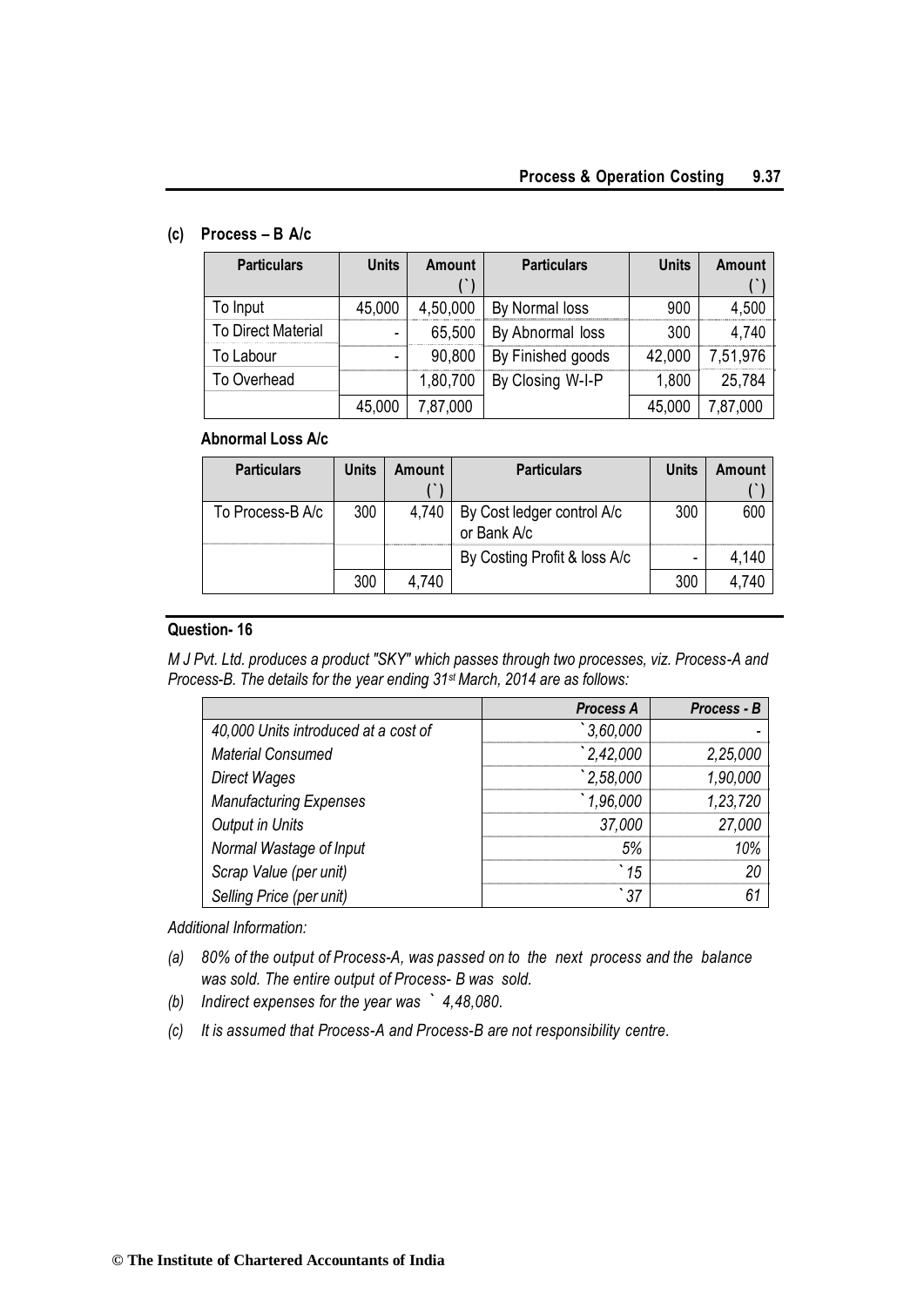## **9.38 Cost Accounting**

## *Required:*

*(i) Prepare Process-A and Process-B Account.*

*(ii) Prepare Profit & Loss Account showing the net profit I net loss for the year.*

## **Solution:**

## **(i) Process- A Account**

| <b>Particulars</b>    | <b>Units</b> | <b>Amount</b><br>$\left( \begin{array}{c} \cdot \\ \cdot \end{array} \right)$ | <b>Particulars</b>                                                | <b>Units</b> | <b>Amount</b><br>$\left( \cdot \right)$ |
|-----------------------|--------------|-------------------------------------------------------------------------------|-------------------------------------------------------------------|--------------|-----------------------------------------|
| To Input              | 40,000       | 3,60,000                                                                      | By Normal wastage<br>$(2,000 \text{ units} \times \degree 15)$    | 2,000        | 30,000                                  |
| <b>To Material</b>    | $---$        | 2,42,000                                                                      | By Abnormal loss A/c<br>$(1,000 \text{ units} \times \degree 27)$ | 1,000        | 27,000                                  |
| To Direct wages       | ---          | 2,58,000                                                                      | By Process-B<br>(29,600 units × 27)                               | 29,600       | 7,99,200                                |
| To Manufacturing Exp. | $---$        | 1,96,000                                                                      | By Profit & Loss A/c<br>$(7,400 \text{ units} \times \degree 27)$ | 7,400        | 1,99,800                                |
|                       | 40,000       | 10,56,000                                                                     |                                                                   | 40,000       | 10,56,000                               |
| Cost per unit         |              | $\degree$ 10,56,000 - $\degree$ 30,000<br>$40,000$ units $-2,000$ units       | $-$ = $\degree$ 27 per unit                                       |              |                                         |

| Normal wastage         | $= 40,000$ units $\times$ 5% = 2,000 units                         |
|------------------------|--------------------------------------------------------------------|
| Abnormal loss          | $= 40,000$ units $- (37,000)$ units $+ 2,000$ units) = 1,000 units |
| Transfer to Process- B | $= 37,000$ units $\times$ 80% = 29,600 units                       |
| Sale                   | $= 37,000$ units $\times$ 20% = 7,400 units                        |

## **Process- B Account**

| <b>Particulars</b>    | <b>Units</b> | Amount   | <b>Particulars</b>                                                          | <b>Units</b> | Amount    |
|-----------------------|--------------|----------|-----------------------------------------------------------------------------|--------------|-----------|
|                       |              |          |                                                                             |              |           |
| To Process-A A/c      | 29,600       |          | 7,99,200 By Normal wastage<br>$(2,960 \text{ units} \times \degree 20)$     | 2,960        | 59,200    |
| To Material           |              |          | 2,25,000 By Profit & Loss A/c<br>$(27,000 \text{ units} \times \degree 48)$ | 27,000       | 12,96,000 |
| To Direct Wages       | ---          | 1,90,000 |                                                                             |              |           |
| To Manufacturing Exp. |              | 1,23,720 |                                                                             |              |           |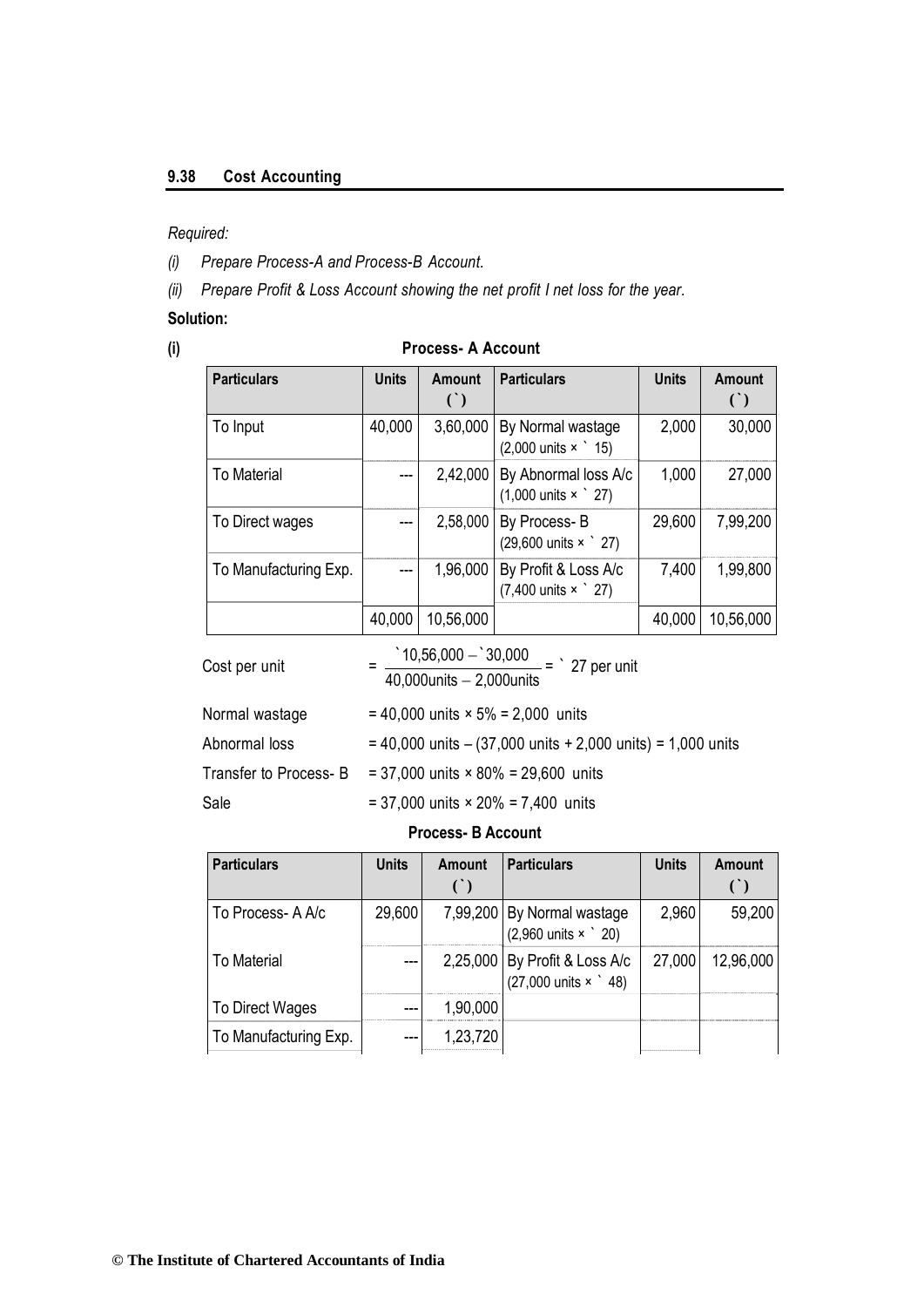## **Process & Operation Costing 9.39**

| Doutioulous                                                                                                  |        | $A_{max}$ | Doutiou love                              |        | $A_{max}$ |  |  |  |
|--------------------------------------------------------------------------------------------------------------|--------|-----------|-------------------------------------------|--------|-----------|--|--|--|
| <b>Profit &amp; Loss Account</b>                                                                             |        |           |                                           |        |           |  |  |  |
| $= (27,000 \text{ units} + 2,960 \text{ units}) - 29,600 \text{ units} = 360 \text{ units}$<br>Abnormal gain |        |           |                                           |        |           |  |  |  |
| Normal wastage                                                                                               |        |           | = 29,600 units $\times$ 10% = 2,960 units |        |           |  |  |  |
| $\frac{13,37,920 - 59,200}{1}$ = $\frac{148}{1}$ per unit<br>Cost per unit<br>29,600 units $-2,960$ units    |        |           |                                           |        |           |  |  |  |
|                                                                                                              | 29,960 | 13,55,200 |                                           | 29,960 | 13,55,200 |  |  |  |
| To Abnormal Gain A/c<br>$(360 \text{ units} \times \degree 48)$                                              | 360    | 17,280    |                                           |        |           |  |  |  |

| <b>Particulars</b>   | Amount    | <b>Particulars</b>                                        | <b>Amount</b> |
|----------------------|-----------|-----------------------------------------------------------|---------------|
|                      |           |                                                           |               |
| To Process- A A/c    | 1,99,800  | By Sales:                                                 |               |
| To Process- B A/c    | 12,96,000 | Process-A<br>$(7,400 \text{ units} \times \degree 37)$    | 2,73,800      |
| To Abnormal loss A/c | 12,000    | - Process-B<br>$(27,000 \text{ units} \times \degree 61)$ | 16,47,000     |
| To Indirect Expenses | 4,48,080  | By Abnormal gain                                          | 10,080        |
|                      |           | By Net loss                                               | 25,000        |
|                      | 19,55,880 |                                                           | 19,55,880     |

## **Working Notes:**

## **Normal wastage (Loss) Account**

| <b>Particulars</b> | <b>Units</b> | <b>Amount</b> | <b>Particulars</b>                                                     |       | Units   Amount (`) |
|--------------------|--------------|---------------|------------------------------------------------------------------------|-------|--------------------|
| To Process-AA/c    | 2,000        |               | 30,000 By Abnormal Gain A/c<br>$(360 \text{ units} \times \degree 20)$ | 360   | 7,200              |
| To Process-BA/c    | 2,960        |               | 59,200 By Bank (Sales)                                                 | 4,600 | 82,000             |
|                    | 4,960        | 89.200        |                                                                        | 4,960 | 89,200             |

## **Abnormal Loss Account**

| <b>Particulars</b> | <b>Units</b> | Amount | <b>Particulars</b>                               | <b>Units</b> | <b>Amount</b> |
|--------------------|--------------|--------|--------------------------------------------------|--------------|---------------|
| To Process-A A/c   | 1,000        | 27,000 | By Bank A/c<br>$(1,000 \text{ units} \times 15)$ | 1,000        | 15,000        |
|                    |              |        | By Profit & Loss A/c                             | $---$        | 12,000        |
|                    | 1,000        | 27,000 |                                                  | 1,000        | 27,000        |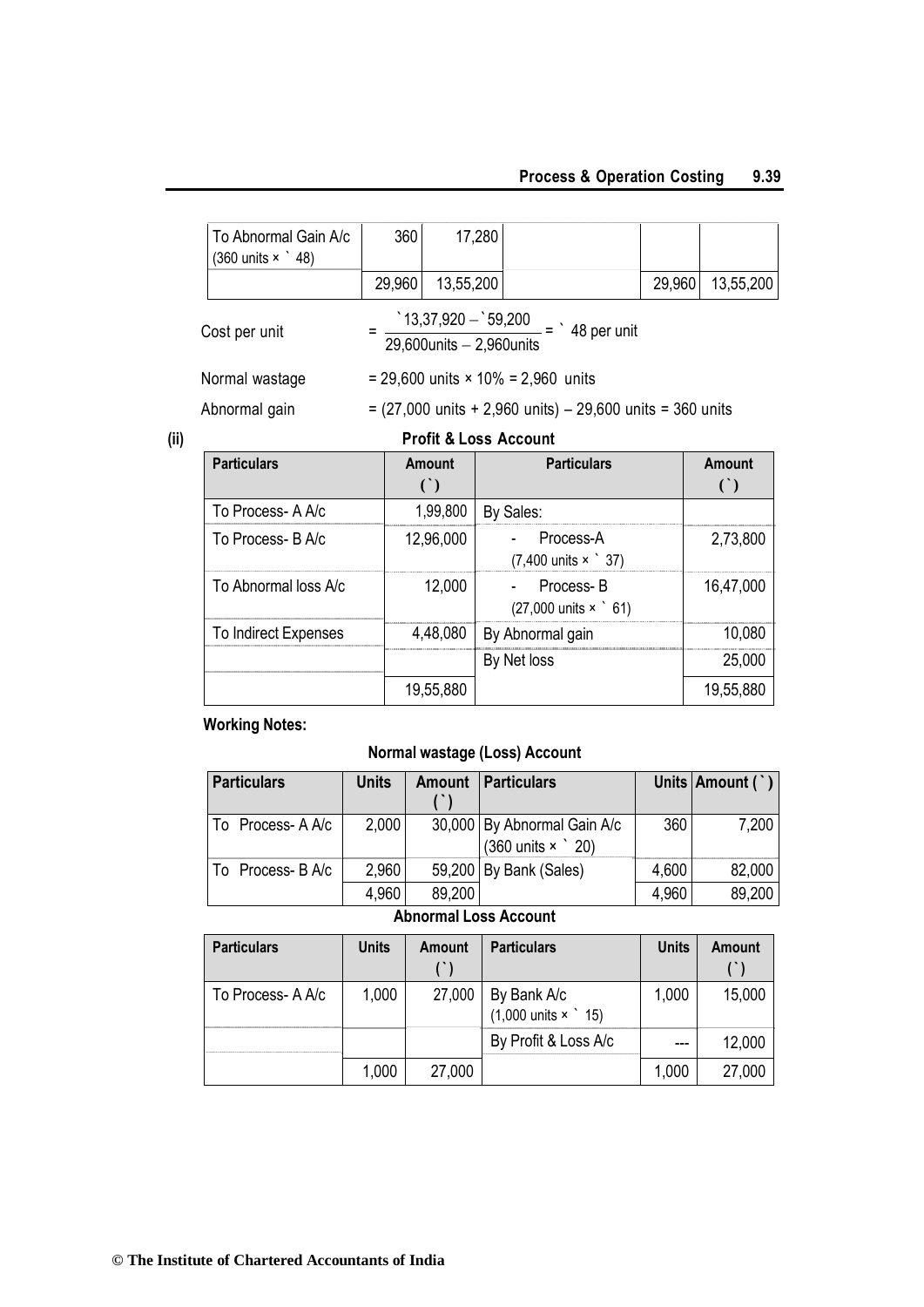## **9.40 Cost Accounting**

| <b>Particulars</b>                                            | <b>Units</b> | Amount | <b>Particulars</b> | <b>Units</b> | Amount |
|---------------------------------------------------------------|--------------|--------|--------------------|--------------|--------|
| To Normal loss A/c<br>$(360 \text{ units} \times \degree 20)$ | 360          | 7,200  | By Process- B A/c  | 360          | 17,280 |
| To Profit & Loss A/c                                          |              | 10,080 |                    |              |        |
|                                                               | 360          | 17,280 |                    | 360          | 17,280 |

## **Abnormal Gain Account**

## **Question- 17**

*The following information relate to Process A:*

| (i)    | <b>Opening Work-in-Progress</b>                                        | 8,000 units at `75,000 |  |  |  |
|--------|------------------------------------------------------------------------|------------------------|--|--|--|
|        | Degree of Completion: Material                                         | 100%                   |  |  |  |
|        | Labour and Overhead                                                    | 60%                    |  |  |  |
| (ii)   | Input $1,82,000$ units at                                              | 7,37,500               |  |  |  |
| (iii)  | Wages paid                                                             | 3,40,600               |  |  |  |
| (iv)   | Overheads paid                                                         | 1,70,300               |  |  |  |
| (v)    | Units scrapped                                                         | 14,000                 |  |  |  |
|        | Degree of Completion: Material                                         | 100 %                  |  |  |  |
|        | <b>Wages and Overheads</b>                                             | 80%                    |  |  |  |
| (vi)   | Closing Work - in- Progress                                            | 18,000 units           |  |  |  |
|        | Degree of Completion: Material                                         | 100%                   |  |  |  |
|        | 70%                                                                    |                        |  |  |  |
| (vii)  | Units completed and 1,58,000 to next process                           |                        |  |  |  |
| (viii) | Normal loss 5% of total input including opening WIP                    |                        |  |  |  |
| (ix)   | Scrap value is > 5 per unit to be adjusted out of direct material cost |                        |  |  |  |

*You are required to compute on the basis of FIFO*

- *(i) Equivalent Production*
- *(ii) Cost Per Unit*
- *(iii) Value of Units transferred to next process.*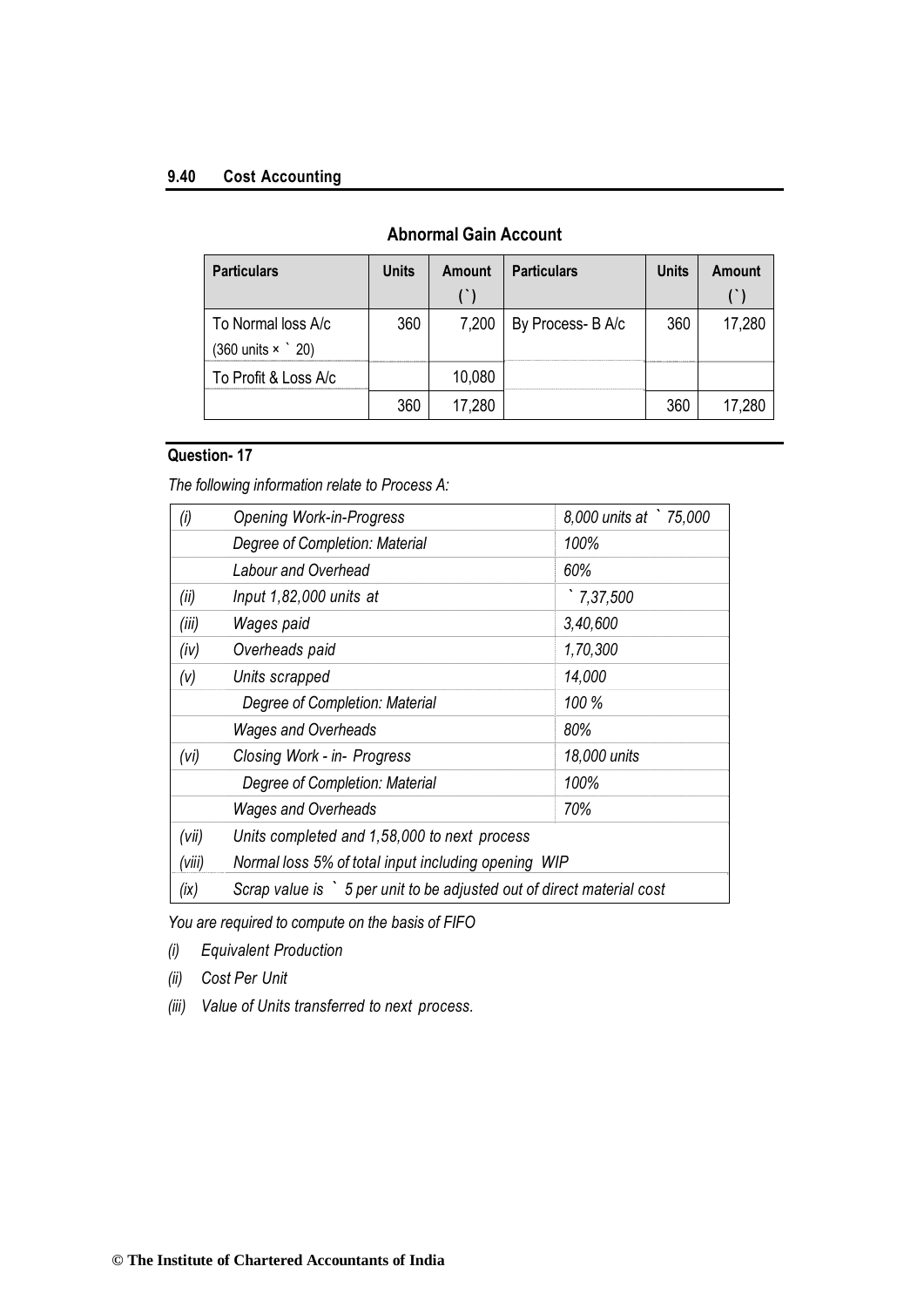## **Solution:**

## **(i) Statement of Equivalent Production (FIFO Method)**

| Input                 |              | <b>Output</b>                             |              | <b>Equivalent Production</b> |                 |        |                    |
|-----------------------|--------------|-------------------------------------------|--------------|------------------------------|-----------------|--------|--------------------|
| <b>Particulars</b>    | <b>Units</b> | <b>Particulars</b>                        | <b>Units</b> |                              | <b>Material</b> |        | Labour & Overheads |
|                       |              |                                           |              | (%)                          | <b>Units</b>    | $(\%)$ | <b>Units</b>       |
| Opening<br><b>WIP</b> | 8,000        | Transfer to next<br>Process:              |              |                              |                 |        |                    |
| Introduced            | 1,82,000     | Opening WIP<br>completed                  | 8,000        |                              |                 | 40     | 3,200              |
|                       |              | Introduced &<br>completed                 | 1,50,000     | 100                          | 1,50,000        | 100    | 1,50,000           |
|                       |              | Normal loss<br>$5\%$ (8,000 +<br>182,000) | 9,500        |                              |                 |        |                    |
|                       |              | Abnormal loss                             | 4,500        | 100                          | 4,500           | 80     | 3,600              |
|                       |              | <b>Closing WIP</b>                        | 18,000       | 100                          | 18,000          | 70     | 12,600             |
|                       | 1,90,000     |                                           | 1,90,000     |                              | 1,72,500        |        | 1,69,400           |

## **(ii) Computation of Cost per unit**

| <b>Particulars</b>                                    | <b>Materials</b> | Labour   | Overhead |
|-------------------------------------------------------|------------------|----------|----------|
|                                                       |                  |          |          |
| Input of Materials                                    | 7,37,500         | --       |          |
| <b>Expenses</b>                                       | --               | 3,40,600 | 1,70,300 |
| Total                                                 | 7,37,500         | 3,40,600 | 1,70,300 |
| Less: Sale of Scrap $(9,500 \text{ units x} \cdot 5)$ | (47,500)         | --       |          |
| Net cost                                              | 6,90,000         | 3,40,600 | 1,70,300 |
| <b>Equivalent Units</b>                               | 1,72,500         | 1,69,400 | 1,69,400 |
| Cost Per Unit                                         | 4.0000           | 2.0106   | 1.0053   |

Total cost per unit = ` (4.0000 + 2.0106 + 1.0053) = ` 7.0159

## **(iii) Value of units transferred to next process:**

|                                                                 | Amount ( | Amount (  |
|-----------------------------------------------------------------|----------|-----------|
| Opening W-I-P                                                   | 75,000   |           |
| Add: Labour $(3,200 \text{ units} \times \degree 2.0106)$       | 6,434    |           |
| Overhead $(3,200 \text{ units} \times 1.0053)$                  | 3.217    | 84,651    |
| New introduced $(1,50,000 \text{ units} \times \degree 7.0159)$ |          | 10,52,385 |
|                                                                 |          | 11,37,036 |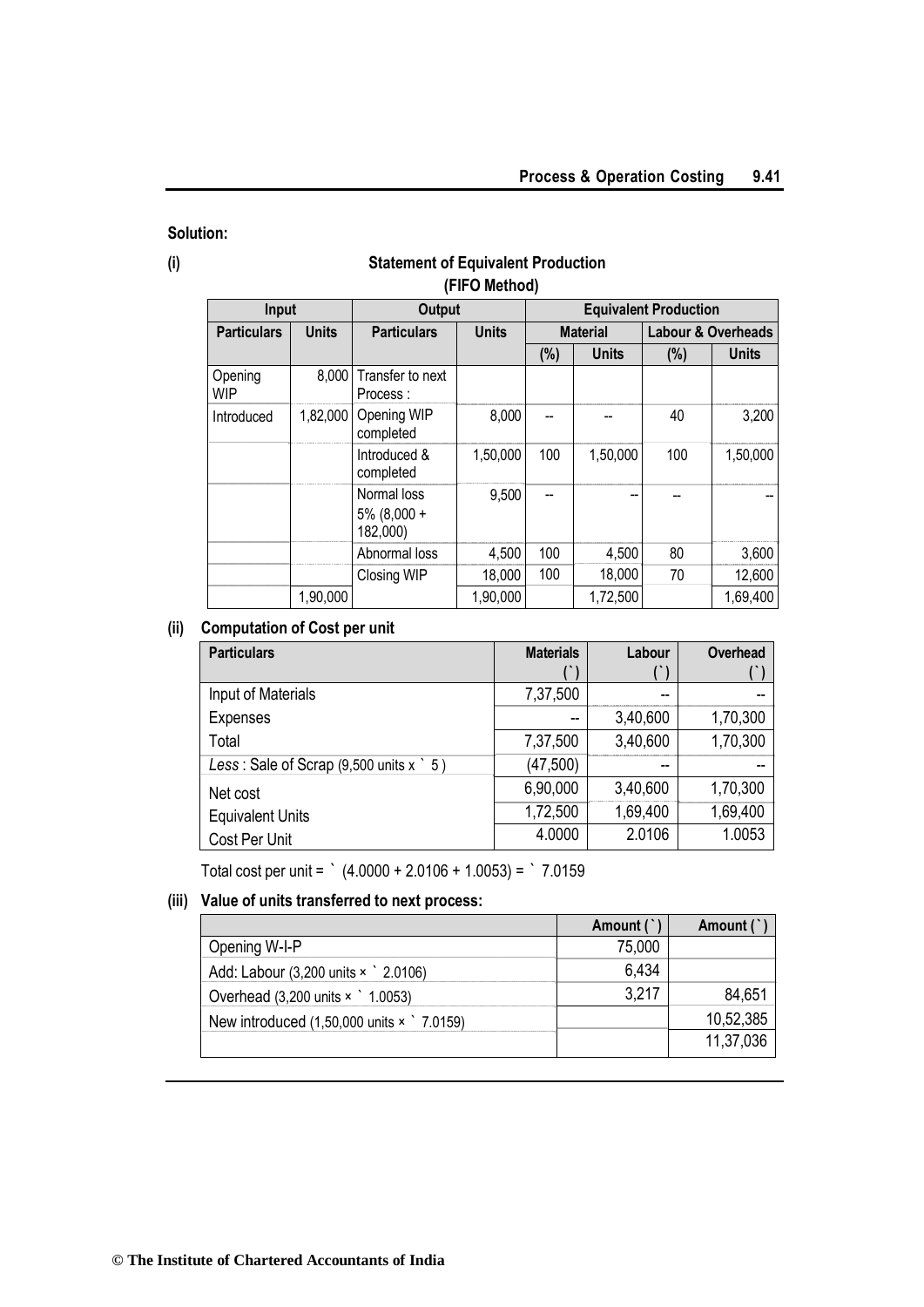#### **9.42 Cost Accounting**

## **Question- 18**

*The following information is furnished by ABC Company for Process - II of its manufacturing activity for the month of April 2015:*

- *(i) Opening Work-in-Progress - Nil*
- *(ii) Units transferred from Process I – 55,000 units at ` 3,27,800*
- *(iii) Expenditure debited to Process – II: Consumables ` 1,57,200*
	- *Labour `1,04,000 Overhead ` 52,000*
- *(iv) Units transferred to Process III – 51,000 units*
- *(v) Closing WIP – 2,000 units (Degree of completion):* 
	- *Consumables 80% Labour 60% Overhead 60%*

|      | overnead       | OU% |                                                        |  |
|------|----------------|-----|--------------------------------------------------------|--|
| (vi) | Units scrapped |     | - 2,000 units, scrapped units were sold at `5 per unit |  |

*(vii) Normal loss – 4% of units introduced* 

#### *You are required to:*

- *(i) Prepare a Statement of Equivalent Production.*
- *(ii) Determine the cost per unit*
- *(iii) Determine the value of Work-in-Process and units transferred to Process – III*

#### **Solution:**

## **(i) Statement of Equivalent Production**

|                                           |              |                                                 |              | <b>Equivalent Production</b> |              |     |                    |      |                              |
|-------------------------------------------|--------------|-------------------------------------------------|--------------|------------------------------|--------------|-----|--------------------|------|------------------------------|
| Input<br><b>Details</b>                   | <b>Units</b> | <b>Output</b><br><b>Particulars</b>             | <b>Units</b> |                              | Material-A*  |     | <b>Consumables</b> |      | Labour &<br><b>Overheads</b> |
|                                           |              |                                                 |              | $\%$                         | <b>Units</b> | %   | <b>Units</b>       | $\%$ | <b>Units</b>                 |
| Units<br>transferred<br>from<br>Process-I | 55,000       | <b>Units</b><br>transferred<br>to Process-<br>Ш | 51,000       | 100                          | 51,000       | 100 | 51,000             | 100  | 51,000                       |
|                                           |              | Normal loss<br>(4%<br>οf<br>55,000)             | 2,200        |                              |              |     |                    |      |                              |
|                                           |              | Closing<br>W-I-P                                | 2,000        | 100                          | 2,000        | 80  | 1,600              | 60   | 1,200                        |
|                                           |              | Abnormal<br>Gain                                | (200)        | 100                          | (200)        | 100 | (200)              | 100  | (200)                        |
|                                           | 55,000       |                                                 | 55,000       |                              | 52,800       |     | 52,400             |      | 52,000                       |

\*Material A represent transferred-in units from process-I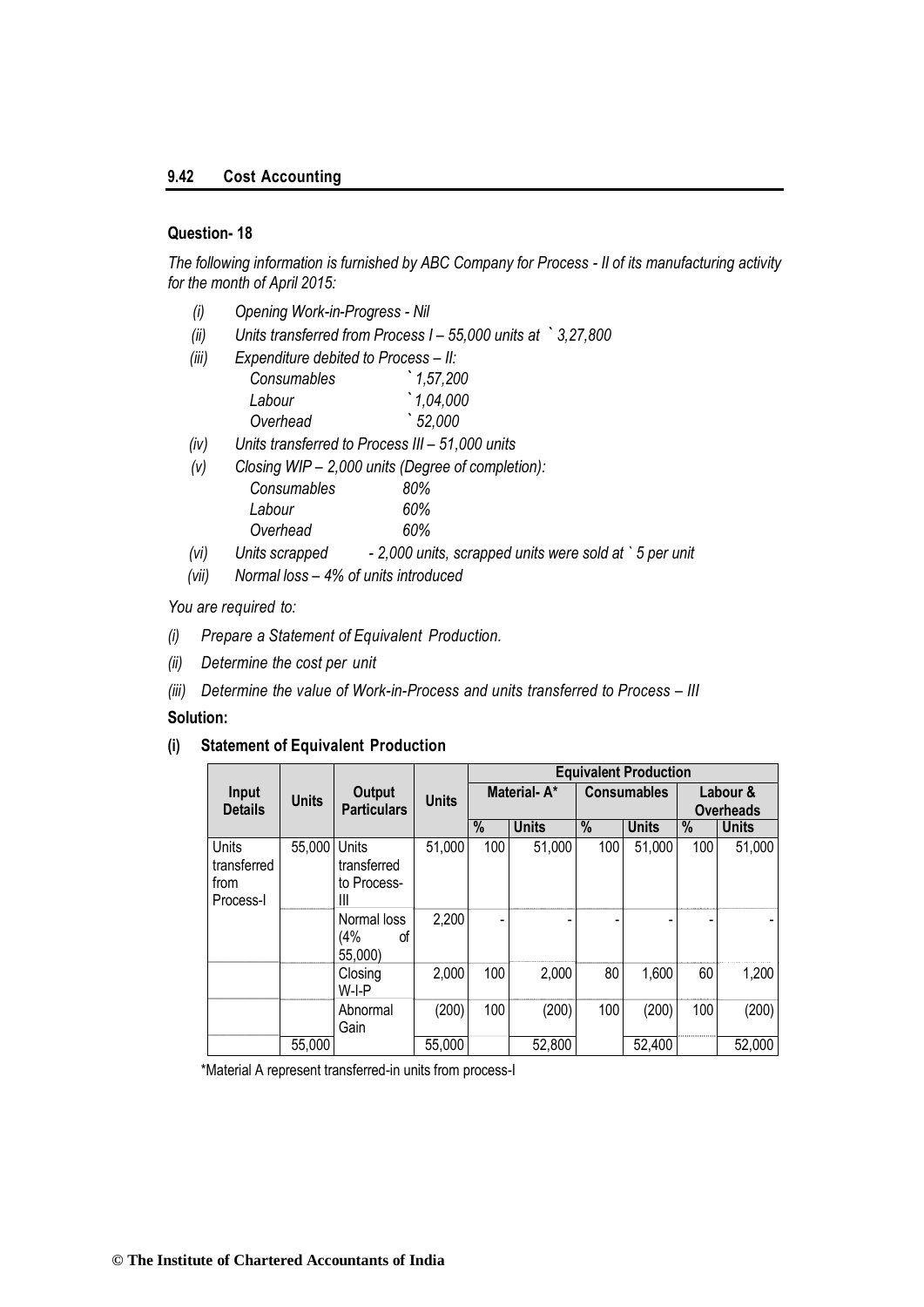| <b>Particulars</b>                                                     | Amount ( | <b>Units</b> | Per Unit ( |
|------------------------------------------------------------------------|----------|--------------|------------|
| Direct Material (Consumables) :<br>(۱)                                 |          |              |            |
| Value of units transferred from Process-I                              | 3,27,800 |              |            |
| Less: Value of normal loss<br>$(2,200 \text{ units} \times \degree 5)$ | (11,000) |              |            |
|                                                                        | 3,16,800 | 52,800       | 6.00       |
| Consumables added in Process-II<br>(ii)                                | 1,57,200 | 52,400       | 3.00       |
| Labour<br>(III                                                         | 1,04,000 | 52,000       | 2.00       |
| (iii) Overhead                                                         | 52,000   | 52,000       | 1.00       |
| Total Cost per equivalent unit                                         |          |              |            |

## **(ii) Determination of Cost per Unit**

## **(iii) Determination of value of Work-in-Process and units transferred to Process-III**

| <b>Particulars</b>                        | <b>Units</b> | Rate ( | Amount ( |
|-------------------------------------------|--------------|--------|----------|
| Value of Closing W-I-P:                   |              |        |          |
| <b>Material from Process-I</b>            | 2,000        | 6.00   | 12.000   |
| Consumables                               | 1,600        | 3.00   | 4,800    |
| Labour                                    | 1,200        | 2.00   | 2,400    |
| Overhead                                  | 1,200        | 1.00   | 1,200    |
|                                           |              |        | 20,400   |
| Value of units transferred to Process-III | 51,000       | 12.00  | 6,12,000 |

## **Question- 19**

*Star Ltd. manufactures chemical solutions for the food processing industry. The manufacturing takes place in a number of processes and the company uses a FIFO process costing system to value work-in-process and finished goods. At the end of the last month, a fire occurred in the factory and destroyed some of the paper files containing records of the process operations for the month.*

*Star Ltd. needs your help to prepare the process accounts for the month during which the fire occurred. You have been able to gather some information about the month's operating activities but some of the information could not be retrieved due to the damage. The following information was salvaged:*

- *Opening work-in-process at the beginning of the month was 800 litres, 70% complete for labour and 60% complete for overheads. Opening work-in-process was valued at `26,640.*
- *Closing work-in-process at the end of the month was 160 litres, 30% complete for labour and 20% complete for overheads.*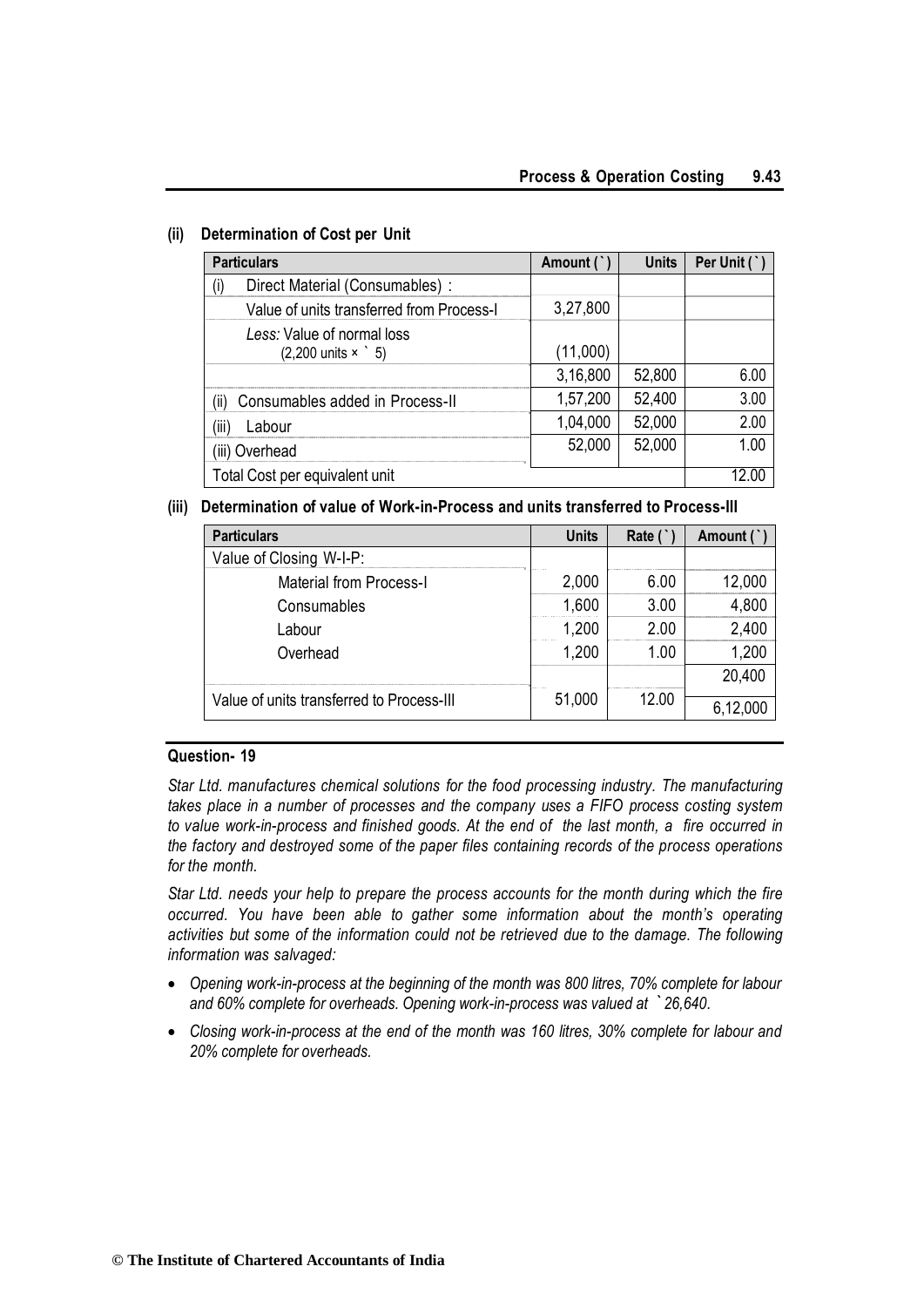#### **9.44 Cost Accounting**

- *Normal loss is 10% of input and total losses during the month were 1,800 litres partly due to the fire damage.*
- *Output sent to finished goods warehouse was 4,200 litres.*
- *Losses have a scrap value of `15 per litre.*
- *All raw materials are added at the commencement of the process.*
- *The cost per equivalent unit (litre) is `39 for the month made up as follows:*

| <b>Raw Material</b> | 23 |
|---------------------|----|
| Labour              |    |
| Overheads           |    |
|                     |    |

#### *Required:*

- *(a) Calculate the quantity (in litres) of raw material inputs during the month.*
- *(b) Calculate the quantity (in litres) of normal loss expected from the process and the quantity (in litres) of abnormal loss / gain experienced in the month.*
- *(c) Calculate the values of raw material, labour and overheads added to the process during the month.*
- *(d) Prepare the process account for the month.*

#### **Solution:**

#### **(a) Calculation of Raw Material inputs during the month:**

| <b>Quantities Entering Process</b>    | <b>Litres</b> | <b>Quantities Leaving Process</b> | Litres |
|---------------------------------------|---------------|-----------------------------------|--------|
| Opening WIP                           | 800           | <b>Transfer to Finished Goods</b> | 4,200  |
| Raw material input (balancing figure) | 5,360         | Process Losses                    | 1,800  |
|                                       |               | Closing WIP                       | 160    |
|                                       | 6,160         |                                   | 6,160  |

#### **(b) Calculation of Normal Loss and Abnormal Loss/Gain**

|                                  | Litres |
|----------------------------------|--------|
| Total process losses for month   | 1,800  |
| Normal Loss (10% input)          | 536    |
| Abnormal Loss (balancing figure) | 1.264  |